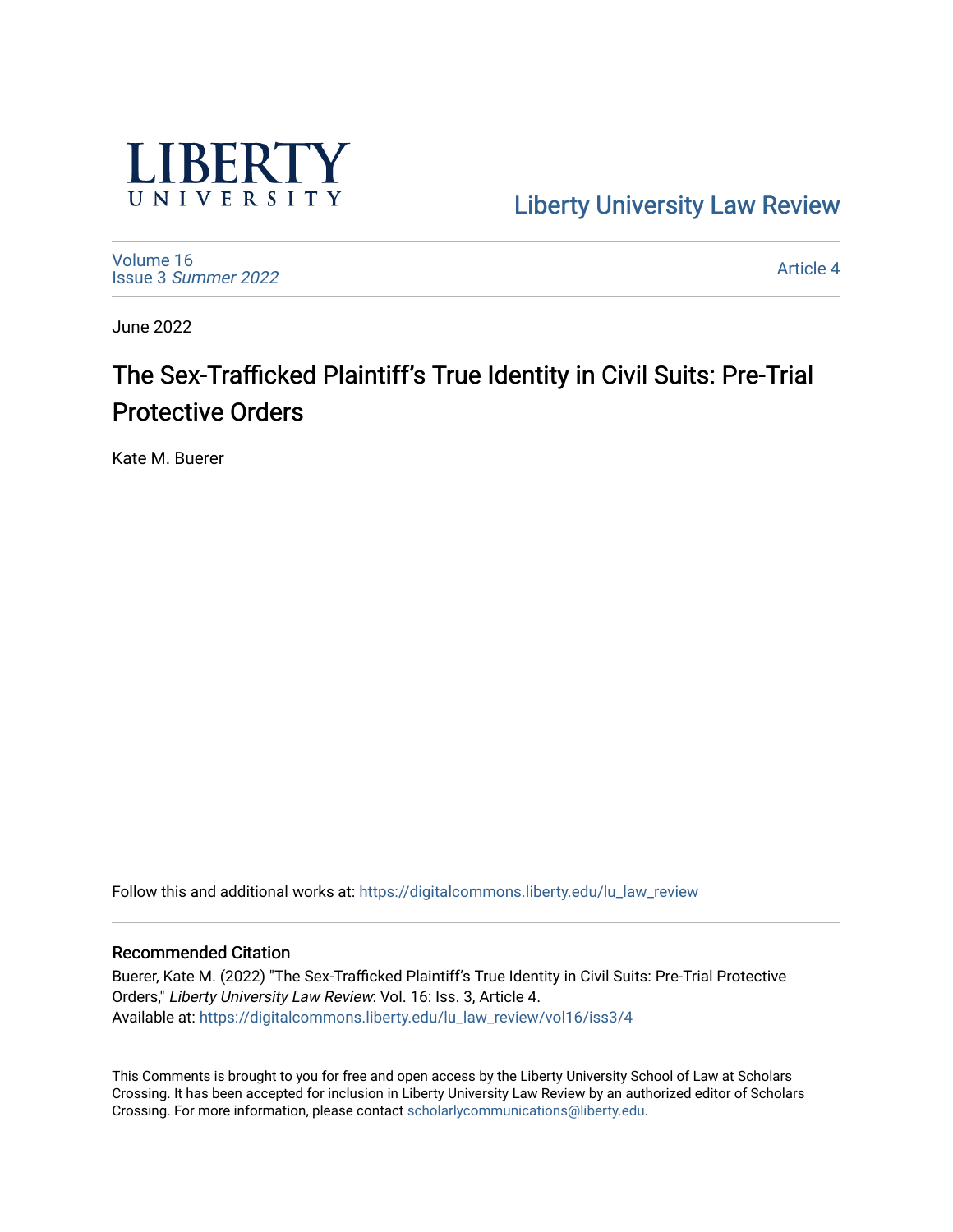

KATE M. BUERER

## The Sex-Trafficked Plaintiff's True Identity in Civil Suits: Pre-Trial Protective Orders

## **ABSTRACT**

Congress passed the Trafficking Victims Protection Act of 2000 and its subsequent reauthorization acts to combat human trafficking, protect victims, and enable the civil prosecution of offenders. Under 18 U.S.C. § 1595, a sex-trafficking victim may bring a civil action against the trafficker or against any person who "knowingly benefits, financially or by receiving anything of value from participation in a venture which that person knew or should have known has engaged" in sex-trafficking. Almost two decades after this Act was passed, the first civil suit against the hospitality industry was filed by a sex-trafficking survivor requesting relief in the form of \$9,999,000 from ten different hotels under 18 U.S.C. § 1595. Since that first case was filed, sex-trafficking survivors have filed over a dozen civil suits in federal district courts across the United States by sex-trafficking survivors seeking recompense from corporations that allegedly profited from the trafficking.

A sex-trafficked plaintiff faces significant hurdles when attempting to gain recompense from a corporation. The plaintiff bears the burden of proving the corporation's complicity in her trafficking and has a distinct lack of financial and legal resources compared to the defendant corporations. The plaintiff faces another hurdle in the form of potential social, financial, or physical harm that may arise if her identity as a sex-trafficking survivor is disseminated throughout her community. Most of the sex-trafficking survivors that filed civil suits against corporations requested the courts allow them to proceed under pseudonyms in court documents. Many plaintiffs also requested a protective order restricting defendants' disclosure of the plaintiff's identity during discovery to the greatest extent possible without prejudicing the defendants' ability to litigate the case.

The federal district court decisions in response to these protective orders have varied. Most courts have allowed the plaintiff to proceed under a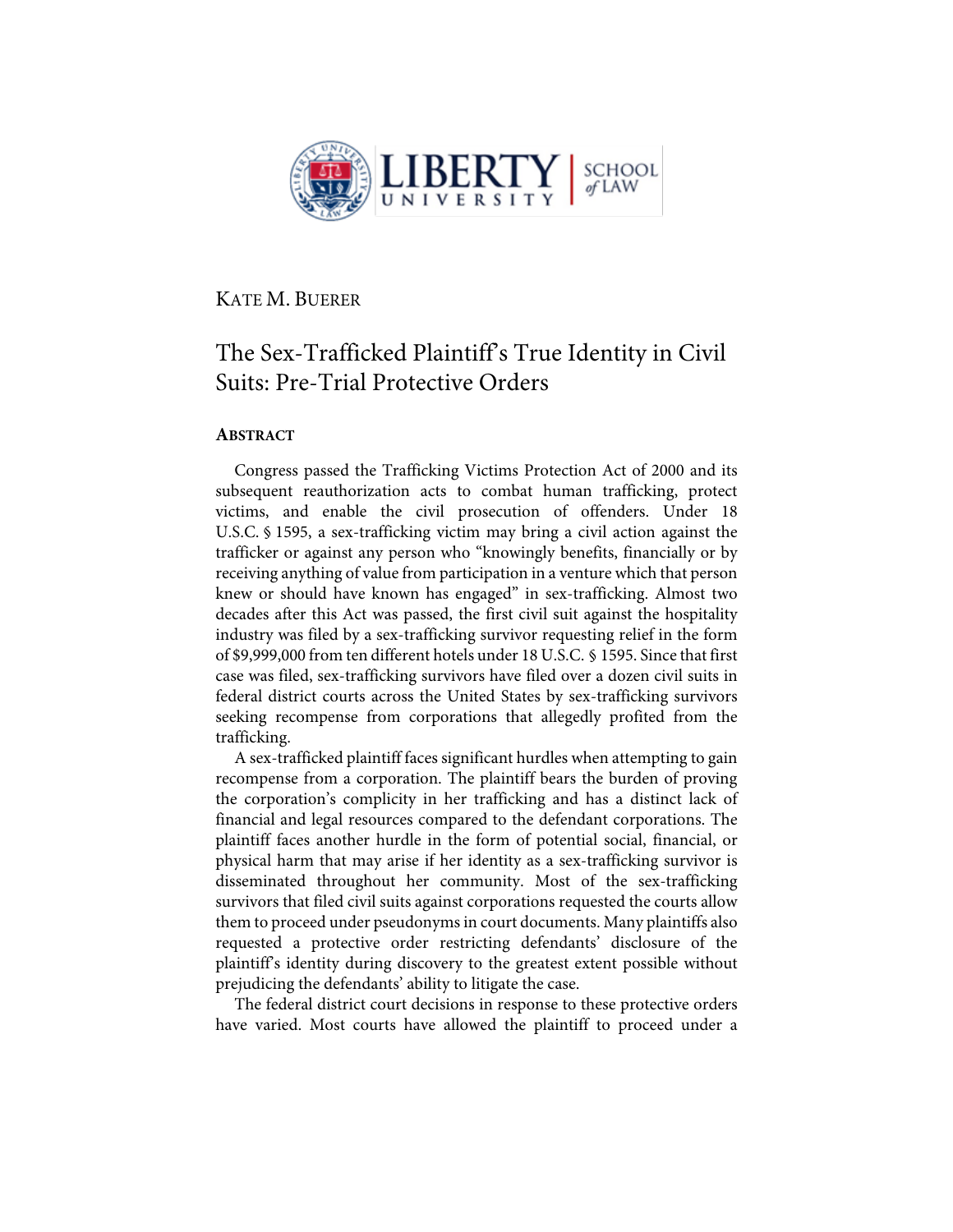pseudonym in court documents. One federal district court issued a protective order restricting the defendants' disclosure of the plaintiff's true identity to only those persons that had a genuine need for that knowledge during litigation of the case. However, a different federal district court denied the plaintiff's request for a modification that would restrict the defendants' disclosure of the plaintiff's true identity during discovery. The differences in the district court decisions can be attributed to differing types of protective orders, differing requests for protective orders, differing precedent within the circuits, and a lack of clear guidance from Congress or the Supreme Court on a civil plaintiff's right to access the courts to pursue a remedy made available by Congress. This Comment examines the cases underlying and guiding the various circuit precedents before proposing a model protective order.

The goal of the model protective order is to prevent the plaintiff's sextrafficking perpetrators from obtaining current information about her identity, contact information, location of residence, or other private information while also safeguarding the defendants' right to present a full and fair defense by allowing defendants to disclose the plaintiff's identity when necessary. The defendants may prove necessity through agreement among the parties, a contested motion to the court, or a court-appointed master. This Comment recommends court appointment of a master willing to serve pro bono under Federal Rule of Civil Procedure 53 to further the just, speedy, and inexpensive resolution of the case under the restrictions of the model protective order while allowing both plaintiff and defendants to be fully heard by the court.

#### **AUTHOR**

Notes & Comments Editor, LIBERTY UNIVERSITY LAW REVIEW, Volume 16; J.D. Candidate, Liberty University School of Law (2022); B.S., Political Science, *magna cum laude*, Liberty University (1998).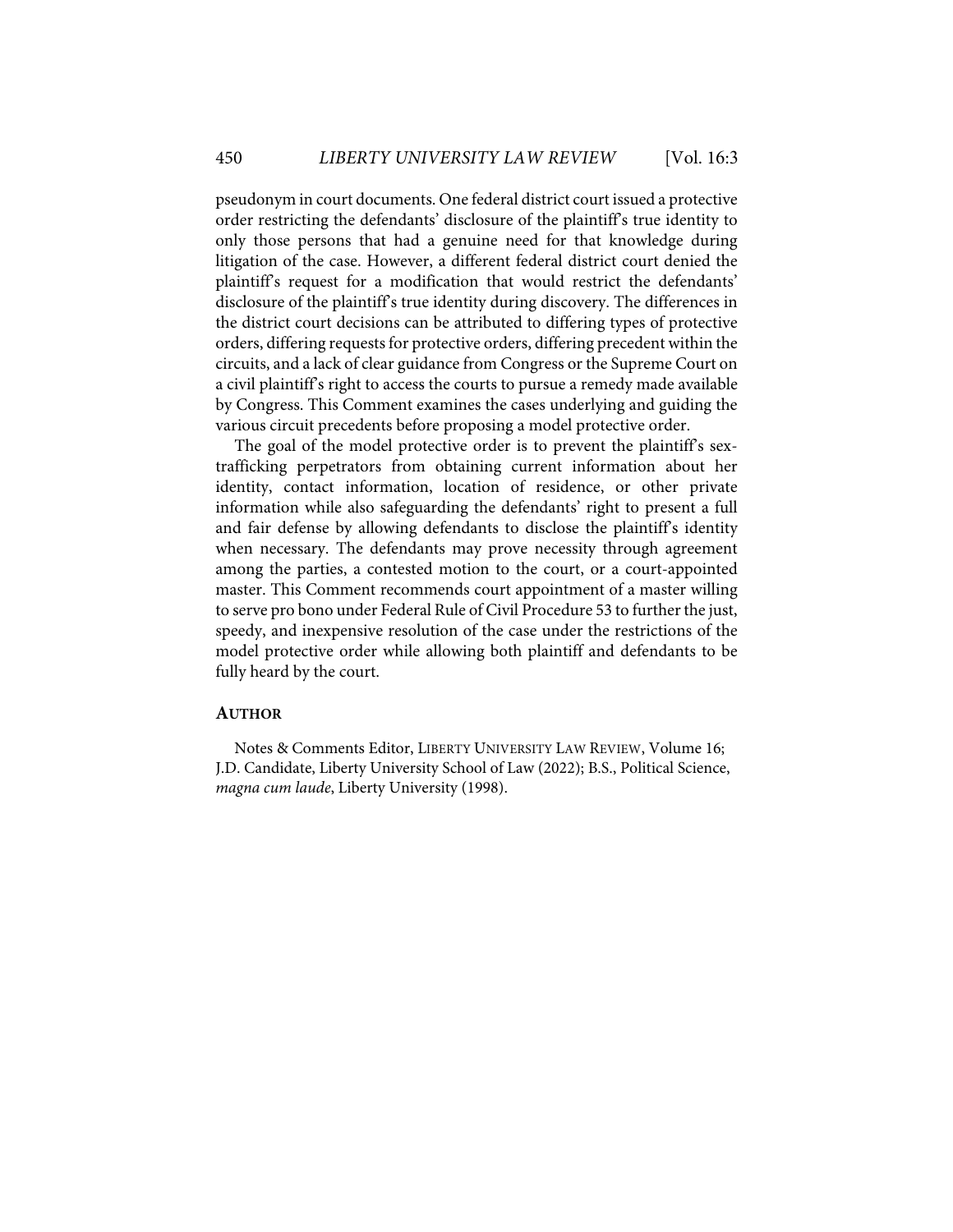## COMMENT

## THE SEX-TRAFFICKED PLAINTIFF'S TRUE IDENTITY IN CIVIL SUITS: PRE-TRIAL PROTECTIVE ORDERS

## *Kate M. Buerer*†

## I. INTRODUCTION

In recent years, the American people have become increasingly aware of the sex-trafficking epidemic across the nation. This rising awareness stems in part from increased reporting on sex-trafficking related crimes during and prior to large sporting and entertainment events and the resultant arrests.<sup>1</sup> The arrest of Jeffrey Epstein in 2019<sup>2</sup> and the recently concluded trial of his associate, Ghislaine Maxwell,<sup>3</sup> have also increased public awareness. While increased public awareness, criminal investigations, and criminal prosecutions undoubtedly remove individual traffickers and trafficking rings from the streets, the sex-trafficking industry continues to be big business.<sup>4</sup> The sex-trafficking industry allegedly uses and exploits legitimate businesses, such as online advertising sites and hotels or motels, to facilitate and conceal illegal trade in adults and children.<sup>5</sup>

<sup>†</sup> Notes & Comments Editor, *Liberty University Law Review*, Volume 16; J.D. Candidate, Liberty University School of Law (2022); B.S., Political Science, *magna cum laude*, Liberty University (1998).

<sup>&</sup>lt;sup>1</sup> Richard Lapchick, *The Super Bowl Remains Target for Human Trafficking*, ESPN (Jan. 31, 2020), https://www.espn.com/nfl/story/\_/id/28607449/the-super-bowl-remains-targethuman-trafficking (reporting consistent spike of sex-trafficking incidents in the U.S. during January and February—reported incidents in 2019 equaled 450 in January, 540 in February, but 140 in March).

<sup>2</sup> Jonathan Dienst, Sarah Fitzpatrick, & Tom Winter, *Billionaire Sex Offender Jeffrey Epstein Arrested for Alleged Sex Trafficking*, NBC NEWS, https://www.nbcnews.com/news/usnews/billionaire-sex-offender-jeffrey-epstein-arrested-alleged-sex-trafficking-n1027126 (July 7, 2019, 8:33 AM).

<sup>3</sup> Tom Winter, Erik Ortiz, & Sarah Fitzpatrick, *Ghislaine Maxwell Convicted of Federal Sex Trafficking Charges for Role in Jeffrey Epstein's Abuses*, NBC NEWS, https://www.nbcnews.com/news/us-news/ghislaine-maxwell-trial-verdict-reached-ghislaine-

maxwell-sex-traffick-rcna9479 (Dec. 30, 2021, 8:21 AM) (detailing Ms. Maxwell's conviction for five of six federal counts charged).

<sup>4</sup> Lapchick, *supra* note 1 (stating human trafficking activity generated approximately \$150 billion dollars annually).

<sup>5</sup> *See id.*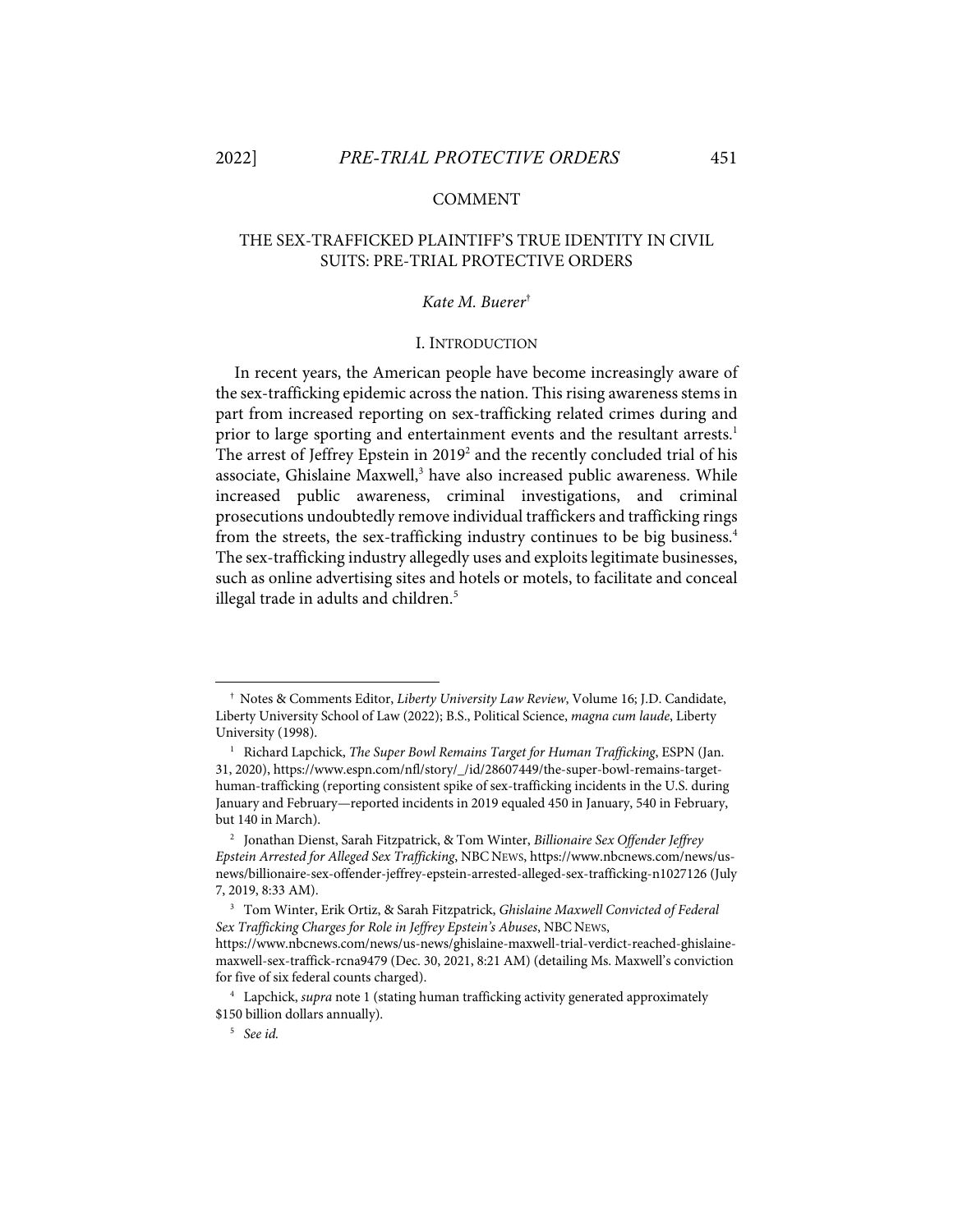Congress has passed numerous acts and statutes creating civil remedies for sex-trafficked victims. <sup>6</sup> However, sex-trafficking survivors only recently began to bring lawsuits against third-party corporations that profited from the sex-trafficking industry through the trafficker's use of the corporations' accommodations. <sup>7</sup> Since 2019, sex-trafficking survivors have filed more than a dozen lawsuits in federal district courts across the nation against corporations that allegedly profited from sex-trafficking ventures being conducted through use of the corporations' legitimate businesses. <sup>8</sup> Plaintiffs generally allege that the corporations knew or should have known the plaintiffs were being trafficked commercially for sex through use of the corporations' advertising websites or guest rooms.

These survivors of sex-trafficking relate heartbreaking stories in their complaints, including allegations of severe physical abuse, severe psychological abuse, and coercion to perform sex acts with strangers multiple times per day.<sup>9</sup> They claim hotel employees witnessed beatings, dozens of men coming and going multiple times a day from one room, and rooms strewn with used condoms and empty liquor bottles. <sup>10</sup> Yet the employees

7 Rachel Rothberg, *Risky Business: Holding Hotels Accountable for Sex Trafficking*, 38 YALE L. & POL'Y REV. 265, 285 (2019) (filing of first civil TVPA suit against the hospitality industry in March 2019 by a sex-trafficking survivor).

<sup>6</sup> *See* Victims of Trafficking and Violence Protection Act of 2000, Pub. L. No. 106-386, 114 Stat. 1464 (codified as amended at 22 U.S.C. §§ 7101–7114) (requiring government action regarding trafficking and providing protection for trafficking victims); Trafficking Victims Protection Act of 2000, Pub. L. No. 106-386, 114 Stat. 1466 (codified as amended in scattered sections of 22 U.S.C., 18 U.S.C., and 8 U.S.C.) (creating civil remedies for trafficking victims); Trafficking Victims Protection Reauthorization Act of 2003, Pub. L. No. 108-193, 117 Stat. 2875 (codified as amended in scattered sections of 22 U.S.C., 18 U.S.C., and 8 U.S.C.) (creating private right of action for trafficking victims in 18 U.S.C. § 1595); Allow States and Victims to Fight Online Sex Trafficking Act of 2017, Pub. L. No. 115-164, 132 Stat. 1253 (codified as amended in 18 U.S.C. §§ 1591, 1595, and 2421A and 47 U.S.C. § 230) (clarifying in 18 U.S.C. § 2421A that enforcement is permitted against providers and users of computer services engaged in the sexual exploitation of children or sex-trafficking).

<sup>8</sup> Emma Kennedy, *Levin Papantonio Rafferty Goes After Hotels, Porn Sites with Human Trafficking Lawsuits*, PENSACOLA NEWS J.,

https://www.pnj.com/story/news/crime/2021/10/11/pensacola-law-firm-levin-papantoniorafferty-hotels-porn-sites-human-trafficking-lawsuits/6041855001/ (Oct. 11, 2021, 6:08 AM).

<sup>9</sup> Complaint at 4, 18, M.A. v. Wyndham Hotels & Resorts, Inc., No. 2:19-cv-00849 (S.D. Ohio Mar. 8, 2019) [hereinafter M.A. Complaint]; Complaint at 2, 17–19, A.D. v. Wyndham Hotels & Resorts, Inc., No. 4:19-CV-00120 (E.D. Va. dismissed Oct. 8, 2021) [hereinafter A.D. Complaint]; Second Amended Complaint for Damages at 4–5, 56, 67–69, M.L. v. Craigslist, Inc., No. 3:19-cv-06153 (W.D. Wash. Apr. 30, 2021) [hereinafter Craigslist Complaint].

<sup>10</sup> M.A. Complaint, *supra* note 9, at 18–19; A.D. Complaint, *supra* note 9, at 18–19; Craigslist Complaint, *supra* note 9, at 62, 67–69.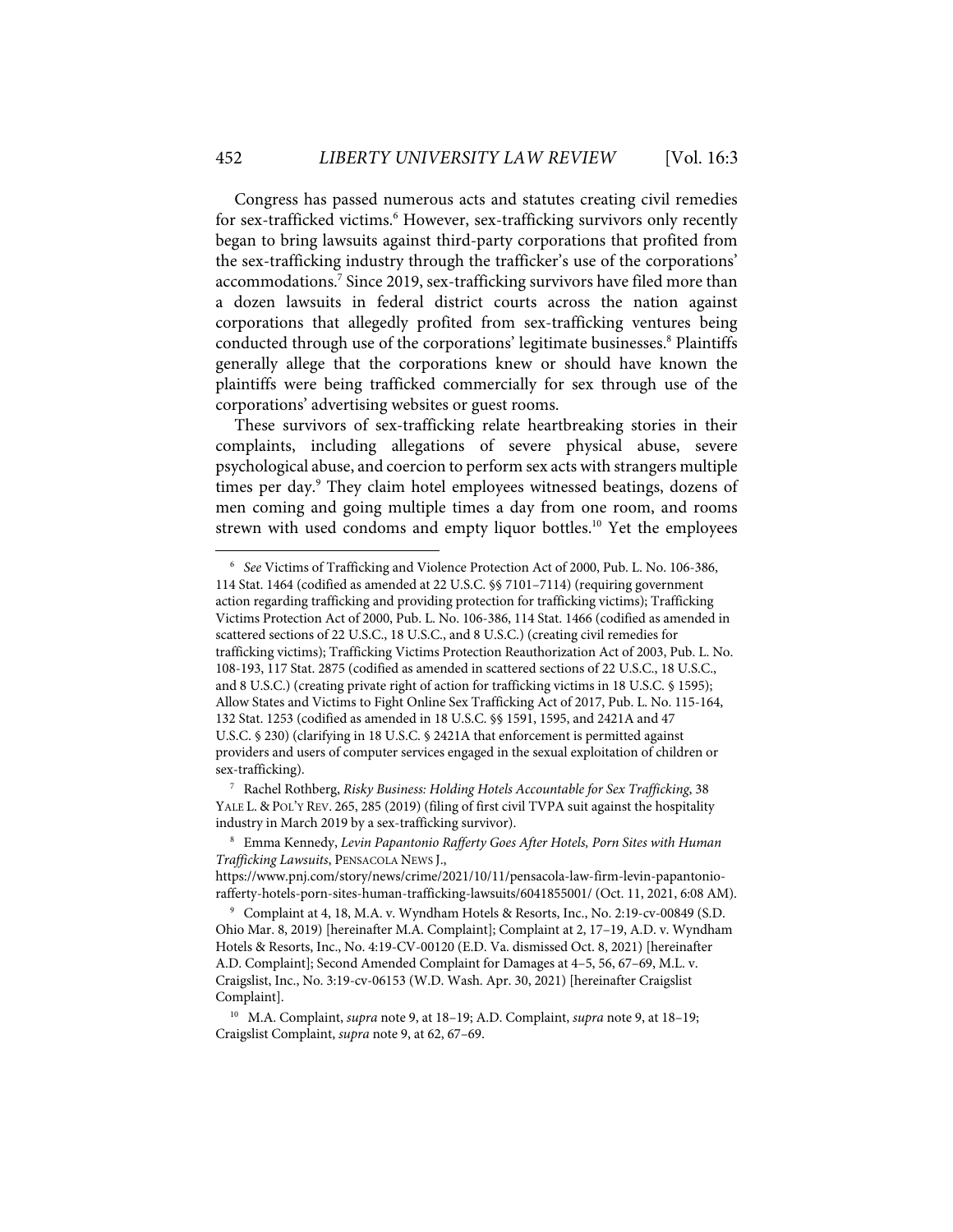failed to report suspicions of trafficking to the authorities.<sup>11</sup> In pressing their suits, many of these sex-trafficking survivors have requested protective orders from the courts to allow them to proceed under a pseudonym and to limit disclosure of personal identifying information to the public and their alleged traffickers.<sup>12</sup>

In this Comment, Section II explains the legal background under which courts and parties operate while determining how best to reconcile the plaintiff's interest in accessing the court without fear of harm, the defendant's interest in presenting a full and fair defense, and the public's interest in open judicial proceedings. Section III provides context by examining how three federal districts courts in Ohio, Virginia, and Washington state have considered and ruled on protective orders shielding the plaintiff's identity during discovery. Finally, Section IV reconciles the standards used and proposes a model protective order shielding the plaintiff's identity while also allowing for the defendant's need to investigate the allegation. This proposed model protective order can be used as a template from which parties can craft a stipulated protective order or which a court can edit to fit the particular needs of the case before it.

#### II. BACKGROUND

#### A. *Federal Rules of Civil Procedure*

The Federal Rules of Civil Procedure (FRCP or Rules) define the parameters of civil litigation in the federal court system. Each Federal Rule of Civil Procedure (FRCP or Rule) serves a specific purpose in civil litigation, but parties and the court combine those individual Rules to resolve the complex problems that arise within a diverse range of civil cases. In the realm of discovery, FRCP 26 provides the general rules of discovery under which the parties must operate.<sup>13</sup> Along with FRCP 37, FRCP 26 also provides guidelines for court orders issued to protect or compel discovery under certain circumstances. <sup>14</sup> FRCP 1 defines the purpose of the Rules which guide

<sup>11</sup> M.A. Complaint, *supra* note 9, at 18–19; A.D. Complaint, *supra* note 9, at 18–19; Craigslist Complaint, *supra* note 9, at 62–65 (alleging that not only did employees not report suspicions of trafficking to police, but that the manager of one Motel 6 attempted to solicit commercial sex acts from M.L. while she was a minor); *id.* at 66 (alleging employees told a teenage M.L. to be more discrete in her sexual activities or she would be forced out of the premises); *id.* at 68.

<sup>&</sup>lt;sup>12</sup> Plaintiff's Motion for Protective Order and Leave to Proceed Anonymously with Memorandum in Support at 1, *A.D. v. Wyndham*, No. 4:19-CV-00120 [hereinafter A.D. Protective Order Request].

<sup>13</sup> FED. R. CIV. P. 26.

<sup>&</sup>lt;sup>14</sup> FED. R. CIV. P. 26(c); FED. R. CIV. P. 37(a).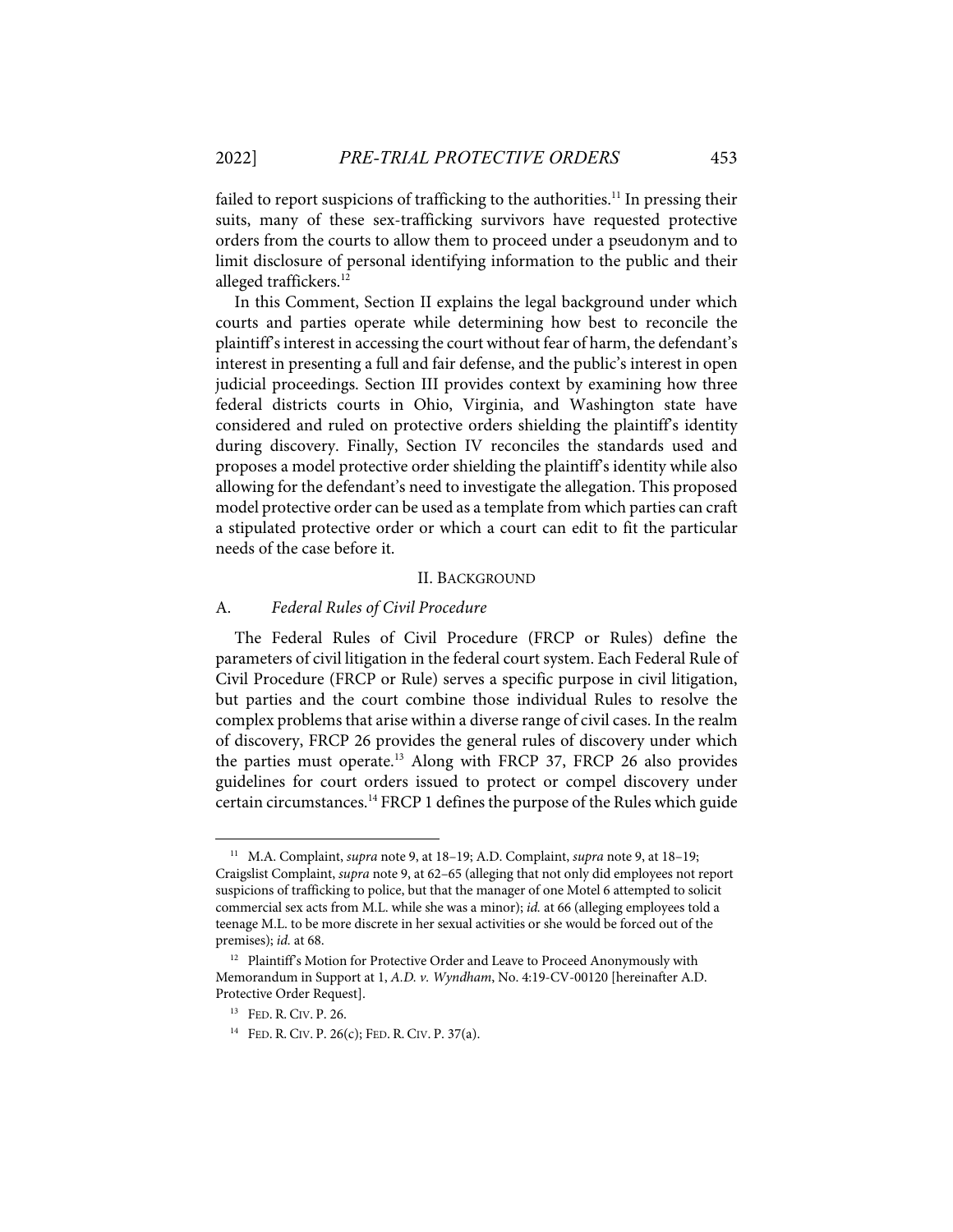the parties and the court in their use of the Rules.15 Congress granted the federal courts broad discretion to mediate discovery disputes between parties,<sup>16</sup> and FRCP 53 provides a potential means of resolving these disputes—an appointed master. <sup>17</sup> A court-appointed master may reconcile the demanding standards of FRCP 26 within the overarching purpose defined in FRCP 1.

1. FRCP 1: The Scope and Purpose of the Federal Rules of Civil Procedure

The Supreme Court of the United States declared that, in the pursuit of fulfilling the purpose of adequately informing the litigants in civil trials, deposition-discovery rules should "be accorded a broad and liberal treatment."18 But those provisions must be read in light of FRCP 1 which declares the purpose of the entirety of the Rules.<sup>19</sup> Rule 1 states that the parties and the court should "construe[], administer[], and employ[]" the Federal Rules of Civil Procedure to "secure the just, speedy, and inexpensive determination of every action and proceeding."<sup>20</sup> Thus, both the parties and the court should work together towards the goal of acquiring the necessary information in the most efficient and efficacious manner possible to achieve the ultimate disposition of the action or proceeding.

2. FRCP 26: General Provisions Governing Discovery

Courts throughout the United States "routinely issue protective orders to prevent litigants from disseminating pretrial discovery information."<sup>21</sup> Protective orders shield information that would otherwise fall within the scope of discovery under FRCP 26(b).<sup>22</sup> The scope of discovery allowed under FRCP 26(b) is broad—"any nonprivileged matter that is relevant to any party's claim or defense and proportional to the needs of the case."<sup>23</sup> This protection may take the form of forbidding the discovery of the information altogether or forbidding the disclosure of the information discovered.<sup>24</sup>

<sup>15</sup> FED. R. CIV. P. 1.

<sup>&</sup>lt;sup>16</sup> FED. R. CIV. P. 26 advisory committee's note to 2015 amendment.

<sup>17</sup> FED. R. CIV. P. 53.

<sup>18</sup> Herbert v. Lando, 441 U.S. 153, 177 (1979).

<sup>19</sup> *Id.*

 $20$  FED. R. CIV. P. 1.

<sup>21</sup> Dustin B. Benham, *Dirty Secrets: The First Amendment in Protective-Order Litigation*, 35 CARDOZO L. REV. 1781, 1782 (2014).

<sup>22</sup> *See id.* at 1784.

<sup>&</sup>lt;sup>23</sup> FED. R. CIV. P.  $26(b)(1)$ .

<sup>&</sup>lt;sup>24</sup> FED. R. CIV. P.  $26(c)(1)(A)$ .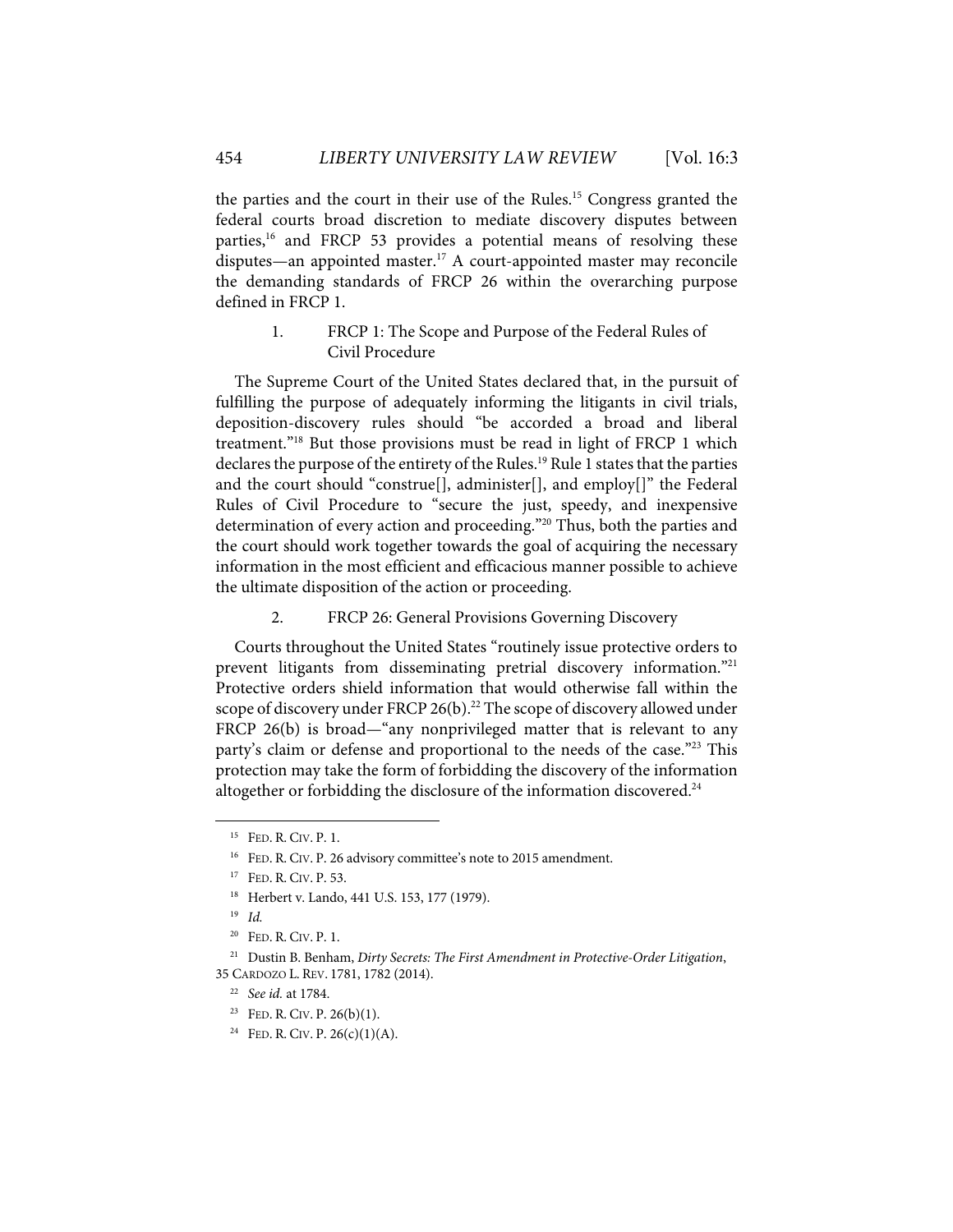Many protective orders shield sensitive discovery information common to a specific type of case. Parties frequently present a stipulated protective order to the court based on the court's published model protective order. In corporate civil cases parties frequently agree on the labels and parameters for categories of information (such as Confidential or Highly Confidential), how to designate material as part of those categories, how to challenge designations by the opposing party, and what responsibility and liability attaches to each category.<sup>25</sup> These stipulated protective orders can be as specific and detailed as the parties believe necessary for the instant case.

When parties do not agree on the appropriate contours for discovery and a party wants to protect discovery information, the party desiring protection must petition the court for a protective order under FRCP 26(c). The motion must include certification that the moving party has conferred or attempted to confer in good faith with the other party or parties.<sup>26</sup> The court has the discretion, on a finding of good cause, to issue an order to protect that party "from annoyance, embarrassment, oppression, or undue burden or expense."<sup>27</sup> While FRCP 26(c)(1) enumerates a long list of prospective actions the court may order, it is an inclusive list that does not limit the creativity of the court in solving the specific issue or issues implicated by the instant case.<sup>28</sup>

## a. History of discovery

In 1970, the Advisory Committee (Committee) rearranged the discovery rules in order to establish FRCP 26 as the rule governing general discovery.<sup>29</sup> The Committee noted that the powers conferred under new Rule 26(c) to regulate or prevent discovery of otherwise discoverable information have "always been freely exercised" by courts in situations not susceptible to governance by precise rules. <sup>30</sup> Thus, the Committee explicitly recognized that a given case may have specific needs that require the court to craft discovery orders to address those specific needs.

The breadth of discovery allowed under FRCP 26(b) led to excessive discovery requests on the one hand and attempted evasion of or resistance to reasonable discovery requests on the other.<sup>31</sup> The Committee expressed

<sup>25</sup> *See* N. DIST. OF CAL., *Model Protective Order for Litigation Involving Patents, Highly Sensitive Confidential Information and/or Trade Secrets*,

https://www.cand.uscourts.gov/forms/model-protective-orders/ (last visited Mar. 1, 2021).

<sup>&</sup>lt;sup>26</sup> FED. R. CIV. P.  $26(c)(1)$ .

<sup>27</sup> *Id.* 28 *Id.*

<sup>29</sup> FED. R. CIV. P. 26 advisory committee's note to 1970 amendment.

<sup>30</sup> *Id.*

<sup>&</sup>lt;sup>31</sup> FED. R. CIV. P. 26 advisory committee's note to 1983 amendment.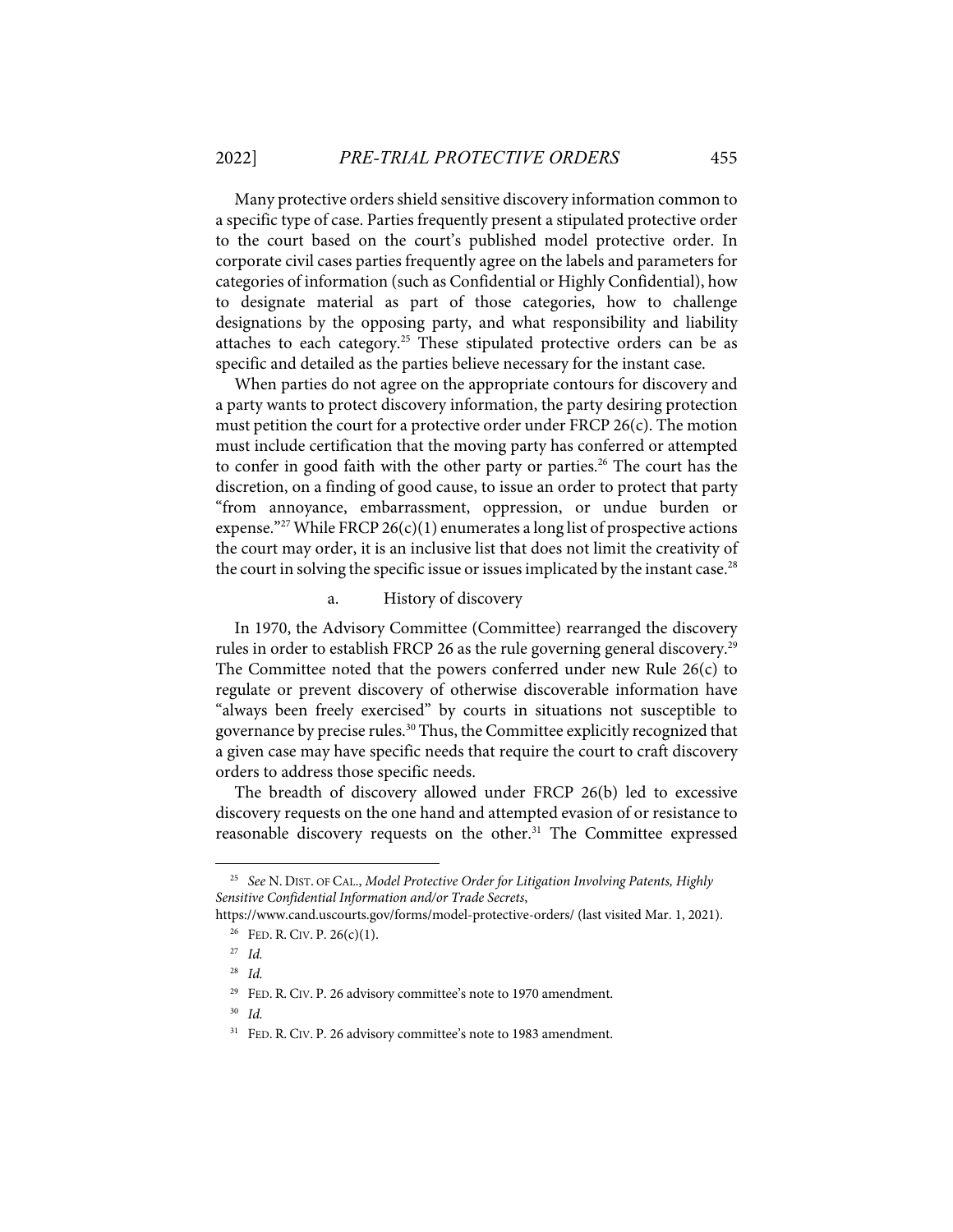concern about the impact these practices were having on the judicial system, especially by frustrating the "fundamental goal of the 'just, speedy, and inexpensive determination of every action.'"32 As part of the effort to encourage parties to make reasonable use of the discovery process and not overburden the court system with unnecessary requests to mediate discovery disputes, the Committee revised FRCP  $26(c)$  to include the requirement that the moving party must certify the parties met and conferred in good faith prior to requesting court intervention.<sup>33</sup> In 2015, the Committee further attempted to restrict discovery abuse by revising the definition of the general scope of discovery in FRCP  $26(b)(1)$  to "any nonprivileged matter that is relevant to any party's claim or defense and proportional to the needs of the case."<sup>34</sup> Courts determine proportionality to the needs of the case by considering six enumerated factors—(1) "the importance of the issues at stake in the action," (2) "the amount in controversy," (3) "the parties' relative access to relevant information," (4) "the parties' resources," (5) "the importance of the discovery in resolving the issues," and (6) "whether the burden or expense of the proposed discovery outweighs its likely benefit."<sup>35</sup>

#### b. Historical use of protective orders

All of these revisions, along with others, were made in an attempt "'to deal with the problem of overdiscovery" and "to encourage judges to be more aggressive in identifying and discouraging discovery overuse."<sup>36</sup> The Committee noted that many courts identify and discourage discovery overuse by issuing protective orders under Rule 26(c), but it also noted that "district judges have been reluctant to limit the use of the discovery devices."37 It remains the province of the district court to mediate discovery disputes between parties and carefully consider motions for protective orders to achieve the goal of the "just, speedy, and inexpensive determination" of the case.<sup>38</sup>

<sup>32</sup> *Id.* (quoting FED. R. CIV. P. 1).

<sup>33</sup> FED. R. CIV. P. 26 advisory committee's note to 1993 amendment.

<sup>34</sup> FED. R. CIV. P. 26(b)(1); s*ee* FED. R. CIV. P. 26 advisory committee's note to 2015 amendment.

<sup>35</sup> FED. R. CIV. P. 26(b)(1).

<sup>&</sup>lt;sup>36</sup> FED. R. CIV. P. 26 advisory committee's note to 2015 amendment (quoting FED. R. CIV. P. 26 advisory committee's note to 1983 amendment).

<sup>37</sup> *Id.*

<sup>38</sup> FED. R. CIV. P. 1; *see* Herbert v. Lando, 441 U.S. 153, 177 (1979).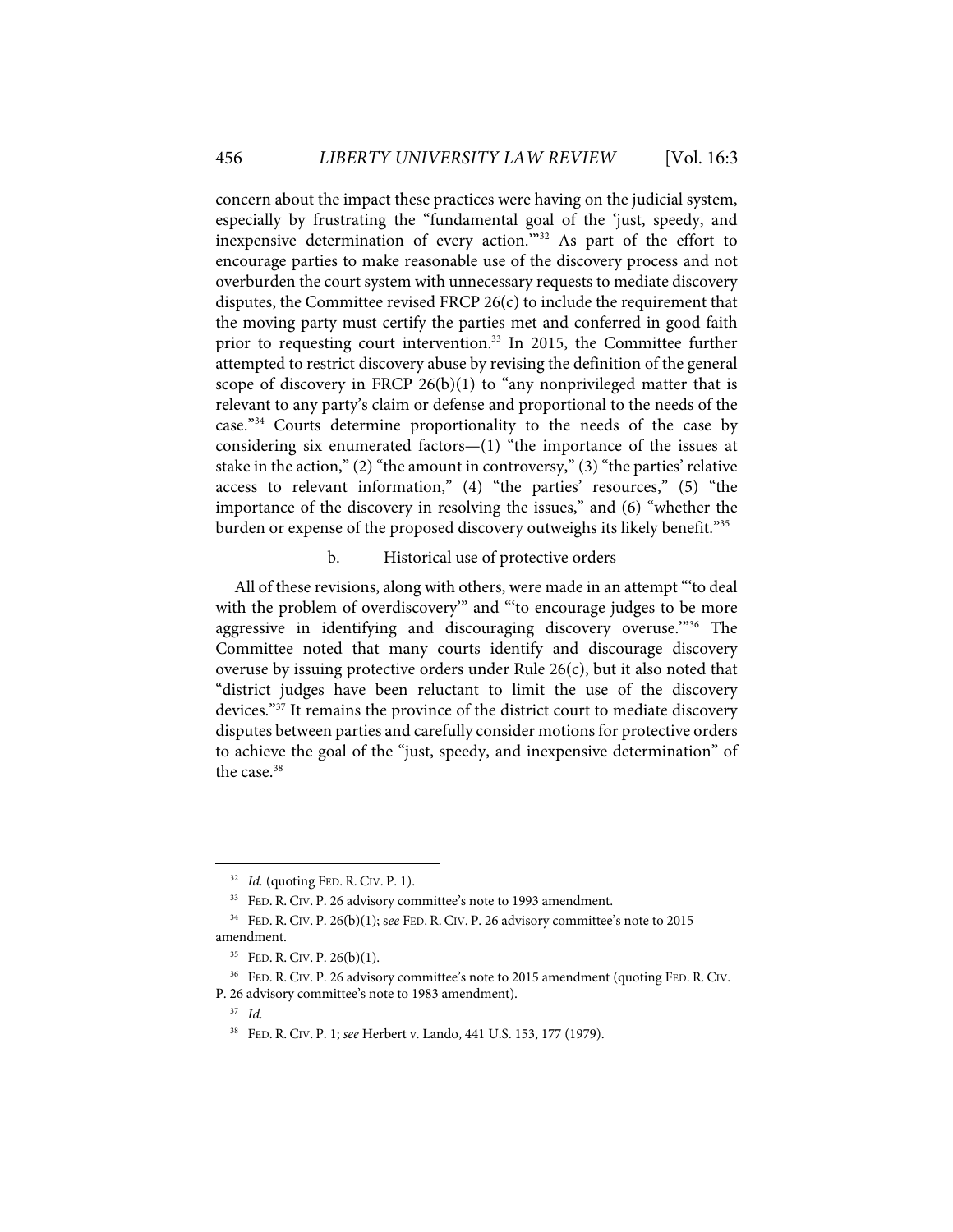## 3. FRCP 53: Providing for Masters to Resolve Specific Types of Disputes

FRCP 53 carefully describes the procedures a court must follow when appointing a master, the scope of a master's responsibility, and the responsibility of the court in response to the master's decisions.<sup>39</sup> The court may appoint a master to perform a specific list of tasks, one of which is to "address pretrial and posttrial matters that cannot be effectively and timely addressed by an available district judge or magistrate judge of the district."<sup>40</sup> When choosing to appoint a master, "the court must consider the fairness of imposing the likely expenses on the parties and must protect against unreasonable expense or delay."<sup>41</sup> Before the master is appointed, "the court must give the parties notice and an opportunity to be heard."<sup>42</sup> Any party or the court may suggest candidates; however, any candidate that has a relationship to the parties must be disqualified unless the parties mutually consent to the appointment with the court's approval.<sup>43</sup> The court must follow the strictures laid out in FRCP  $53(b)(2)-(3)$  as to the contents of the appointing order and the issuance procedures.<sup>44</sup>

The master, once appointed, must follow the strictures of the appointing order and maintain prompt communication with the parties and the court.<sup>45</sup> The appointing court also has the responsibility to review party objections to findings of fact, conclusions of law, and procedural rulings made by the master.<sup>46</sup> By using an appointed master, the court can ensure the parties have access to a neutral decision-maker operating under the auspices of the court having jurisdiction over the case, but who has greater availability and time to carefully consider delicate and potentially convoluted discovery requests.

While the court is instructed to consider the expense to the parties when deciding to appoint a master, $47$  a master may choose to serve pro bono for a good cause.<sup>48</sup> In cases such as these, where a traumatized complainant attempts to gain recompense from corporations which she alleges knew or should have known of the trafficking from which the corporations derived a

47 FED. R. CIV. P. 53(a)(3).

<sup>39</sup> FED. R. CIV. P. 53.

 $40$  FED. R. CIV. P. 53(a)(1)(C).

<sup>41</sup> FED. R. CIV. P. 53(a)(3).

 $42$  FED. R. CIV. P. 53(b)(1).

<sup>43</sup> *Id.*; FED. R. CIV. P. 53(a)(2).

<sup>&</sup>lt;sup>44</sup> FED. R. CIV. P.  $53(b)(2)-(3)$ .

<sup>45</sup> FED. R. CIV. P.  $53(c)$ – $(e)$ .

<sup>46</sup> FED. R. CIV. P. 53(f).

<sup>48</sup> *See* FED. R. CIV. P. 53(g).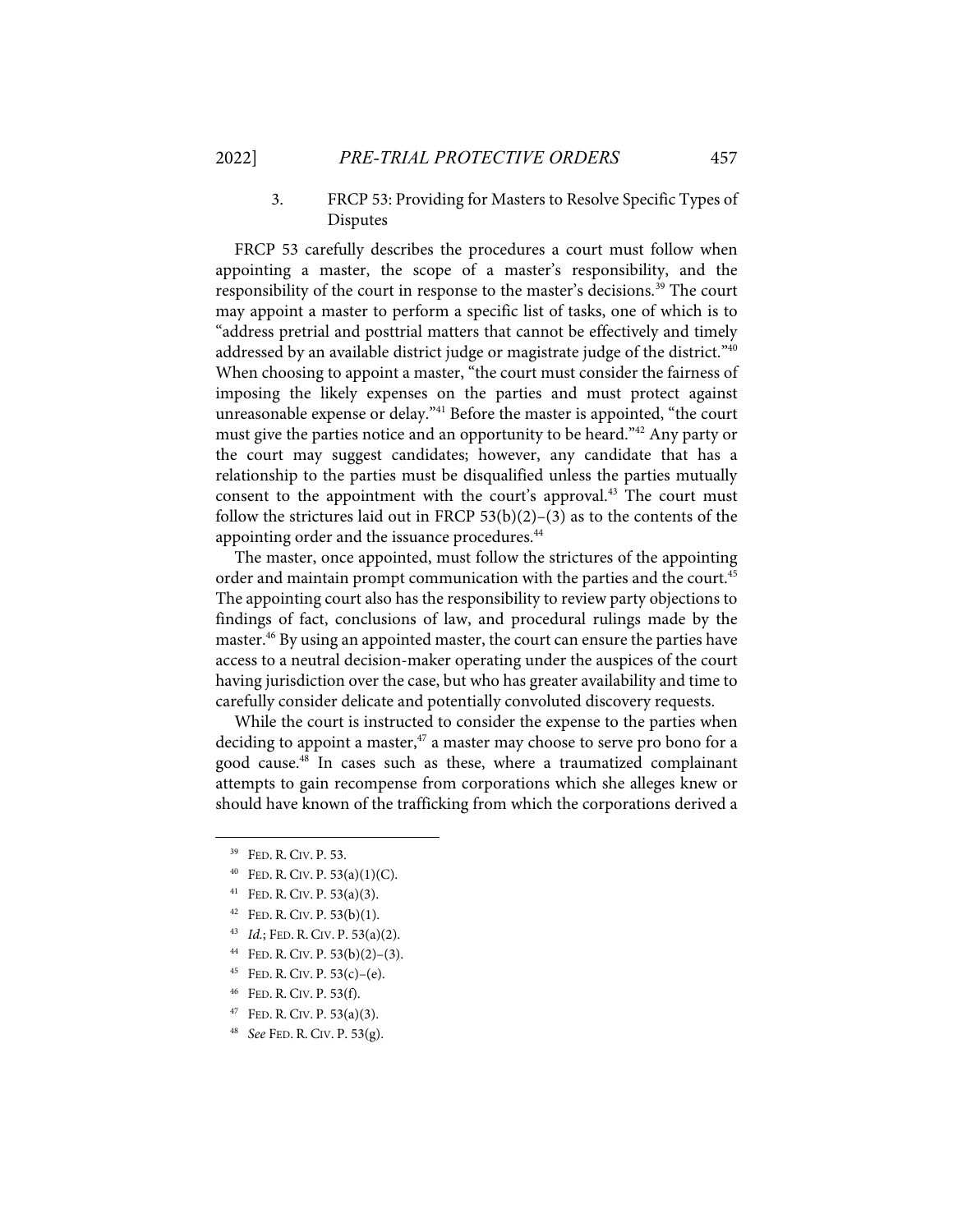profit, a master could serve an important public interest. Thus, use of a master may conserve judicial resources, expedite resolution of discovery disputes, and reduce party costs while meeting the requirement of a "just, speedy, and inexpensive determination of the action [or] proceeding."<sup>49</sup>

## B. *Supreme Court Cases Addressing Protective Orders*

The Supreme Court discussed the purpose of discovery, the authority of the court to restrict discovery, and the broad discretion of the court to guide discovery in *Seattle Times Co. v. Rhinehart*<sup>50</sup> and *Herbert v. Lando*.<sup>51</sup> The Court stated the purpose of discovery is to assist in the preparation and resolution of litigated disputes and to adequately inform litigants in civil trials.52 The Court recognized both the trial court's congressionally-granted authority to restrict abusive discovery practices<sup>53</sup> and the trial court's resultant broad discretion in granting and crafting the orders to achieve that end. $54$ 

A federal district court may use both protective orders and orders to compel discovery to guide, restrict, and enforce discovery.55 Protective orders and orders to compel are two sides of the same coin. A motion for protective order by one party may result in the court granting that party a protective order or, if the motion for protective order is denied and the party refuses to respond to the discovery request at issue, the court may issue an order to compel the party to respond.<sup>56</sup> Alternatively, a court may respond to a motion to compel discovery by either granting or denying the motion.<sup>57</sup> Therefore, the Court's discussion of both types of orders are valuable tools by which to evaluate the role of the trial court in guiding, restricting, and enforcing discovery during civil litigation.

## 1. Protective Orders Applied: *Seattle Times Co. v. Rhinehart*

In *Seattle Times Co.*, Rhinehart, the spiritual leader of the Aquarian Foundation, brought an action for damages due to "alleged defamation and

<sup>49</sup> FED. R. CIV. P. 1.

<sup>50</sup> *See* Seattle Times Co. v. Rhinehart, 467 U.S. 20 (1984).

<sup>51</sup> *See* Herbert v. Lando, 441 U.S. 153 (1979).

<sup>52</sup> *See Seattle Times Co.*, 467 U.S. at 34; *Herbert*, 441 U.S. at 177.

<sup>53</sup> *Seattle Times Co.*, 467 U.S. at 34–35; *Herbert*, 441 U.S. at 176–77.

<sup>54</sup> *Seattle Times Co.*, 467 U.S. at 35–36; *Herbert*, 441 U.S. at 179–80.

<sup>55</sup> *See* FED. R. CIV. P. 26(b)–(c); FED. R. CIV. P. 37; FED. R. CIV. P. 26 advisory committee's note to 2006 amendment.

<sup>56</sup> *See* FED. R. CIV. P. 26(b)–(c); FED. R. CIV. P. 37.

<sup>57</sup> *See* FED. R. CIV. P. 37.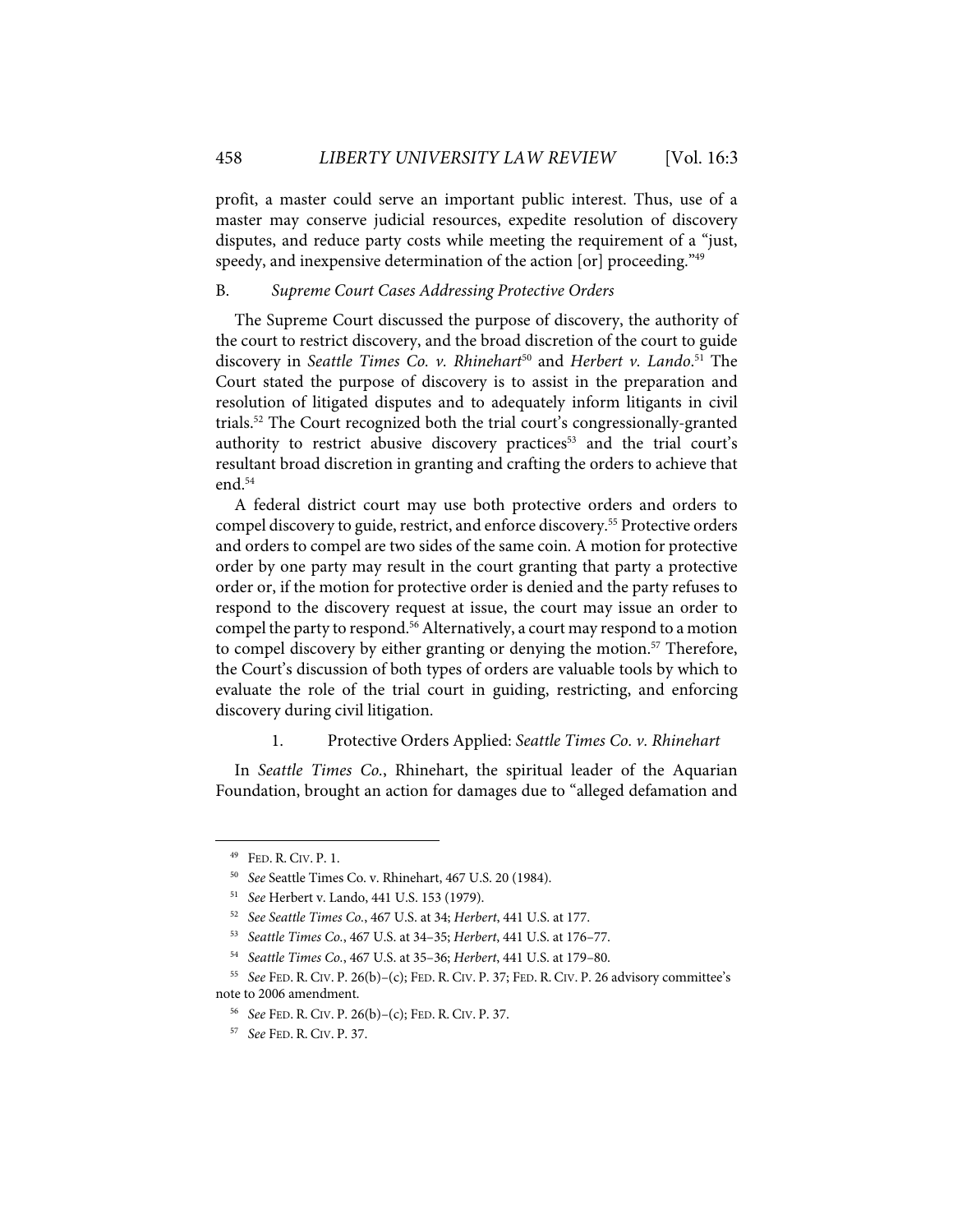invasions of privacy" against the Seattle Times.<sup>58</sup> The Seattle Times responded by engaging in extensive discovery, including requests for the Aquarian Foundation's financial information, donor identity, and membership list. <sup>59</sup> When the Foundation refused to disclose certain financial information, the names of the Foundation's members during the preceding ten years, and the identity of the Foundation's donors from the last ten years, the Seattle Times moved for an order compelling discovery.<sup>60</sup> The Foundation not only opposed the motion to compel, but countered with a motion for a protective order that would prevent the Seattle Times "from disseminating any information gained through discovery."61

Upon a specific description of the discoverable information in question and a factual showing of good cause for protection, the trial court issued a protective order covering "all information obtained through the discovery process" that related to the plaintiffs' finances and the names and addresses of members or donors.<sup>62</sup> "The order prohibited [the Seattle Times] from publishing, disseminating, or using the information in any way except where necessary to prepare for and try the case."63 The trial court reasoned that the "restriction was necessary to avoid the 'chilling effect' that dissemination would have on 'a party's willingness to bring his case to court.'"64

The Supreme Court of Washington affirmed this decision by reasoning that the judicial interest in the integrity of the discovery process is adequate to sustain the protection of "the confidentiality of information given for purposes of litigation."65 The court noted that the plaintiffs had a "recognizable privacy interest" in the information and that the dissemination of the information would "understandably result in annoyance, embarrassment and even oppression."66

When the Supreme Court of Washington decided the case, it also recognized a conflict among the holdings and standards of outside circuit courts.67 The Supreme Court of the United States granted certiorari to resolve

<sup>58</sup> *Seattle Times Co.*, 467 U.S. at 22–23.

<sup>59</sup> *Id.* at 24.

<sup>60</sup> *Id.*

<sup>&</sup>lt;sup>61</sup> *Id.* at 25 (noting the Seattle Times intended to continue publishing articles—using information gained through discovery—about Rhinehart, the Foundation, and the litigation).

<sup>62</sup> *Id.* at 26–27.

<sup>63</sup> *Id.* at 27.

<sup>64</sup> *Seattle Times Co.*, 467 U.S. at 27.

<sup>65</sup> *Id.* at 28 (quoting Rhinehart v. Seattle Times Co., 654 P.2d 673, 690 (1982)).

<sup>66</sup> *Id.*

<sup>67</sup> *Id.* at 28–29.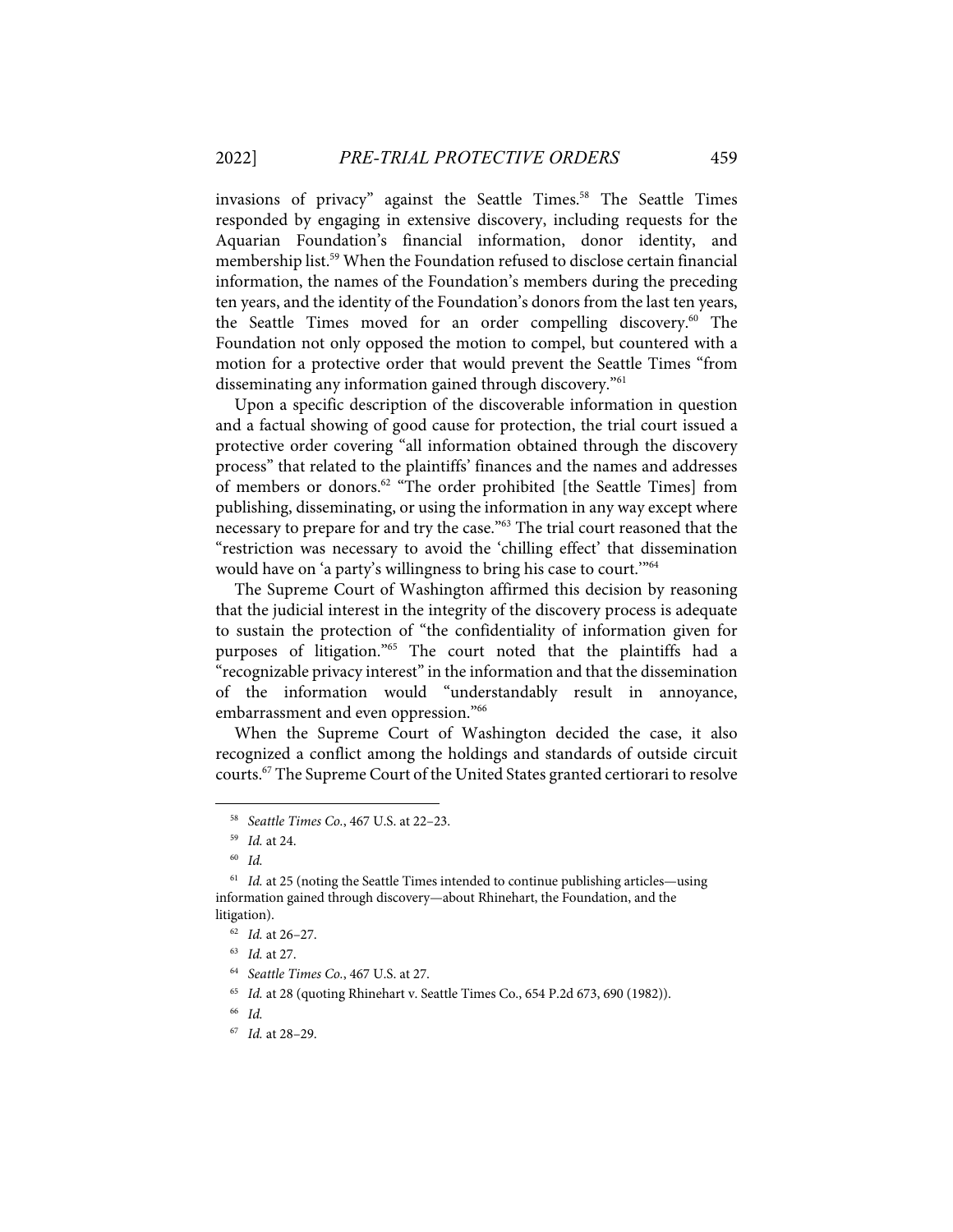the conflict and affirmed the Supreme Court of Washington's decision.<sup>68</sup> In the process of addressing the First Amendment issues specific to the case, the Court made several important statements about protective orders, their purpose, and their use.

The Court began by recognizing the breadth of allowable discovery under the FRCP and the local rules based on them.<sup>69</sup> The Court stated that broad discovery "is provided for the sole purpose of assisting in the preparation and trial, or the settlement, of litigated disputes."70 Because discovery is so broad, a trial court needs to have the authority to issue protective orders in order to mitigate the potential for abuse.<sup>71</sup> Parties may attempt to use discovery to delay trial, increase costs, or invade the privacy interests of parties and nonparties.<sup>72</sup> The Court further stated that the government has a substantial interest in preventing abuse, oppression, and injustice through the implementation of court processes.<sup>73</sup> This potential for abuse and the need to prevent it justifies the court's use of protective orders.<sup>74</sup>

The trial court has broad discretion to determine when to grant a protective order and how to craft that protective order to meet the needs of the specific case.75 The court must have this discretion because it is in the "best position to weigh fairly the competing needs and interests of parties affected by discovery."<sup>76</sup> Without a protective order, parties may distribute or use information gained through discovery for any legal purpose.<sup>77</sup> Therefore, if good cause justifies the order, FRCP 26 allows the court to limit the uses of information exchanged during discovery.78

#### 2. Balancing the Various FRCPs: *Herbert v. Lando*

In *Herbert v. Lando*, the Supreme Court allowed the public-figure plaintiff to explore the state of mind of the journalist defendant in a defamation case for two reasons.<sup>79</sup> First, the plaintiff was faced with the heavy burden of

<sup>68</sup> *Id.* at 29.

<sup>69</sup> *Id.* at 30.

<sup>70</sup> *Seattle Times Co.*, 467 U.S. at 34.

<sup>71</sup> *Id.*

<sup>72</sup> *Id.* at 34–35.

<sup>73</sup> *Id.* at 35.

<sup>74</sup> *Id.* at 35–36.

<sup>75</sup> *Id.* at 36.

<sup>76</sup> *Seattle Times Co.*, 467 U.S. at 36.

<sup>77</sup> *Id.* at 35.

<sup>78</sup> *Id.* at 37.

<sup>79</sup> *See* Herbert v. Lando, 441 U.S. 153, 175–76 (1979).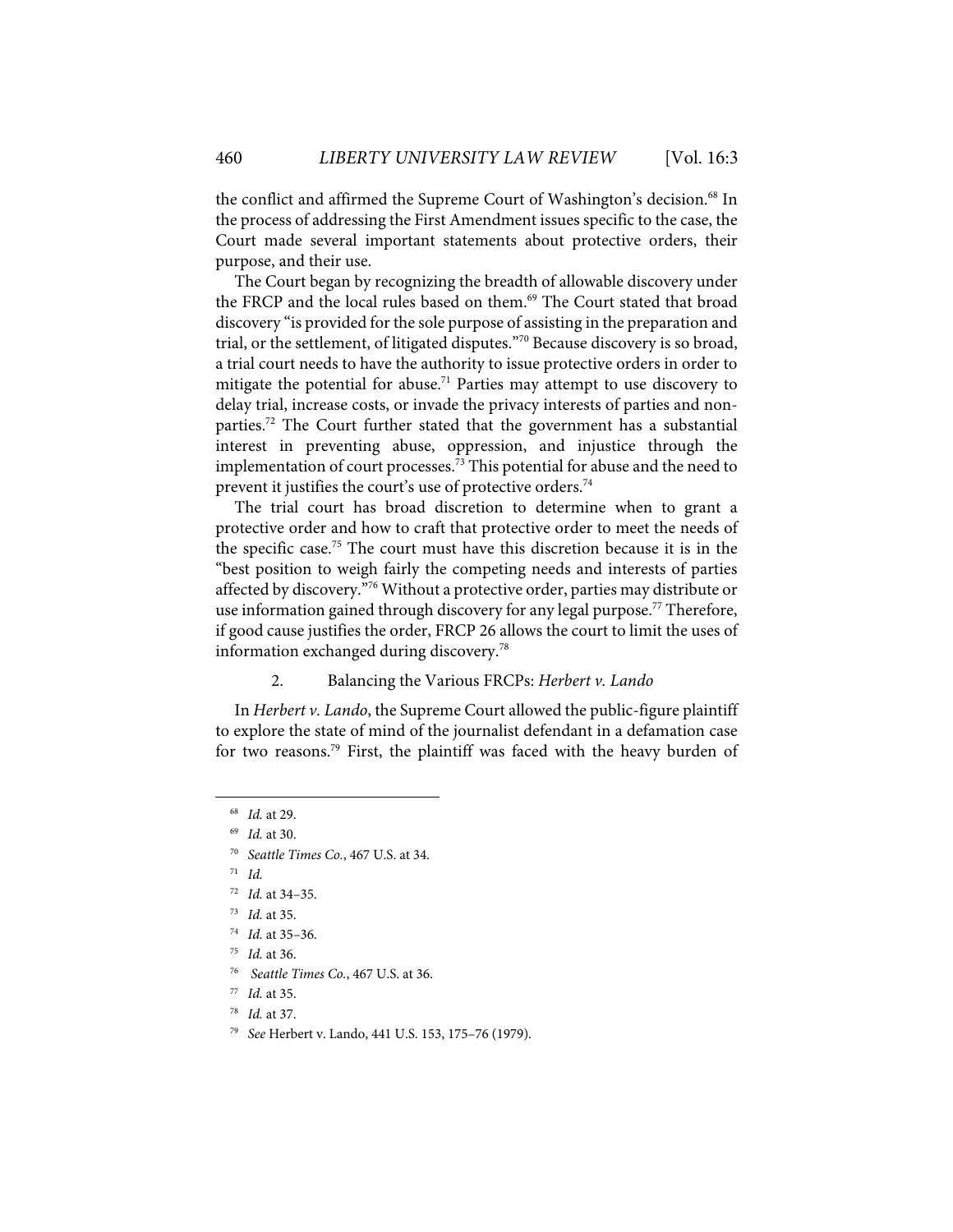proving "actual malice."80 Second, the requested discovery would "produce evidence material to the proof of [that] critical element of [the] cause of action."<sup>81</sup> Anthony Herbert, a retired Army officer and Vietnam veteran, had received significant attention from the press in 1969–1970 due to allegations of misconduct against his superior officers.<sup>82</sup> Three years later, the defendants, including Lando, collaborated to create and broadcast a television report on Herbert and his allegations. <sup>83</sup> Lando also published a related article in a magazine.<sup>84</sup> Herbert alleged the report and article "falsely and maliciously portrayed him as a liar."85 In *Herbert*, the Court focused on the justice of allowing Herbert to obtain allegedly privileged discovery materials from Lando. <sup>86</sup> It did this by weighing Herbert's evidentiary burden and the availability of evidence regarding Lando's state of mind against Lando's alleged privilege of the editorial process.<sup>87</sup>

The *Herbert* Court declined to create the evidentiary privilege the defendants sought. <sup>88</sup> The Court reasoned that the purpose of the discovery rules is to adequately inform the litigants in civil trials.<sup>89</sup> Further, the Court acknowledged concerns about abuse of the discovery process and stated that district court judges should not neglect their power to restrict discovery as appropriate in accord with the discovery rules. $90$ 

A district court must balance constitutional interests and the parties' private interests.<sup>91</sup> Justice Powell noted in his concurring opinion that "[a]lthough the process of weighing these interests is hardly an exact science, it is a function customarily carried out by judges in this and other areas of the law."92 However, Justice Powell warned that the court should also be aware of the increasing use of discovery techniques and tactics as a "highly developed litigation art—one not infrequently exploited to the disadvantage of justice."93

<sup>80</sup> *Id.* at 156, 174.

<sup>81</sup> *Id.* at 155.

<sup>82</sup> *Id.* at 155–56.

<sup>83</sup> *Id.* at 156.

<sup>&</sup>lt;sup>84</sup> Id. (stating Lando's article was published in Atlantic Monthly magazine).

<sup>85</sup> *Herbert*, 441 U.S. at 156*.*

<sup>86</sup> *Id*. at 153.

<sup>87</sup> *Id.*

<sup>88</sup> *Id.* at 175.

<sup>89</sup> *Id.* at 177.

<sup>90</sup> *Id.*

<sup>91</sup> *Herbert*, 441 U.S. at 178 (Powell, J., concurring).

<sup>92</sup> *Id*. at 180.

<sup>93</sup> *Id.* at 179.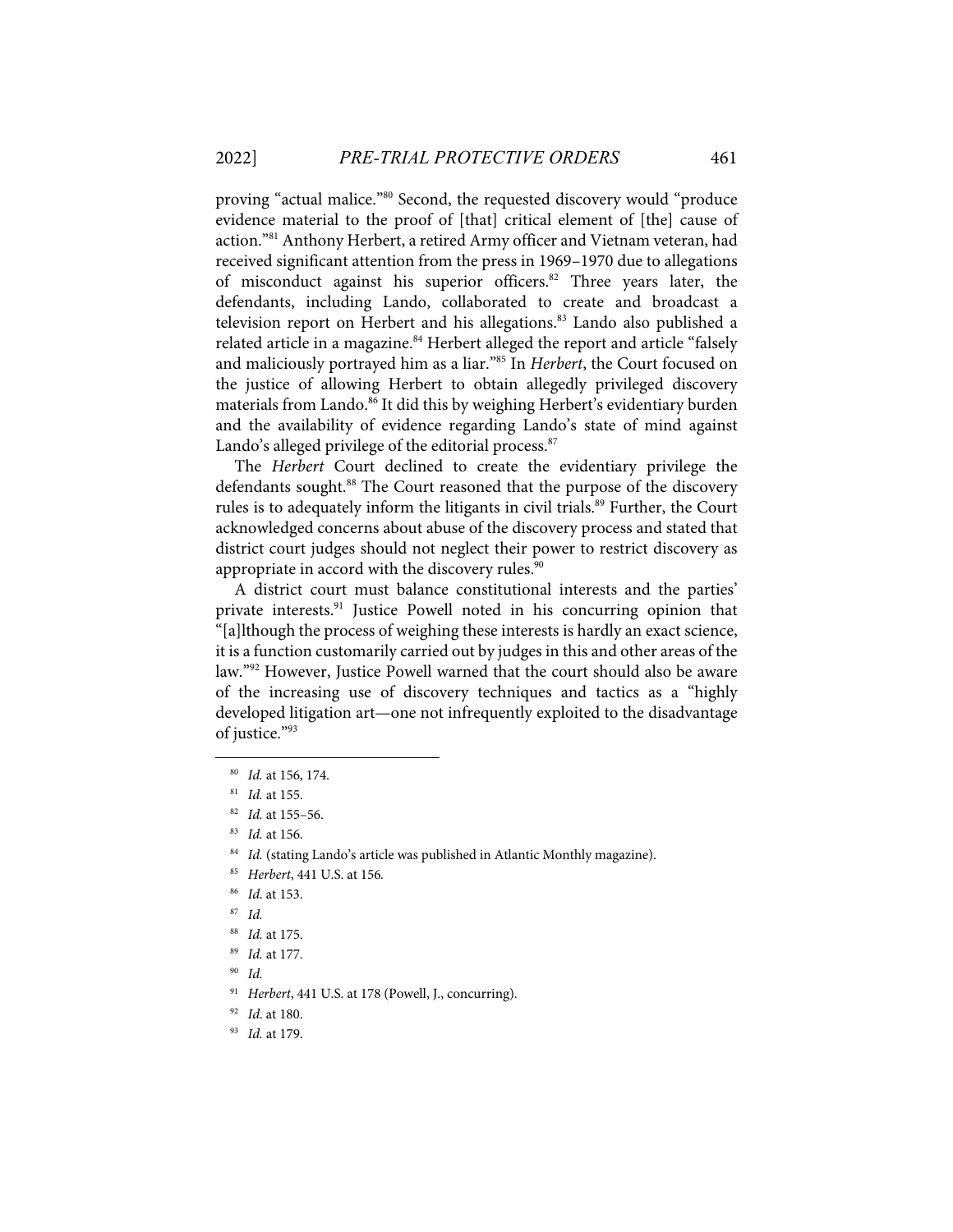When parties, especially those with deeper pockets, attempt to exploit the discovery process as a means of harassment or to impose excessive labor or financial costs on the opposing party or parties, the court has the responsibility to step in and restrain that exploitation through the use of devices such as a protective order.<sup>94</sup> However, the court makes that decision after carefully weighing the various interests involved while also seeking a "just, speedy, and inexpensive determination<sup>"95</sup> and ensuring the parties are protected from "annoyance, embarrassment, oppression, or undue burden or expense."96

## C. *The Interests to be Balanced*

The defendants' interests addressed in *Seattle Times Co.* and *Herbert*, the freedom to disseminate information learned through discovery<sup>97</sup> and the protection of a journalist's editorial process, <sup>98</sup> are rooted in the First Amendment. However, the rationale the Court used and the inclusion of the constitutional concerns in the court's balancing of interests applies to other decisions in which the court is called upon to balance competing interests. In the context of a protective order issued to protect a sex-trafficked plaintiff's true identity during pre-trial discovery, the district court balances the defendants' right to put on a full and fair defense and the public's right to open judicial proceedings against the plaintiff's right to access the court without fear of harm. <sup>99</sup> Before coming to a decision, the district court should carefully consider the origin of those rights and the policies upon which they are based.

#### 1. The Defendant's Right to Put on a Full and Fair Defense

A party to a civil trial is afforded a "full and fair opportunity to litigate" its suit.<sup>100</sup> This opportunity arises from the "deep-rooted historic tradition that everyone should have his own day in court."<sup>101</sup> A defendant cannot have a day in court without being able to fully investigate the plaintiff's claims. Thus,

 $94$  FED. R. CIV. P. 26(c)(1).

<sup>95</sup> FED. R. CIV. P. 1.

 $96$  FED. R. CIV. P. 26(c)(1).

<sup>97</sup> Seattle Times Co. v. Rhinehart, 467 U.S. 20, 24–25 (1984).

<sup>98</sup> *Herbert*, 441 U.S. at 155.

<sup>99</sup> *See* Nixon v. Warner Commc'ns. Inc., 435 U.S. 589, 597–99 (1978).

<sup>100</sup> Kremer v. Chem. Constr. Corp., 456 U.S. 461, 481 (1982) (stating that the Court's "previous decisions have not specified the source or defined the content of the requirement that the first adjudication offer a full and fair opportunity to litigate").

<sup>&</sup>lt;sup>101</sup> Taylor v. Sturgell, 553 U.S. 880, 892-93 (2008) (quoting Richards v. Jefferson Cnty., 517 U.S. 793, 798 (1996)).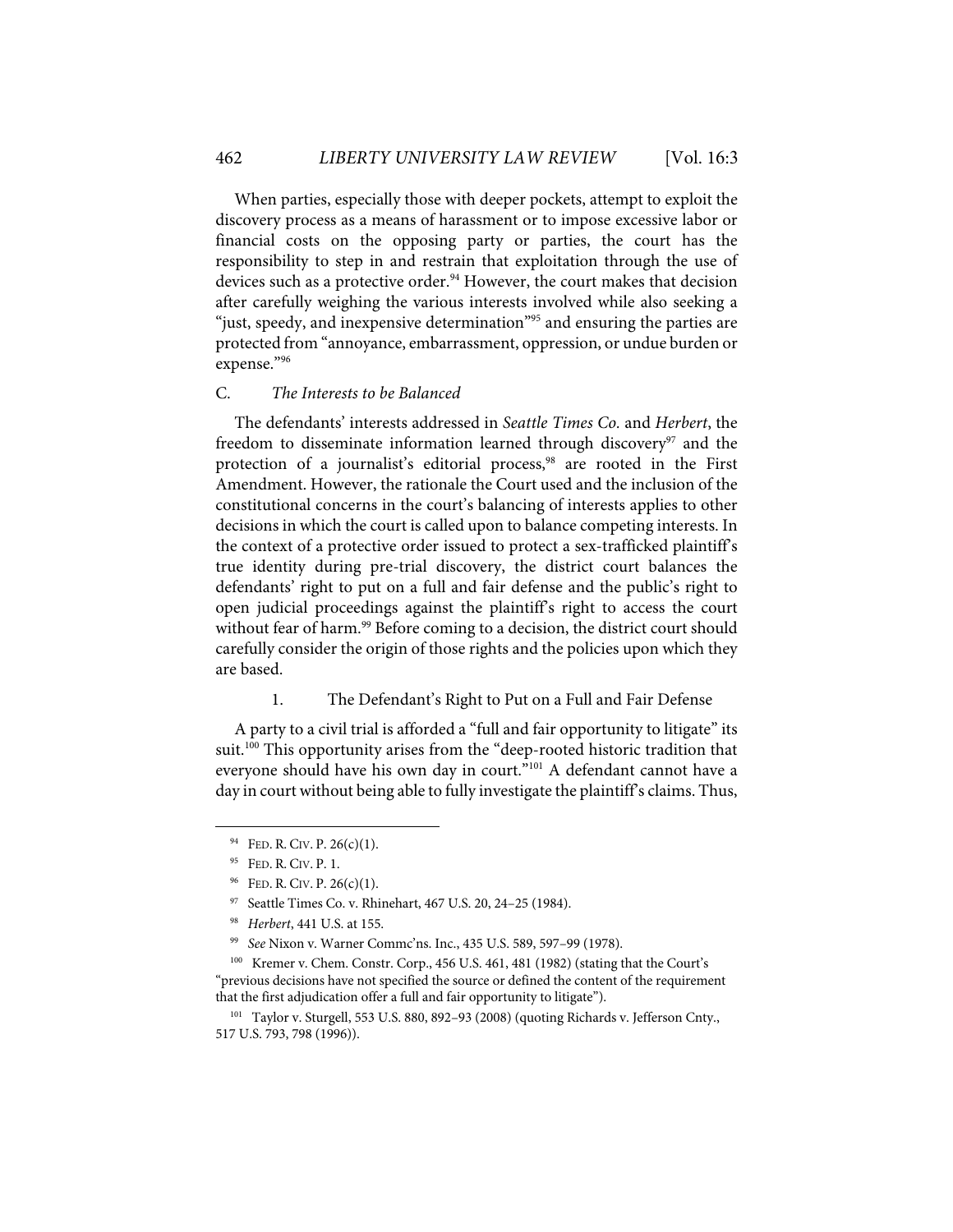the defendant has the right to put on a full and fair defense by using the discovery process to fully investigate the claims brought by the plaintiff.

The courts zealously guard this right because a full and fair opportunity to litigate is a significant safeguard against re-litigation of the same claims in the future.102 As discussed above, the court is granted broad discretion to guide discovery within the strictures of FRCP 26. <sup>103</sup> The courts routinely consider whether a plaintiff's request to restrict a defendant's discovery through a protective order will unfairly prejudice the defendant's case.<sup>104</sup>

## 2. The Public's Right to Open Judicial Proceedings in a Civil Case

Although the public's constitutional right of access to criminal proceedings is firmly established,<sup>105</sup> the Supreme Court has not directly addressed the public's right to open judicial proceedings in a civil case. However, inferences may be drawn from the Court's discussion of the common law right of access to judicial records in *Nixon v. Warner Communications, Inc*. <sup>106</sup> Even in *Nixon*, the Court did not "undertake to delineate precisely the contours of the common-law right" because they assumed the right applied to the evidence at issue in the case.<sup>107</sup> The Court discussed the historical context in which enforcement of the right of access to judicial records in American decisions has been grounded—the public's desire "to keep a watchful eye on the workings of public agencies and in a newspaper publisher's intention to publish information concerning the operation of government."108 It logically follows that the public's common-

<sup>102</sup> *See* Montana v. United States, 440 U.S. 147, 153–54 (1979); Blonder-Tongue Lab'ys, Inc. v. Univ. of Ill. Found., 402 U.S. 313, 329 (1971).

<sup>103</sup> *See* discussion *supra* Sections II.A.2.a., II.B.

<sup>104</sup> Doe v. Kamehameha Schs./Bernice Pauahi Bishop Ests., 596 F.3d 1036, 1038 (9th Cir. 2010); James v. Jacobson, 6 F.3d 233, 241 (4th Cir. 1993); A.D. v. Wyndham Hotels & Resorts, Inc., 2020 U.S. Dist. LEXIS 250671, at \*6–7 (E.D. Va. July 30, 2020); M.L. v. Craigslist, Inc., 2020 U.S. Dist. LEXIS 250724, at \*5–6 (W.D. Wash. July 8, 2020); *see* Plaintiff B v. Francis, 631 F.3d 1310, 1319 (11th Cir. 2011); *see id*. at 1320 (Moody, J., concurring in part and dissenting in part).

<sup>105</sup> Tennessee v. Lane, 541 U.S. 509, 523 (2004) (citing Press-Enterprise Co. v. Superior Ct. of Cal., Cnty. of Riverside, 478 U.S. 1 (1986)) (recognizing "that members of the public have a right of access to criminal proceedings secured by the First Amendment"); Waller v. Georgia, 467 U.S. 39, 44–45 (1984) (recognizing the public's qualified First Amendment right to attend a criminal trial and that trial's voir dire proceeding).

<sup>106</sup> *Nixon*, 435 U.S. at 597–99.

<sup>107</sup> *Id.* at 599.

<sup>108</sup> *Id.* at 598.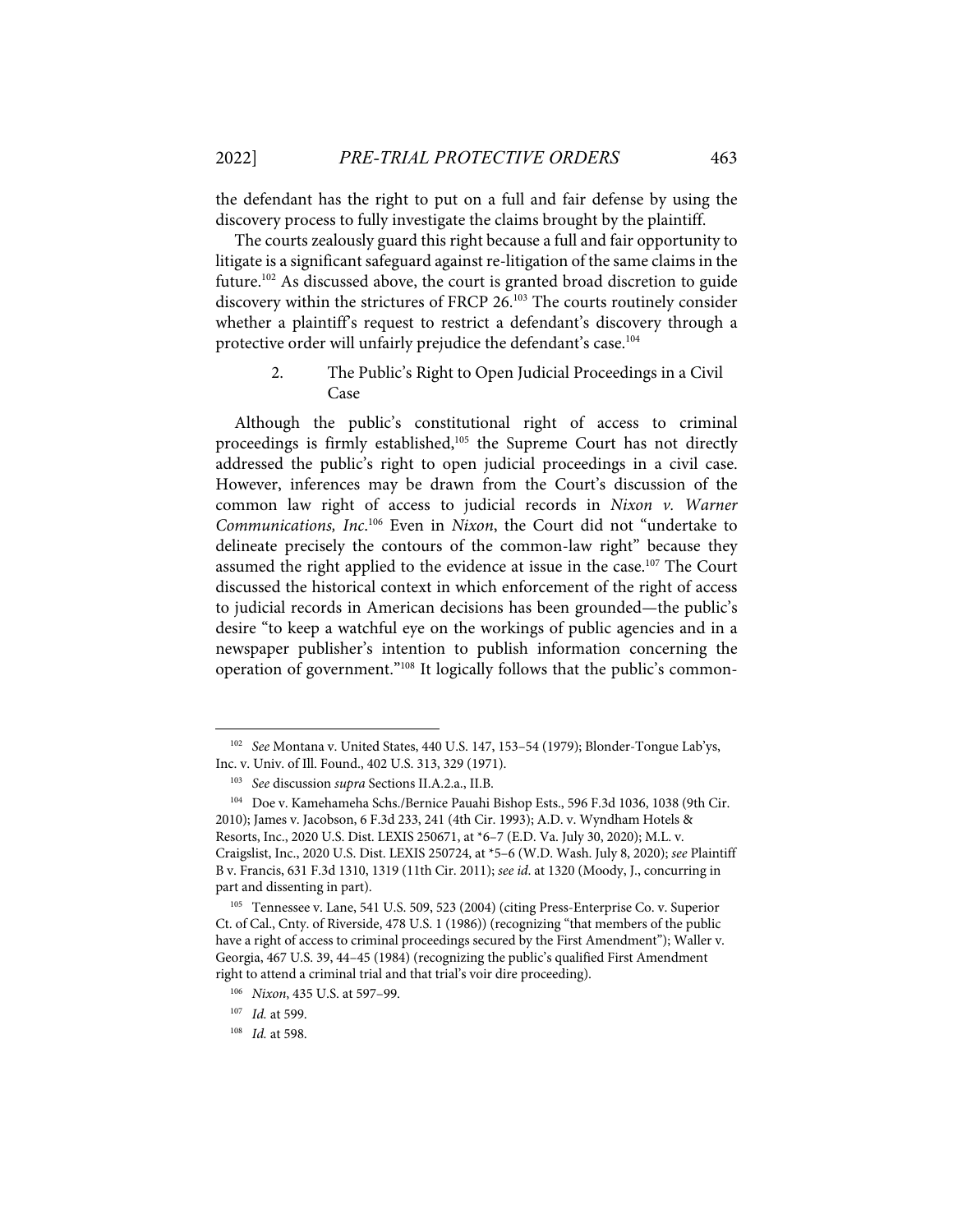law right to open judicial proceedings similarly would be grounded in that same desire and intention.

However, the *Nixon* Court also stated that "[i]t is uncontested, however, that the right to inspect and copy judicial records is *not* absolute."109 Courts have denied access where access to judicial records may have been sought for improper purposes.110 These improper purposes include the use of the records to "gratify private spite or promote public scandal" by publishing "painful and sometimes disgusting details" of a case, to furnish libelous statements to the press, or to publish business information that may harm a litigant.<sup>111</sup> The Court determined that the decision to allow or disallow access to judicial records is "one best left to the sound discretion of the trial court."<sup>112</sup> The trial court exercises that sound discretion "in light of the relevant facts and circumstances of the particular case."<sup>113</sup> Similarly, the public's right to open judicial proceedings is not absolute. Where open judicial proceedings only serve to harm the party seeking protection, the court may restrict public access.114

Although the Supreme Court has not directly addressed the issue of the public's common law right of access to open judicial proceedings in civil cases, the Court has indicated that the presumption of open judicial proceedings would logically apply to both civil and criminal proceedings. 115 The circuit courts have diverged in their interpretation of Supreme Court precedent and commentary as applied when determining the scope of the public's right of access to open judicial proceedings in civil cases. Two circuit courts of appeals have held that even if the public has a constitutional right of access to civil records in federal district courts, that constitutional right does not exceed the public's common law right of access to those civil records

<sup>114</sup> A court exercises this same sound discretion to restrict public access when it chooses to close the courtroom during confidential medical testimony. *See* Brown & Williamson Tobacco Corp. v. FTC, 710 F.2d 1165, 1179–80 (6th Cir. 1983) (discussing the contentbased, common-law exception to open judicial proceedings and finding the disclosure of prejudicial information insufficient "to overcome the strong common law presumption in favor of public access" to judicial proceedings).

115 Richmond Newspapers, Inc. v. Virginia, 448 U.S. 555, 580 n.17 (1980) (noting that "historically both civil and criminal trials have been presumptively open"); Gannett Co., v. DePasquale, 443 U.S. 368, 386 n.15 (1979) (stating "no principled basis upon which a public right of access to judicial proceedings can be limited to criminal cases if the scope of the right is defined by the common law rather than the text and structure of the Constitution").

<sup>109</sup> *Id.* (emphasis added).

<sup>110</sup> *Id.*

<sup>111</sup> *Id.*

<sup>112</sup> *Nixon*, 435 U.S. at 599.

<sup>113</sup> *Id.*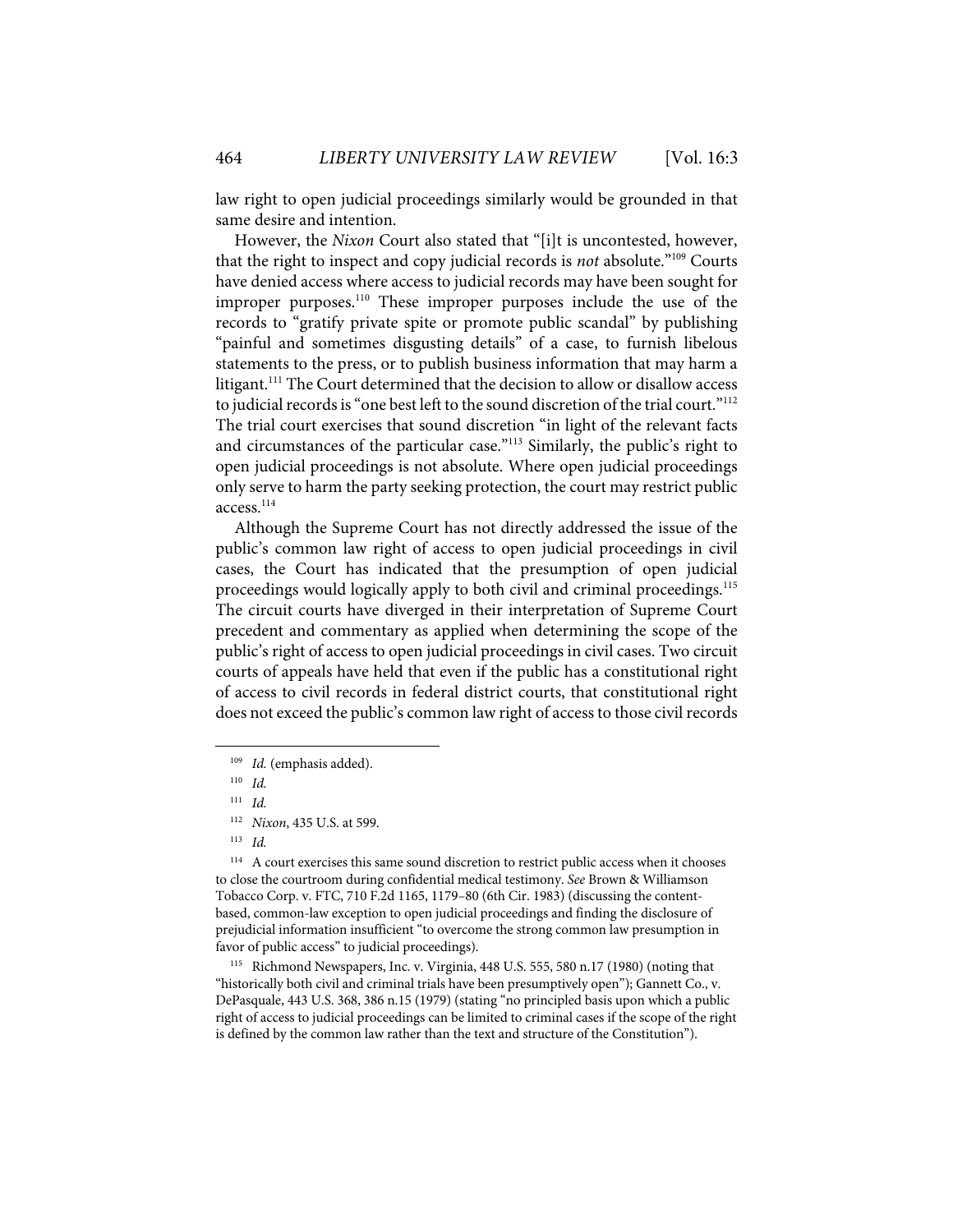as discussed in *Nixon*. <sup>116</sup> However, four circuit courts of appeals have held or stated that the public has a constitutional right of access to civil proceedings secured by the First Amendment.<sup>117</sup> A district court considering the public's right of access to civil proceedings has its decision complicated by the lack of clarity from the Supreme Court, the potential lack of guidance from its circuit court of appeals, and the disagreement among the circuit courts on the scope and applicability of both the public's constitutional and common law right of access to civil proceedings.

## 3. The Plaintiff's Right to Access the Court Without Fear of Harm

Unlike the criminal defendant's procedural due process right to be heard, a civil plaintiff's right to access the courts has not been established as a constitutional right. However, the Supreme Court has extended the due process right to be heard to civil litigants in a handful of specific circumstances where state action denied the plaintiff a meaningful opportunity to be heard. District courts uphold the policy underlying these decisions—that core principles of civil justice are undermined when plaintiffs do not have meaningful recourse to the courts—when determining whether to allow a plaintiff to proceed anonymously. Two Supreme Court cases, *Boddie v.* Connecticut<sup>118</sup> and *M.L.B. v. S.L.J.*<sup>119</sup> illustrate the tension

<sup>116</sup> *See In re* Reps. Comm. for Freedom of the Press, 773 F.2d 1325, 1338–39 (D.C. Cir. 1985) (holding that the public does not have a constitutional right of access to prejudgment material before the court); Newman v. Graddick, 696 F.2d 796, 802–04 (11th Cir. 1983) (holding no constitutional right to copy post-judgment civil judicial records exists, but finding a common law right to inspect and copy those records).

<sup>117</sup> Publicker Indus., Inc. v. Cohen, 733 F.2d 1059, 1066–71 (3d Cir. 1984) (noting the public's common law right of access to civil proceedings; providing a thorough review of the history and derivation of the public's constitutional right of access to civil proceedings; and holding that the public possesses a constitutional and common law right of access to civil proceedings which may be limited by the trial court under certain circumstances); Rushford v. New Yorker Mag., Inc., 846 F.2d 249, 253 (4th Cir. 1988) (determining that denial of the public's constitutional right of access to civil proceedings requires a more rigorous standard than the common law rebuttable presumption standard and applying the constitutional standard to documents connected to a summary judgment motion in a civil case); *see* Brown & Williamson Tobacco Corp. v. FTC, 710 F.2d 1165, 1178 (6th Cir. 1983) (applying justifications for public right of access to criminal proceedings to civil proceedings); *In re* Cont'l Ill. Sec. Litig., 732 F.2d 1302, 1308–09 (7th Cir. 1984) (appearing to apply the presumption of a constitutional right of public access to civil proceedings and holding "that the presumption of access applies" to hearings and evidence connected to a party's motion to terminate).

<sup>118</sup> *See* Boddie v. Connecticut, 401 U.S. 371 (1971).

<sup>119</sup> *See* M.L.B. v. S.L.J., 519 U.S. 102 (1996).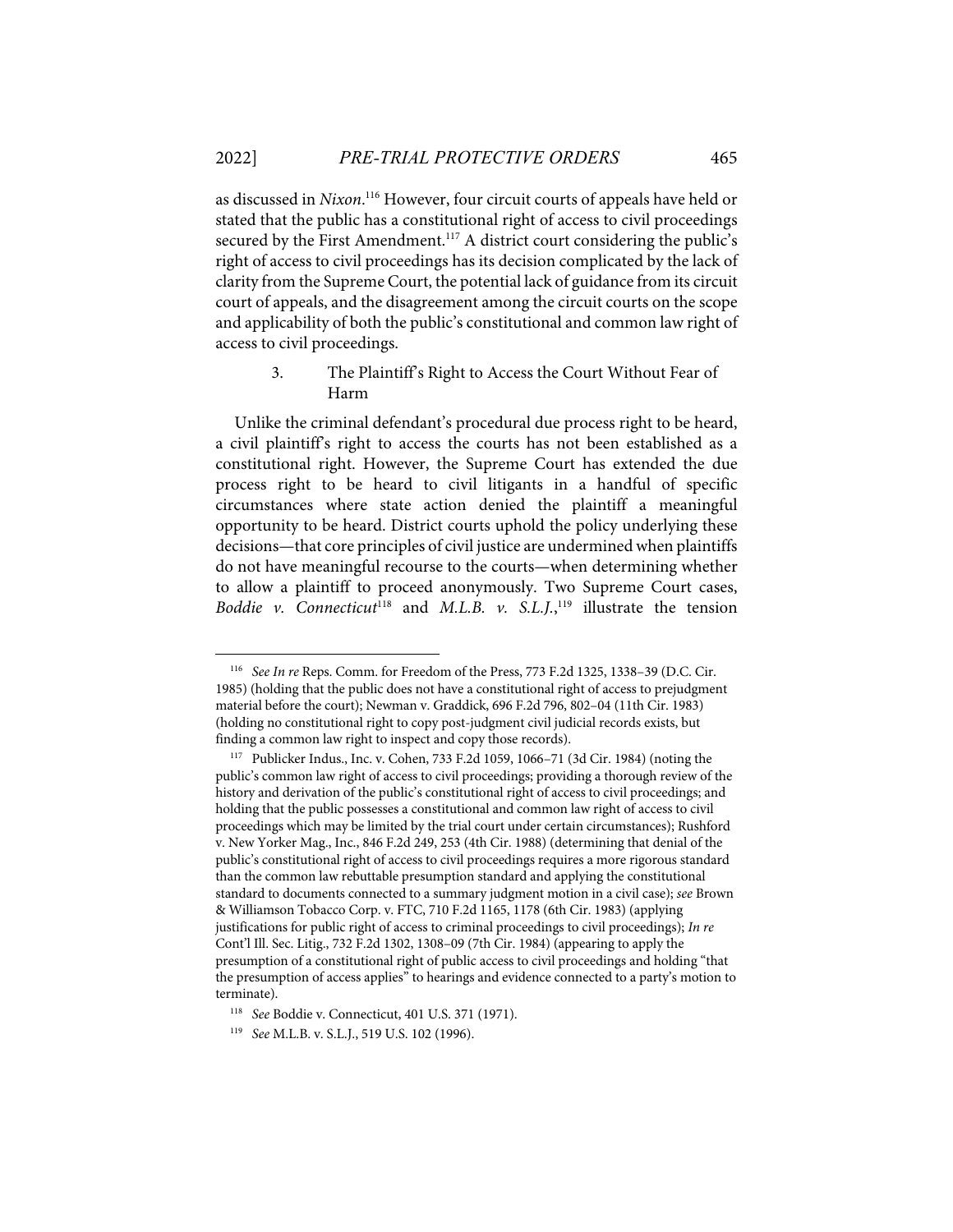underlying the question of whether to extend to civil plaintiffs a constitutional right of access to the court.

a. The court as the sole recourse to settle civil disputes

In *Boddie v. Connecticut*, although the Court specifically stated that it did "not decide that access for all individuals to the courts is a right that is, in all circumstances, guaranteed by the Due Process Clause of the Fourteenth Amendment so that its exercise may not be placed beyond the reach of any individual,"120 the Court reasoned that a divorcing couple's need for recourse to the court precluded the state from barring access through imposition of a fee. <sup>121</sup> The *Boddie* appellants, welfare recipients seeking to divorce, were denied a divorce due to their inability to pay a statutorily mandated fee.<sup>122</sup> Their subsequent request for a judicial waiver of the fee requirement was also denied.123 The *Boddie* Court decided that, because the appellants' sole recourse for a divorce was through the courts, their plight was similar to that of "defendants faced with exclusion from the only forum effectively empowered to settle their disputes."<sup>124</sup> The Court resolved the case under the due process right to be heard.<sup>125</sup>

The Court acknowledged it had not had much opportunity to determine access to the courts as an element of due process in civil cases, because, in civil cases, resort to the courts is "not usually the only available, legitimate means" to resolve a dispute.<sup>126</sup> The Court reasoned that access to orderly dispute settlement is central to society, allowing for a level of social organization and cohesion impossible to achieve without the rule of law.<sup>127</sup> Ultimately, it is the courts that implement this regular, orderly process of dispute settlement in the American judicial system, and due process is central to this system.<sup>128</sup>

The Justices disagreed on the grounds of the decision, with some justices advocating to also base the decision on the principle of equal protection.<sup>129</sup> However, the majority agreed that all persons should have access to the relief

<sup>120</sup> *Boddie*, 401 U.S. at 382.

<sup>121</sup> *Id.* at 383.

<sup>122</sup> *Id.* at 372.

<sup>123</sup> *Id.* at 373.

<sup>124</sup> *Id.* at 376.

<sup>125</sup> *See id.* at 377–81.

<sup>126</sup> *Boddie*, 401 U.S. at 375.

<sup>127</sup> *Id.* at 374.

<sup>128</sup> *Id.* at 375.

<sup>129</sup> *Id.* at 385–86 (Douglas, J., concurring); *id.* at 389 (Brennan, J., concurring).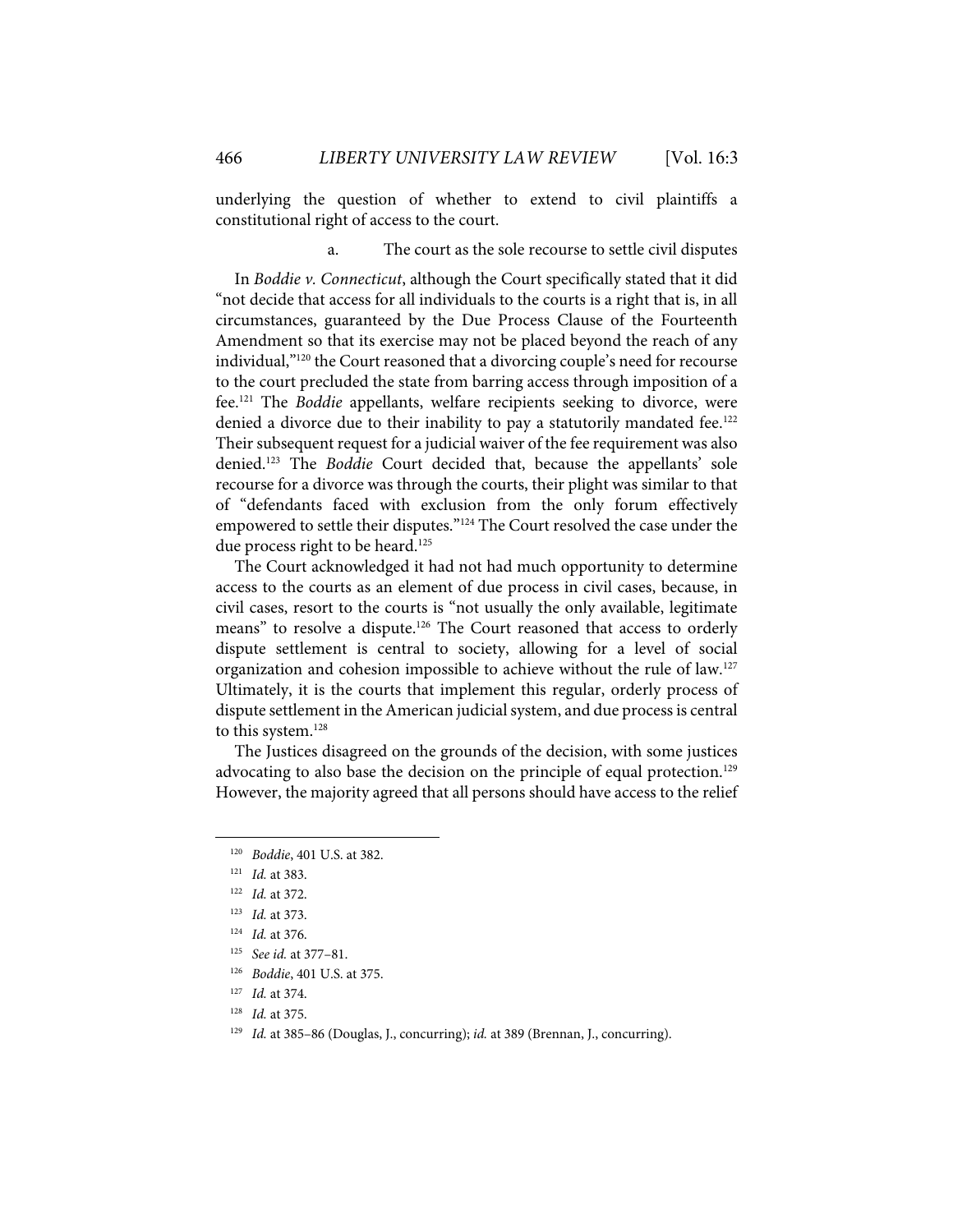accorded by the courts.<sup>130</sup> Justice Black, the sole voice of dissent, would have held that state legislatures may rightfully impose rules limiting or granting access to the courts. 131

Justice Brennan, concurring in part, argued that "[t]he right to be heard in some way at some time extends to all proceedings entertained by the courts."<sup>132</sup> He reasoned that the "State has the ultimate monopoly of all judicial process," not just procedures granting divorce and thus, if parties to civil suits cannot successfully settle their dispute out of court, the court system is the sole remaining recourse for all civil litigants.<sup>133</sup> He stated he "[saw] no constitutional distinction" between the current action "and an attempt to vindicate any other right arising under federal or state law."<sup>134</sup> Therefore, the right to access the court without barriers should be available to all civil litigants. The Court did go on to extend the right of access to the court to civil litigants under similar circumstances.<sup>135</sup>

The *Boddie* Court's rationale—that orderly dispute settlement is central to society and allows for a level of social cohesion impossible to achieve without the rule of law—is equally applicable to cases in which a sex-trafficked plaintiff seeks to hold accountable third-party corporations which allegedly knew or should have known they were profiting from her trafficking. Because the third-party corporations did not act as the trafficker and are not natural persons, they cannot be held criminally responsible in the same manner as the individual traffickers. A third-party corporation, such as a hotel, may be held criminally liable for sex-trafficking either through vicarious liability for acts of its employees violative of federal law or by knowingly receiving financial benefit from participating in a venture violative of federal law.<sup>136</sup> However, federal law enforcement has rarely pursued criminal charges against third-party corporations.<sup>137</sup> The sex-trafficked plaintiff has no means other than recourse to civil courts by which to obtain restitution and

<sup>&</sup>lt;sup>130</sup> *Id.* at 386 (Douglas, J., concurring) (agreeing with the majority that courts should not discriminate against persons based on their ability to pay).

<sup>&</sup>lt;sup>131</sup> *Id.* at 394 (Black, J., dissenting).

<sup>132</sup> *Boddie*, 401 U.S. at 387–88 (Brennan, J., concurring).

<sup>133</sup> *Id.* at 387.

<sup>134</sup> *Id.*

<sup>135</sup> *See* M.L.B. v. S.L.J., 519 U.S. 102 (1996) (extending the right of civil access to the courts to a parent denied the opportunity to appeal the termination of her parental rights because she could not pay the state's transcript cost).

<sup>136</sup> Rothberg, *supra* note 7, at 280.

<sup>&</sup>lt;sup>137</sup> *Id.* at 284 (stating only two of 1,217 criminal defendants in federal human trafficking cases in 2018 were entities).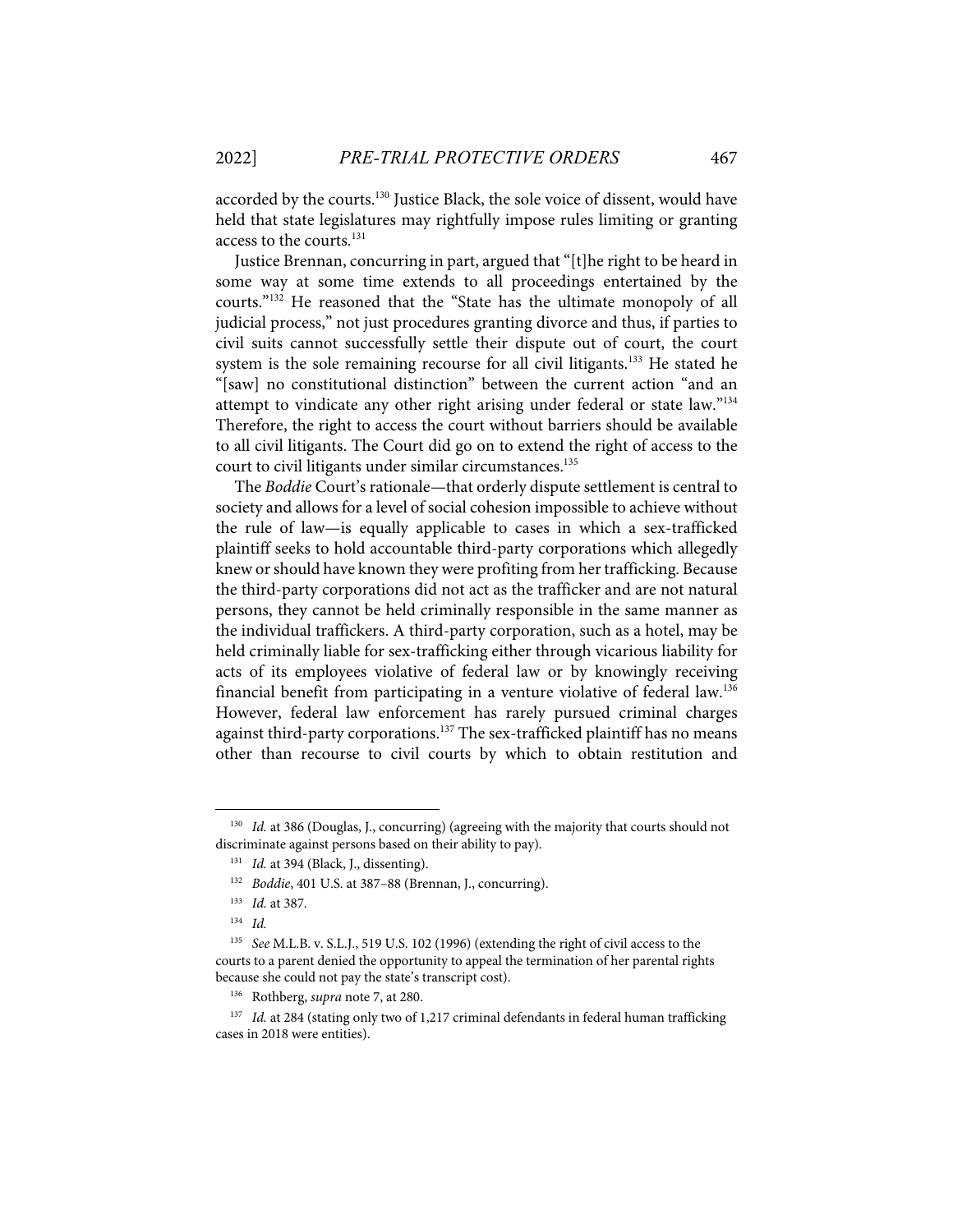encourage third-party corporations to actively attempt to counter sextrafficking occurring on corporate premises.<sup>138</sup>

> b. The importance of the right that would be denied without access to the court

Twenty-five years later, in *M.L.B. v. S.L.J.*, the Court again addressed the a civil litigant's right to access the court—this time based on the importance of the right that would be denied.<sup>139</sup> In *M.L.B.*, the Court determined that a state may not restrict access to the court due to the litigant's inability to pay procedural fees.140 The *M.L.B.* Court divided more sharply than the *Boddie* Court over the applicability of the criminal defendant's constitutional right to be heard to a civil litigant's right to access the court.<sup>141</sup>

In *M.L.B.*, a Mississippi Chancery Court terminated M.L.B.'s parental rights to her two minor children.<sup>142</sup> M.L.B. attempted to exercise her stategranted right to appeal by timely filing the appeal and paying the one hundred dollar filing fee.<sup>143</sup> However, her appeal was not accepted because she was unable to pay substantial, additional state-mandated costs.<sup>144</sup> M.L.B. then requested permission to appeal *in forma pauperis*<sup>145</sup> from the Supreme Court of Mississippi.<sup>146</sup> The Supreme Court of Mississippi denied her request.<sup>147</sup> M.L.B. appealed to the Supreme Court of the United States, arguing that the state of Mississippi deprived her of a fundamental right her parental relationship with her children—and that the constitutional ideals of basic fairness and equal protection under the law required she be allowed the right of appellate review regardless of her ability to pre-pay the associated costs.<sup>148</sup>

<sup>138</sup> *Id.* at 285 (documenting that 43.8% of civil human trafficking defendants in 2018 were entities (171 entities)); 18 U.S.C. § 1595.

<sup>139</sup> *See* M.L.B. v. S.L.J., 519 U.S. 102, 127–28 (1996).

<sup>140</sup> *Id.* at 107.

<sup>&</sup>lt;sup>141</sup> *Id.* at 105 (detailing that four justices joined in the Court's opinion, written by Justice Ginsburg; Justice Kennedy concurred only in the judgment; and Justice Thomas, joined by Justices Scalia and Rehnquist, dissented).

<sup>142</sup> *Id*. at 106.

<sup>143</sup> *Id.* at 108.

<sup>144</sup> *Id.* at 108–09 (stating additional \$2,352.36 due to cover the costs of preparing and transmitting the record).

<sup>145</sup> *In Forma Pauperis*, BLACK'S LAW DICTIONARY (11th ed. 2019) ("In the manner of an indigent who is permitted to disregard filing fees and court costs.").

<sup>146</sup> *M.L.B.*, 519 U.S. at 109.

<sup>147</sup> *Id.*

<sup>148</sup> *Id.*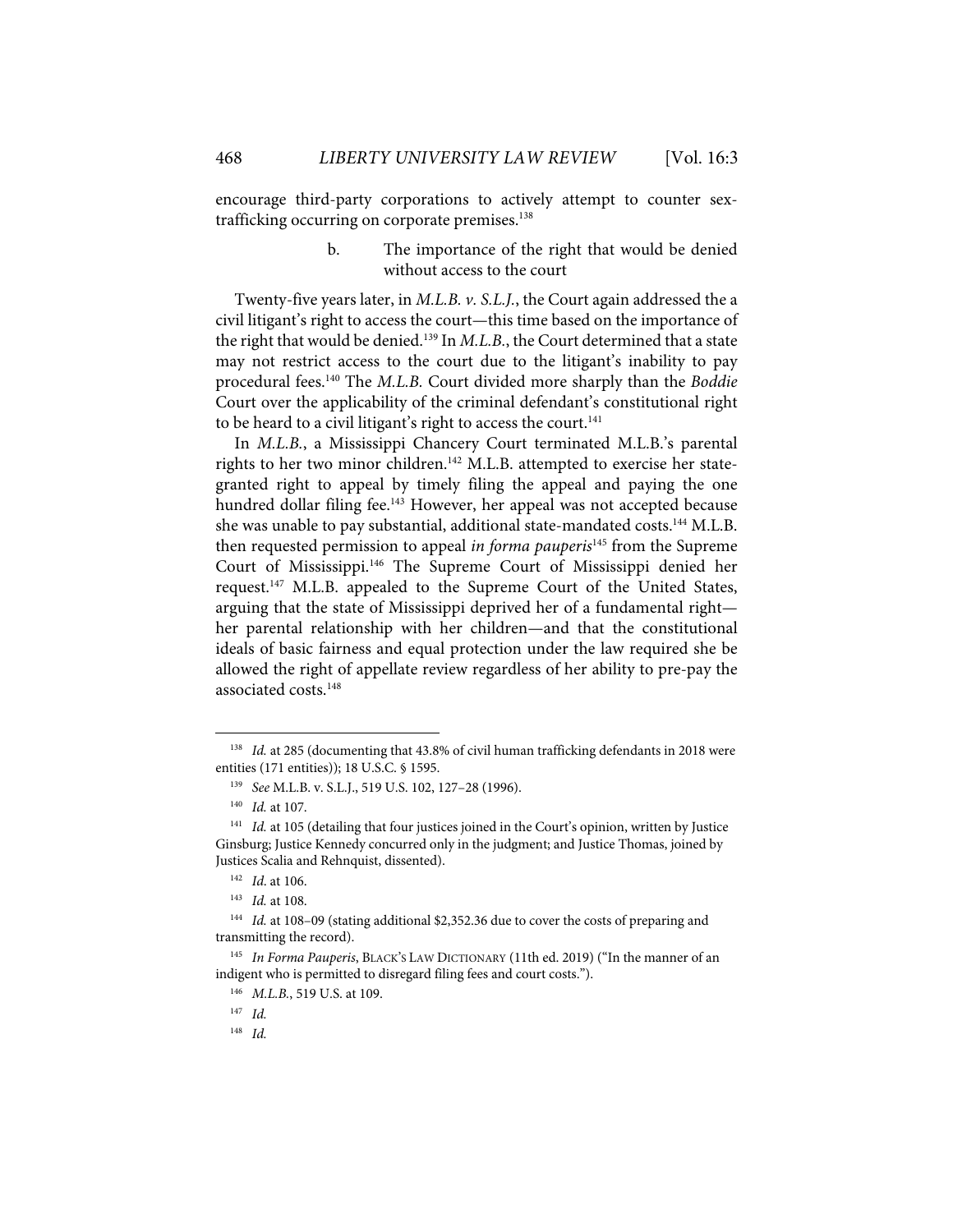The Court held that Mississippi could not withhold the documents necessary to meet state-mandated requirements for an appellate claim due to M.L.B.'s inability to pay the associated costs.<sup>149</sup> The Court considered the applicability of the principle established in criminal cases: once a state has established an avenue of appellate review, that state may not then bar access to appellate review through "unreasoned distinctions that can only impede open and equal access to the courts."<sup>150</sup> The Court had initially applied this principle in cases in which loss of liberty was at stake.<sup>151</sup> Later, it extended this principle to criminal cases which carried the threat of serious collateral consequences<sup>152</sup> and to civil cases in which a fundamental interest was at stake.<sup>153</sup> The Court acknowledged the interest of parents in their relationship with their children as a sufficiently fundamental right to be protected by the Due Process Clause of the Fourteenth Amendment. 154

The Court did not clearly indicate the grounds upon which it decided *M.L.B.*; <sup>155</sup> however, Justice Kennedy would have decided the case based solely upon the Due Process Clause of the Fourteenth Amendment.<sup>156</sup> The Court reasoned that M.L.B.'s right of access to the court was barred solely by the cost of state-mandated requirements and not by any matter over which she had control. <sup>157</sup> Therefore, the extension of the principle that the state may not impede equal and open access to the courts through unreasoned distinctions to M.L.B.'s appeal of her parental rights termination decree would not "open [the] floodgates" to numerous other cases as the dissent and respondents alleged. 158

Justice Thomas criticized the majority opinion. He alleged that the inevitable consequence of the decision would be the extension of the right to access the court in civil cases to cases involving interests that rationally could not be distinguished, based on the majority's test, from M.L.B.'s important parental interest in maintaining her relationship with her children.<sup>159</sup> Justice

- <sup>156</sup> *Id.* at 129 (Kennedy, J., concurring).
- 157 *Id.* at 127–28.
- 158 *M.L.B.*, 519 U.S. at 127.

<sup>159</sup> *Id.* at 129-30 (Thomas, J., dissenting) (Justice Scalia fully joined Justice Thomas' dissent and the Chief Justice joined all but Part II).

<sup>149</sup> *Id.* at 128.

<sup>150</sup> *Id.* at 110–11.

<sup>151</sup> *Id.* at 111–12.

<sup>152</sup> *M.L.B.*, 519 U.S. at 112.

<sup>&</sup>lt;sup>153</sup> *Id.* at 113-16 (recognizing divorce and paternity issues as fundamental interests, but not bankruptcy or welfare benefits).

<sup>154</sup> *Id.* at 119.

<sup>155</sup> *See id.* at 120–21, 124.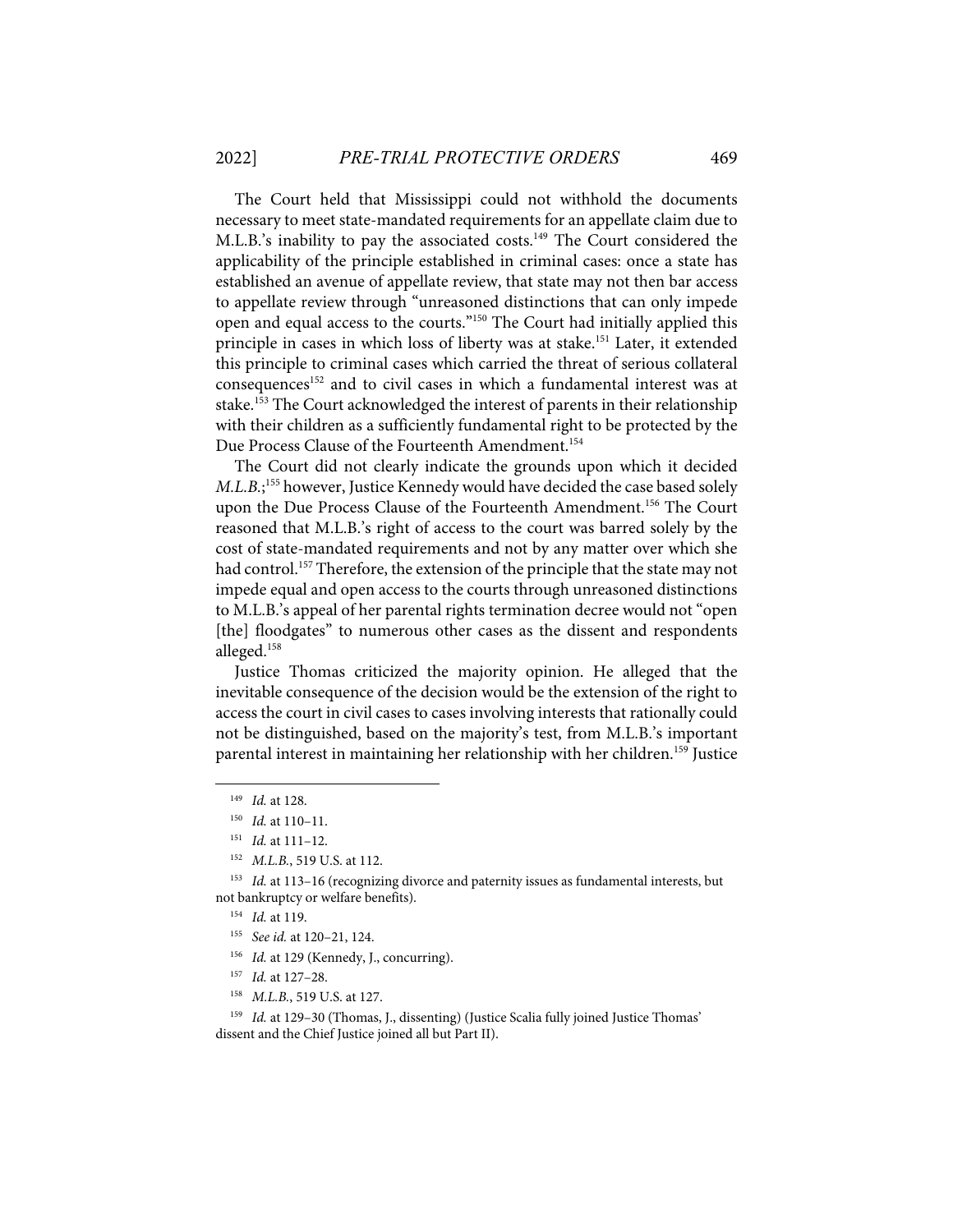Thomas would have held that M.L.B. was afforded her due process rights in her original trial before the Chancery Court.<sup>160</sup> He distinguished *Boddie* from *M.L.B.* by their respective access to a hearing. 161

Justice Thomas, joined only by Justice Scalia, also expressed his doubts regarding the majority's assertion that its holding would not be extended beyond parental termination actions.<sup>162</sup> He warned that the lack of clearly specified decisional grounds and the ease of discovering other important rights that could be equated to the parental rights threatened by the termination decision in *M.L.B.* may lead to excessive growth of new rights for civil litigants. 163

The *M.L.B.* Court made its decision to extend a constitutional right of access to the courts based on the importance of the appellant's right.<sup>164</sup> A sextrafficked plaintiff seeking to hold accountable third-party corporations that allegedly knew or should have known they were profiting from the trafficking is seeking the civil remedy granted her by Congress. This plaintiff is also seeking to further the important public interest of reducing on-going sextrafficking by incentivizing third-party corporate awareness and action. While it is unlikely that there will be a decision granting civil plaintiff's a constitutional right of access to civil courts, federal district courts face the challenge of determining whether specific barriers to a civil plaintiff's access to the court should be overcome by judicial action.

A federal district court determines how to balance the defendants' right to put on a full and fair defense and the public's right to open judicial proceedings against the plaintiff's right to access the court without fear of harm. While a plaintiff may be allowed to proceed under a pseudonym in most cases, it is not a guaranteed right based on the plaintiff meeting specific, consistent criteria. A district court bears the ultimate responsibility to determine whether to allow the plaintiff to proceed under a pseudonym in court documents and whether to extend the protection of the plaintiff's identity to the discovery process. The precedent under which a federal district court makes this determination varies depending on the circuit within which it sits.

<sup>160</sup> *Id.* at 132.

<sup>161</sup> *Id.*

<sup>162</sup> *Id.* at 143.

<sup>163</sup> *Id.* at 143–44.

<sup>164</sup> *See M.L.B.*, 519 U.S. at 127–28 (majority opinion).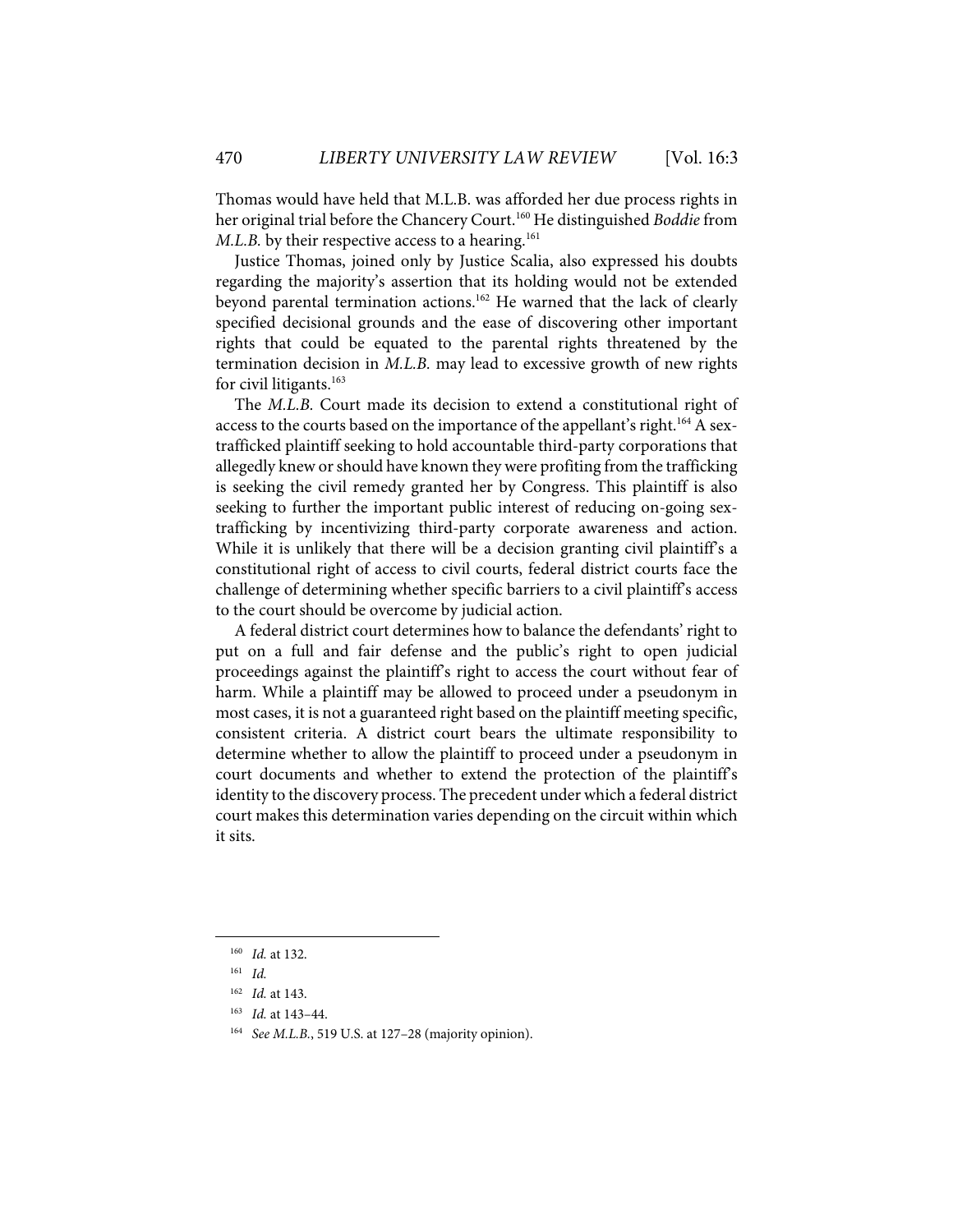#### III. THREE CASES, THREE OUTCOMES

The plaintiffs in the following cases all alleged they survived sextrafficking and all brought their actions for damages against defendant thirdparty corporations under 18 U.S.C. § 1595 as enacted by the federal William Wilberforce Trafficking Victims Protection Reauthorization Act of 2008 (TVPRA).165 Each plaintiff alleged she wastrafficked at hotels and two alleged they were advertised for commercial sex on public websites.<sup>166</sup> Although their specific allegations of abuse while being trafficked differ slightly and the duration of their trafficking varied from one month to fifteen years,<sup>167</sup> their allegations that the defendant corporations profited from sex-trafficking the defendant corporations knew or should have known was occurring on their property are the same.<sup>168</sup> Each suit necessarily has differences in how the complaints, motions, and replies were presented and argued, but the core question of how federal courts should evaluate whether and to what extent to grant a sex-trafficked plaintiff's request for a protective order to protect her true identity remains the same.

A. *Ohio:* M.A. v. Wyndham Hotels & Resorts, Inc.

In *M.A. v. Wyndham Hotels & Resorts, Inc.* (M.A. v. Wyndham)—the first civil suit filed by a sex-trafficked plaintiff against hotels under the Trafficking Victims Protection Act<sup>169</sup>—the plaintiff, M.A., alleged that the hospitality industry defendants "knowingly benefited" for more than a year from her trafficker selling her for sex on defendants' properties and thereby knowingly "participat[ed] in a venture . . . engaged in illegal sex trafficking" in violation of 18 U.S.C. § 1591(a)(2).<sup>170</sup> Shortly after filing the suit, M.A. filed a motion for a protective order requesting the court grant her permission to proceed under a pseudonym during the litigation and protect her identity by prohibiting the disclosure of her identity, requiring information regarding her identity be redacted from any filed documents, and requiring unredacted

<sup>165</sup> M.A. Complaint, *supra* note 9, at 4; A.D. Complaint, *supra* note 9, at 1; Craigslist Complaint, *supra* note 9, at 5–6 (bringing action under Washington state law as well).

<sup>166</sup> M.A. Complaint, *supra* note 9, at 3–4; A.D. Complaint, *supra* note 9, at 2; Craigslist Complaint, *supra* note 9, at 4.

<sup>167</sup> M.A. Complaint, *supra* note 9, at 4; A.D. Complaint, *supra* note 9, at 2; M.L. v. Craigslist Inc., No. 3:19-CV-06153, 2021 U.S. Dist. LEXIS 223297, at \*3 (W.D. Wash. Sept. 16, 2021).

<sup>168</sup> M.A. Complaint, *supra* note 9, at 4; A.D. Complaint, *supra* note 9, at 2; Craigslist Complaint, *supra* note 9, at 20.

<sup>169</sup> Rothberg, *supra* note 7, at 285.

<sup>170</sup> M.A. Complaint, *supra* note 9, at 35; *id.* at 4.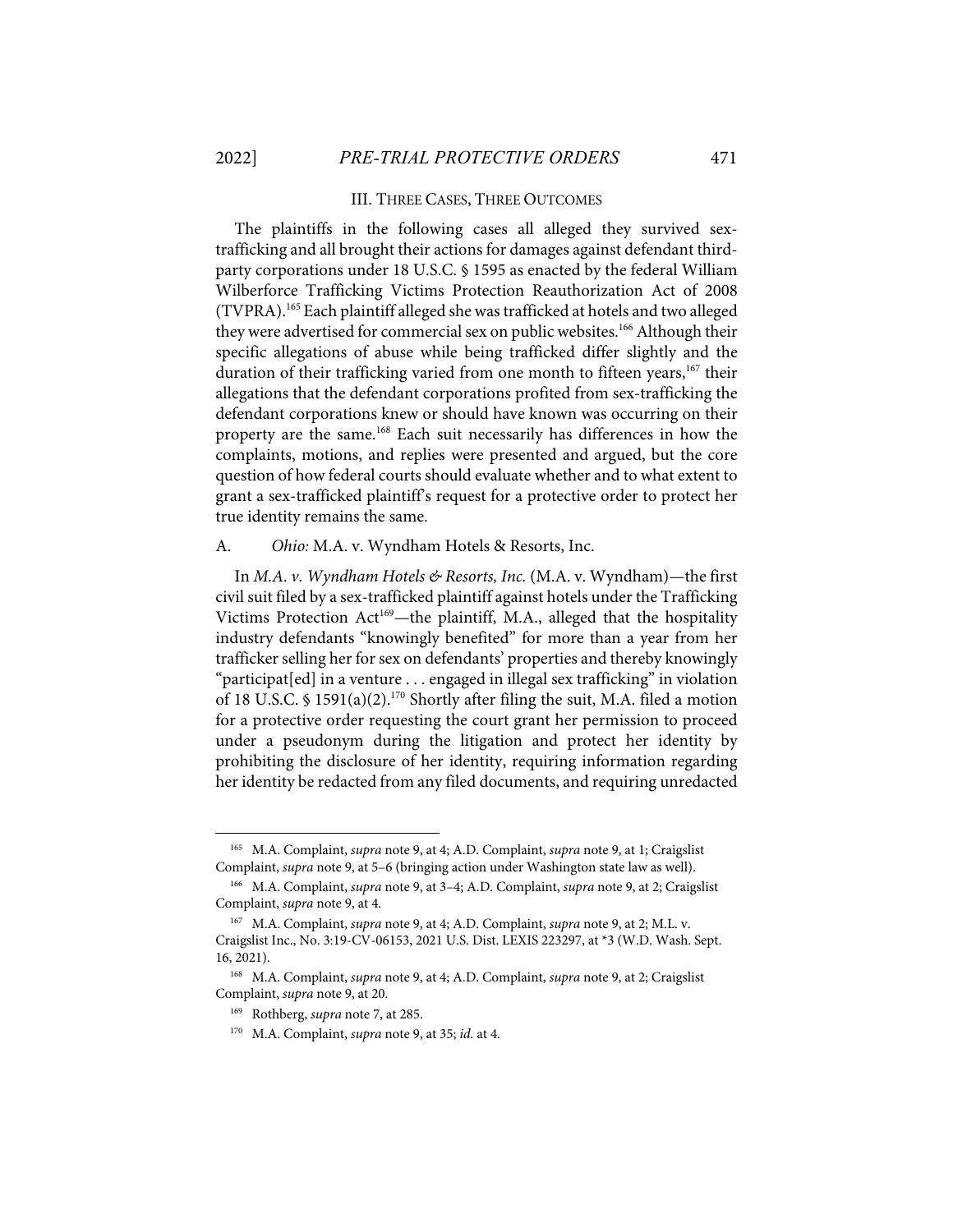documents to be filed under seal.<sup>171</sup> M.A. argued that the court could excuse her from identifying herself publicly because her "privacy interests substantially outweigh [ed] the presumption of open judicial proceedings." $172$ M.A. identified her privacy interest as the compelled disclosure during litigation of information "of the utmost intimacy" due to forced sexual encounters that occurred while she was trafficked.<sup>173</sup>

M.A. compared her request for a protective order to orders granted to protect survivors of sex-trafficking in criminal cases and pseudonymous protection granted to survivors of sexual battery and rape.<sup>174</sup> She alleged that all of these cases share the common characteristic of requiring the disclosure of highly personal information that may expose the survivor to further trauma such as public ridicule, potential future harm, and online association with rape and torture.<sup>175</sup> M.A. asserted that her privacy rights could be protected without prejudicing the defendants because she would reveal her true identity to the defendants for the limited purpose of investigating her claims.176

1. Stipulated Protective Order

Prior to the defendants' court ordered response deadline,<sup>177</sup> the parties agreed to a stipulated protective order that the court approved.<sup>178</sup> The court then denied M.A.'s Motion for a Protective Order as moot.<sup>179</sup> The stipulated protective order provided that M.A. would provide her current identity and identifying information (collectively: true identity) to the defendants' counsel, M.A. would be allowed to proceed under pseudonym for the duration of the litigation, all parties would keep M.A.'s true identity confidential during and after the litigation, and all parties would redact

<sup>171</sup> Plaintiff's Motion for a Protective Order at 2, *M.A. v. Wyndham*, No. 2:19-CV-00849 (S.D. Ohio May 7, 2019).

<sup>&</sup>lt;sup>172</sup> *Id.* at 3 (quoting Doe v. Porter, 370 F.3d 558, 560 (6th Cir. 2004)).

<sup>173</sup> *Id.* at 3–4 (quoting *Porter*, 370 F.3d at 560).

<sup>174</sup> *Id.* at 4.

<sup>175</sup> *Id.* at 4–5.

<sup>176</sup> *Id.* at 5.

<sup>177</sup> Order at 1, M.A. v. Wyndham Hotels & Resorts, Inc., No. 2:19-CV-00849 (S.D. Ohio May 28, 2019) (granting Wyndham until June 10, 2019, to respond to Plaintiff's Motion for Protective Order).

<sup>178</sup> Stipulated Protective Order at 1, 7, *M.A. v. Wyndham*, No. 2:19-CV-00849 (S.D. Ohio June 4, 2019).

<sup>&</sup>lt;sup>179</sup> Order at 1, M.A. v. Wyndham Hotels & Resorts, Inc., No. 2:19-CV-00849 (S.D. Ohio June 11, 2019) (denying as moot Plaintiff's Motion for Protective Order).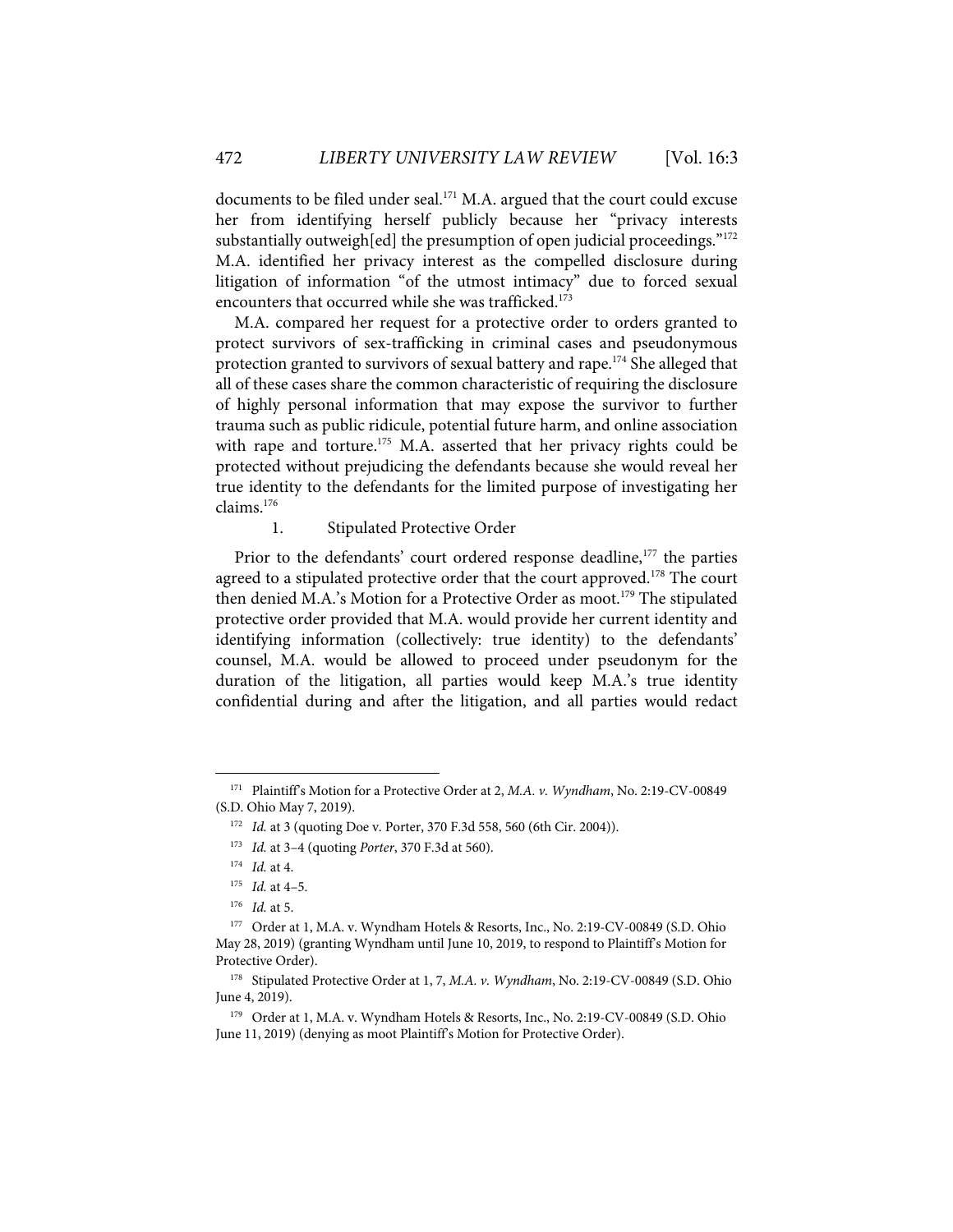information about M.A.'s true identity from court filings.<sup>180</sup> The stipulated protective order further provided a list of persons to whom the parties could disclose M.A.'s true identity and the circumstances in which that information could be disclosed.<sup>181</sup>

#### 2. Modification of the Stipulated Protective Order

A year later, M.A. again petitioned the court for a protective order—this time to prevent the defendants from voluntarily disclosing her true identity to her traffickers.<sup>182</sup> In that motion, M.A. raised the question of whether a sex-trafficked plaintiff must sacrifice protections granted to crime victims under federal and state law and be exposed to potential endangerment due to a defendant's decision to disclose her true identity simply because she filed the civil suit. <sup>183</sup> She alleged that the issue of voluntary disclosure of her true identity to her traffickers or their associates arose after the entry of the stipulated protected order when "one or more of the Defendants proposed directly approaching the Plaintiff's trafficker(s) during the course of discovery."184

Because M.A. did not directly request a new protective order in her motion, the court characterized her request as a modification of the existing stipulated protective order.185 The court described M.A.'s proposed modification as a request that her traffickers or the traffickers' affiliates be excluded from the fact witnesses to whom her true identity could be disclosed if her true identity would aid that witness in "recalling, relating, or explaining facts or in testifying."<sup>186</sup> M.A. also requested the court to require that other persons or entities needed to litigate any claims or defenses sign an acknowledgment and agreement to be bound by the protective order before the defendant disclosed the plaintiff's true identity.<sup>187</sup>

<sup>180</sup> Stipulated Protective Order at 1–3, *M.A. v. Wyndham*, No. 2:19-CV-00849 (S.D. Ohio June 5, 2019).

<sup>&</sup>lt;sup>181</sup> *Id.* at 2-3 (allowing disclosure to persons intimately involved or retained in connection with the suit, potential and actual fact witnesses as needed, custodian of records, government agencies and personnel if necessary, and other persons or parties upon consent of the parties).

<sup>&</sup>lt;sup>182</sup> Plaintiff M.A.'s Motion for a Protective Order to Prevent the Voluntary Disclosure of Plaintiff's Identity to her Trafficker(s) at 1, *M.A. v. Wyndham*, No. 2:19-CV-00849 (S.D. Ohio June 23, 2020).

<sup>183</sup> *Id.* at 3.

<sup>184</sup> *Id.* at 10.

<sup>185</sup> M.A. v. Wyndham Hotels & Resorts, Inc., No. 2:19-CV-00849, 2020 U.S. Dist. LEXIS 165293, at \*4 (S.D. Ohio Sept. 10, 2020).

<sup>186</sup> *Id.* at \*5.

<sup>187</sup> *Id.*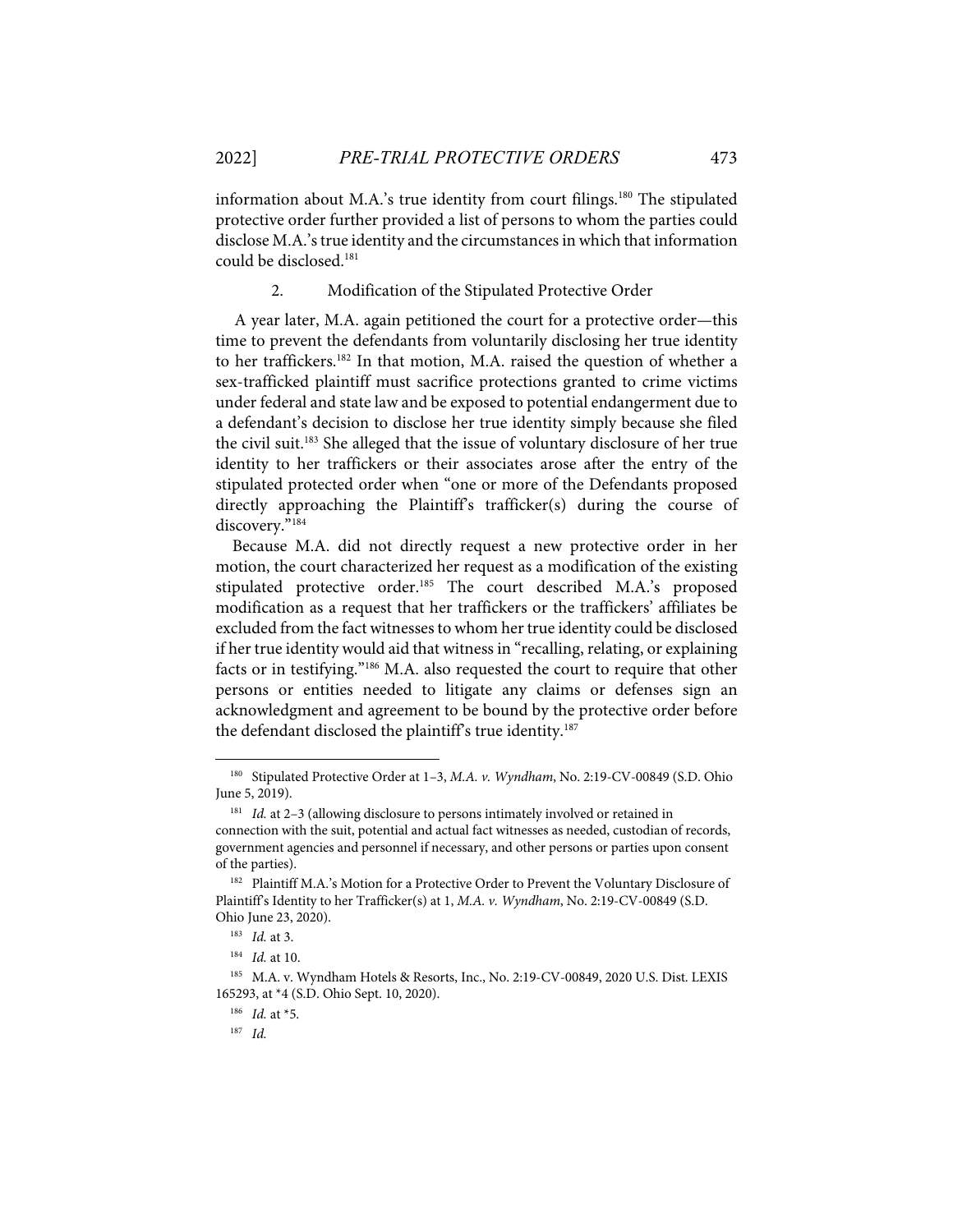The court framed the issue before it as a requested modification to an existing *stipulated* protective order approved by the court. The court cited Sixth Circuit precedent which required M.A. to show good cause for modification of the protective order by "articulat[ing] 'specific facts' showing the risk of a 'clearly defined and serious injury.'"188 These specific facts must be more than "mere speculation or unsubstantiated fears of prejudice" if the protective order would burden the defendants' trial preparation.<sup>189</sup> The court then noted that other trial courts within the Sixth Circuit had applied a heightened burden to a party seeking modification of a protective order to which that party had previously agreed.<sup>190</sup>

The court found that, regardless of the level of burden applied, M.A. failed to establish good cause for modification of the stipulated protective order entered into in June 2019.<sup>191</sup> Therefore, the court denied M.A.'s motion for a protective order. <sup>192</sup> The court stated that M.A. did not establish good cause because she did not show compelling circumstances or any specific risk from her trafficker during the past year that would militate for the requested increase in protection. <sup>193</sup> The court particularly noted that the plaintiff did not clearly request specific modifications to the protective order that would meet her safety needs and also meet the defendants' need to engage in meaningful discovery.<sup>194</sup>

#### B. *Virginia:* A.D. v. Wyndham Hotels & Resorts, Inc.

In *A.D. v. Wyndham Hotels & Resorts, Inc.* (A.D. v. Wyndham), filed just nine months after the first suit, A.D. alleged she was trafficked for sex on Wyndham Hotels and Resorts, Inc. (Wyndham) properties for one month in 2012 and that Wyndham "knowingly benefited from facilitating a venture that they knew, or ... should have known, to be engag[ed] in sex trafficking."<sup>195</sup> A.D. filed her motion for a protective order that same day.<sup>196</sup> In it, she requested that she be allowed to proceed under a pseudonym and that the defendant keep her identity confidential throughout the suit and

<sup>188</sup> *Id.* at \*5–7 (quoting Nix v. Sword, 11 F. App'x 498, 500 (6th Cir. 2001)).

<sup>189</sup> *M.A. v. Wyndham*, 2020 U.S. Dist. LEXIS 165293, at \*6 (citing Nemir v. Mitsubishi Motors Corp., 381 F.3d 540, 550–51 (6th Cir. 2004)).

<sup>190</sup> *Id.* at \*7.

<sup>191</sup> *Id.* at \*13.

<sup>192</sup> *Id.*

<sup>193</sup> *Id.* at \*11–12.

<sup>194</sup> *Id.* at \*12.

<sup>195</sup> A.D. Complaint, *supra* note 9, at 2.

<sup>196</sup> A.D. Protective Order Request, *supra* note 12, at 1.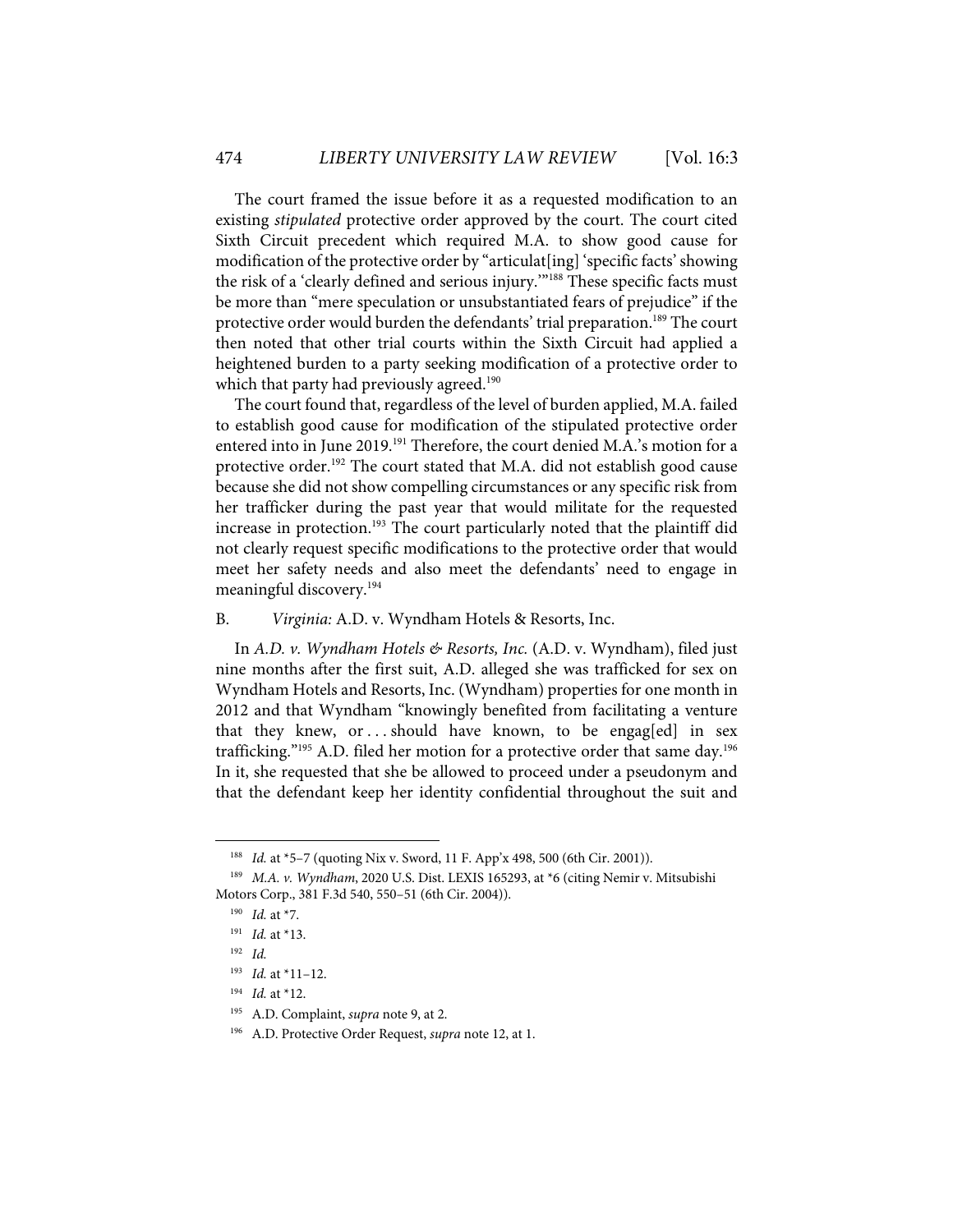thereafter.197 She based her motion for a protective order on her fear of physical retaliation from her still at-large trafficker; <sup>198</sup> her fear of being stigmatized as a sex-trafficking survivor if her highly sensitive, personal, and private identifying information were disseminated;199 her psychological vulnerability to being revictimized by being deprived of "her privacy, autonomy, and sense [of] normalcy" once again—this time through litigation. 200

The court granted her leave to proceed anonymously and her motion for the protective order.<sup>201</sup> The court then ordered the parties to confer and agree upon a protective order consistent with its opinion. <sup>202</sup> In its opinion, the court specified that "[t]he protective order must allow Defendant full access to Plaintiffs identity and the identity of her alleged trafficker, and for Defendant to utilize this information in discovery."203 Further, the court required the protective order to provide for redaction of that identifying information from publicly filed documents.204

The parties were unable to agree upon a protective order due to different interpretations of the scope of the provision stating the protective order must allow the "Defendant to utilize this information in discovery."205 A.D. petitioned the court, requesting clarification of the court's March 20, 2020 order.206 She also proposed a protective order that would prohibit disclosure of her identity to her alleged trafficker or associates at any time, restrict disclosure of her trafficker's name during discovery, and restrict Wyndham's

<sup>197</sup> *Id.*

<sup>198</sup> *Id.* at 4.

<sup>199</sup> *Id.* at 1–2.

<sup>200</sup> *Id.* at 5.

<sup>201</sup> A.D. v. Wyndham Hotels & Resorts, Inc., No. 4:19-CV-00120, 2020 U.S. Dist. LEXIS 163851, at \*7 (E.D. Va. Mar. 20, 2020).

<sup>202</sup> *Id.* at \*8.

<sup>203</sup> *Id.* at \*7.

<sup>204</sup> *Id.*

<sup>205</sup> *Id.*; *see* Plaintiff's Motion for Clarification and Entry of Protective Order, *A.D. v. Wyndham*, No. 4:19-CV-00120 (E.D. Va. Apr. 17, 2020); Defendant Wyndham Hotels & Resorts, Inc.'s Response to Plaintiff's Motion for Clarification, *A.D. v. Wyndham*, No. 4:19- CV-00120 (E.D. Va. Apr. 20, 2020).

<sup>206</sup> Plaintiff's Motion for Clarification and Entry of Protective Order, *supra* note 205, at 4.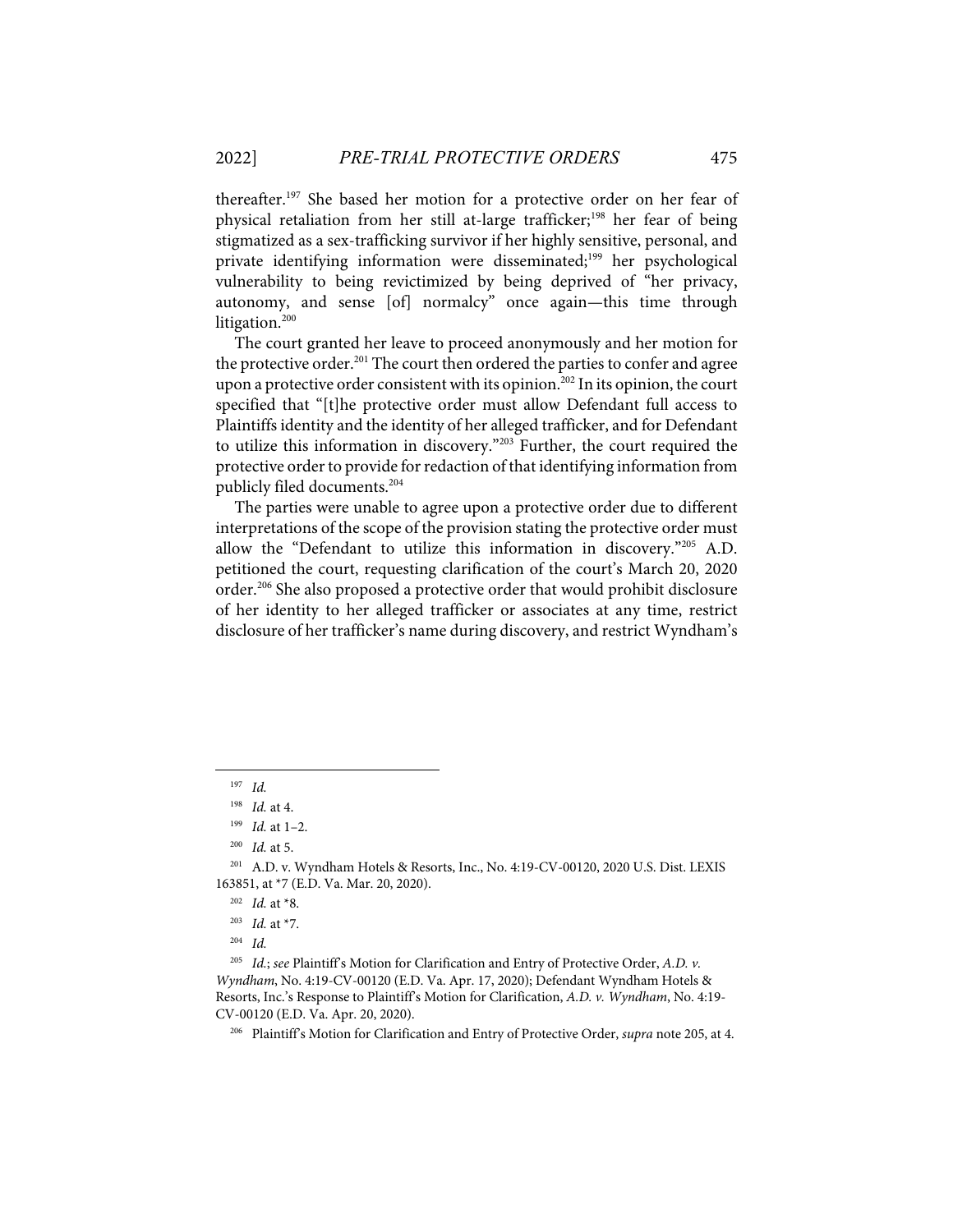ability to contact her alleged trafficker.<sup>207</sup> After considering the parties' interests and needs, the court issued a protective order.<sup>208</sup>

Wyndham then requested the court reconsider the protective order because the protective order prejudiced its investigation during discovery. 209 Wyndham objected to the restriction requiring it to request information about A.D. or her alleged traffickers from non-party witnesses only at a deposition. <sup>210</sup> Wyndham further objected to the requirement that it notify A.D. of its intention to contact her alleged traffickers, explain what information it sought, and why it needed to disclose her true identity.<sup>211</sup> The court issued an amended protective order. 212

1. Fourth Circuit Standard: Granting Leave to Proceed Anonymously

The court weighed the interests of the parties and the public in granting and amending these protective orders. In granting A.D.'s Motion for Protective Order and Leave to Proceed Anonymously, the court determined that A.D.'s interest in proceeding anonymously outweighed the public's interest in open judicial proceedings and the risk of prejudice to Wyndham.<sup>213</sup> The court primarily based this decision on two cases. The first, a Fourth Circuit case—*James v. Jacobson,* grants courts the discretion to allow parties to proceed under pseudonyms despite the presumption of open judicial proceedings.<sup>214</sup>

The court exercised this discretion based on the five considerations laid out in *Candidate No. 452207 v. CFA Inst.*, an Eastern District of Virginia case.215 These considerations are as follows:

<sup>207</sup> Plaintiff's Supplemental Brief for Protective Order and Leave to Withhold Identity of Her Traffickers or Limit the Use of Their Identities in Litigation at 2, *A.D. v. Wyndham*, No. 4:19-CV-00120 (E.D. Va. June 9, 2020).

<sup>208</sup> A.D. v. Wyndham Hotels & Resorts, Inc., No. 4:19-CV-00120, 2020 U.S. Dist. LEXIS 250671, at \*5 (E.D. Va. July 30, 2020).

<sup>209</sup> A.D. v. Wyndham Hotels & Resorts, Inc., No. 4:19-CV-00120, 2020 U.S. Dist. LEXIS 250685, at \*3–4 (E.D. Va. Sept. 21, 2020).

<sup>210</sup> *Id.* at \*4.

<sup>211</sup> *Id.*

<sup>212</sup> *Id.* at \*2.

<sup>213</sup> A.D. v. Wyndham Hotels & Resorts, Inc., No. 4:19-CV-00120, 2020 U.S. Dist. LEXIS 163851, at \*4 (E.D. Va. Mar. 20, 2020) (granting Plaintiff's Motion for Protective Order and Leave to Proceed Anonymously).

<sup>214</sup> *Id.* at \*3 (citing Candidate No. 452207 v. CFA Inst., 42 F. Supp. 3d 804, 806 (E.D. Va. 2012); James v. Jacobson, 6 F.3d 233, 238 (4th Cir. 1993)).

<sup>215</sup> *A.D. v. Wyndham*, 2020 U.S. Dist. LEXIS 163851, at \*2–4.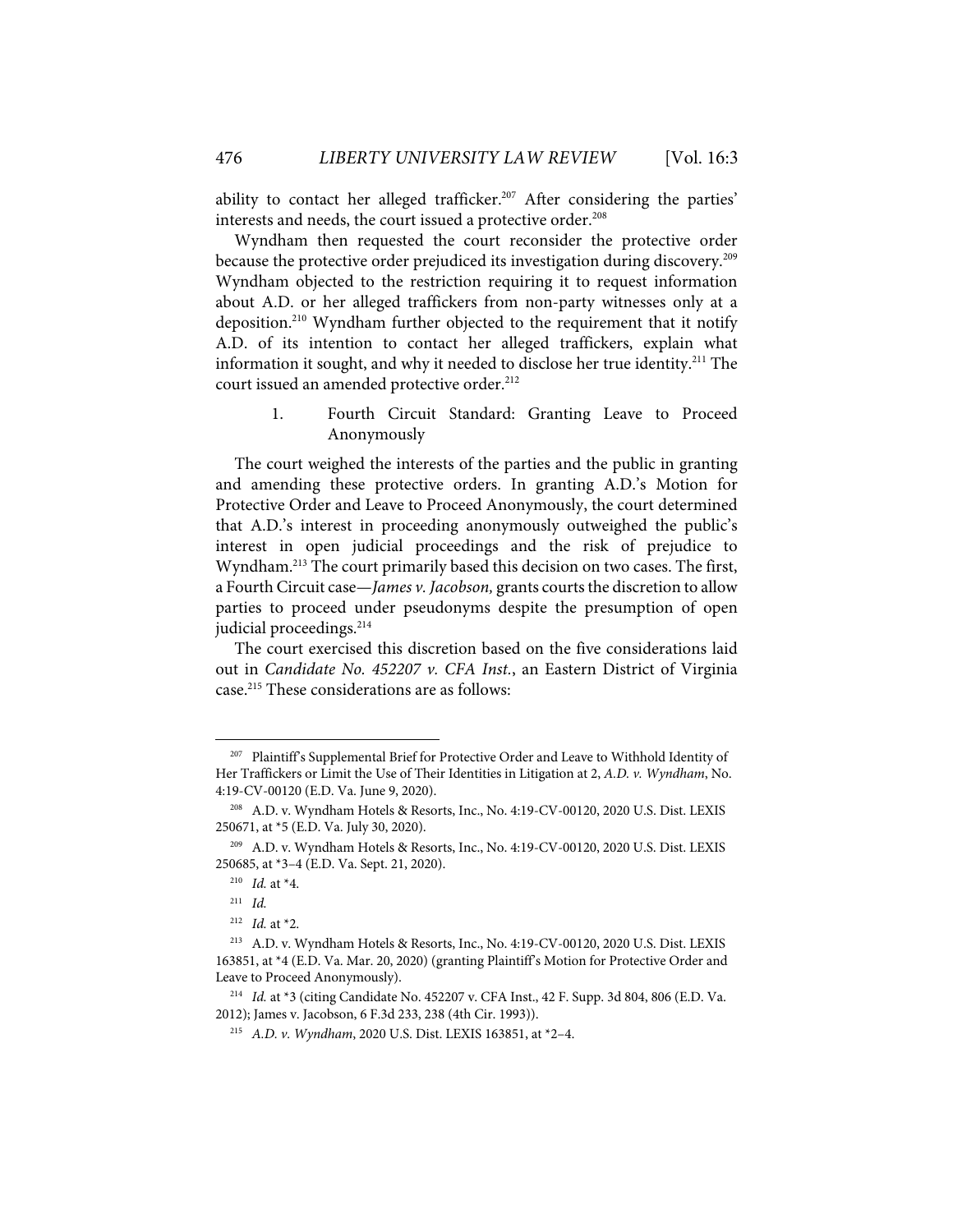(1) "whether the justification asserted by the requesting party is merely to avoid the annoyance and criticism that may attend any litigation or is to preserve privacy in a matter of sensitive and highly personal nature;" (2) "whether identification poses a risk of retaliatory physical or mental harm to the requesting party or . . . innocent non-parties;" (3) "the ages of the persons whose privacy interests are sought to be protected;" (4) "whether the action is against a governmental or private party;" and (5) "the risk of unfairness to the opposing party from allowing an action against it to proceed anonymously."216

The court concluded that there was very little risk of prejudice to Wyndham in allowing A.D. to proceed under a pseudonym because A.D.'s identity would only be concealed from the public.<sup>217</sup>

> 2. Court Issued Protective Order and Amended Protective Order

After the parties failed to agree on a stipulated protective order that would meet the guidelines the court laid out in its March 20, 2020 order, the court's opinion which accompanied its first protective order recognized A.D.'s privacy and safety concerns while also clarifying that A.D. must give Wyndham enough information to investigate the alleged trafficking that occurred on its properties.218 Wyndham contested three provisions of the first protective order.<sup>219</sup> The court addressed each provision separately and chose to amend two provisions.<sup>220</sup>

The court acknowledged that the first protective order may have restricted Wyndham's ability to adequately investigate and defend against the instant claims.<sup>221</sup> Therefore, it amended the protective order to allow Wyndham to disclose A.D.'s identity to fact witnesses other than A.D.'s alleged traffickers or their associates as needed.<sup>222</sup> The court also acknowledged that requiring

<sup>216</sup> *Id.* at \*3–4 (quoting *Candidate No. 452207*, 42 F. Supp. 3d at 807 (quoting *James*, 6 F.3d at 238)).

<sup>217</sup> *Id.* at \*5–6.

<sup>218</sup> A.D. v. Wyndham Hotels & Resorts, Inc., No. 4:19-CV-00120, 2020 U.S. Dist. LEXIS 250671, at \*2–5 (E.D. Va. July 30, 2020).

<sup>219</sup> *See* A.D. v. Wyndham Hotels & Resorts, Inc., No. 4:19-CV-00120, 2020 U.S. Dist. LEXIS 250685, at \*4–7 (E.D. Va. Sept. 21, 2020).

<sup>220</sup> *Id.* at \*4–8.

<sup>221</sup> *Id.* at \*5.

<sup>222</sup> Amended Protective Order, A.D. v. Wyndham Hotels & Resorts, Inc., No. 4:19-CV-00120, 2020 U.S. Dist. LEXIS 250687, at \*3 (E.D. Va. Sept. 21, 2020).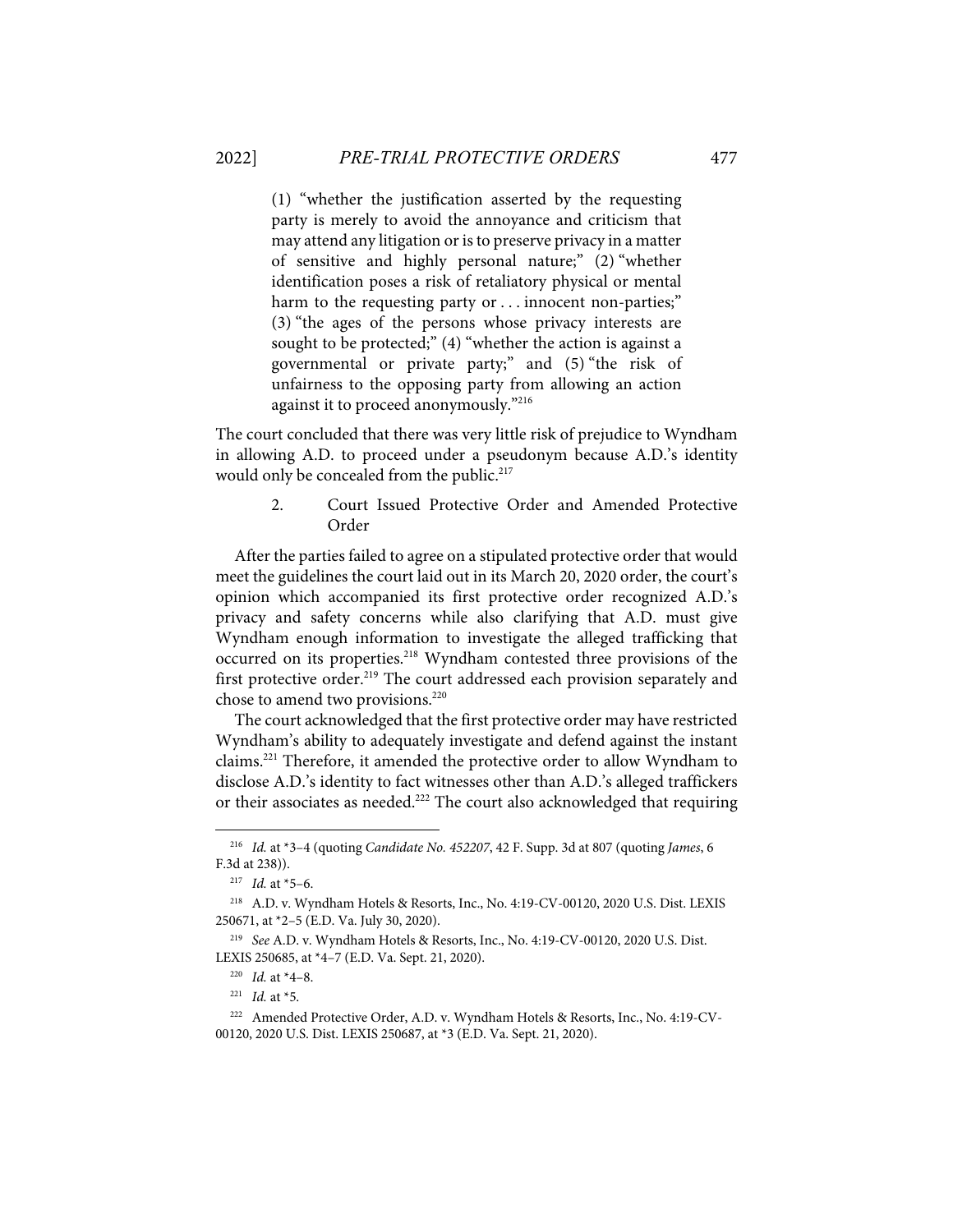Wyndham to notify A.D. to explain what information it was seeking and why it was seeking that information might infringe on Wyndham's privileged work product and require Wyndham to disclose pre-trial strategy to A.D. 223 Therefore, the court amended the protective order to require Wyndham to inform the court if it intended to contact A.D.'s alleged traffickers and disclose her identity to them, to explain to the court what information it sought and why it was necessary, and to refrain from disclosing A.D.'s identifying information unless necessary for discovery and then only at the time of the interview, deposition, or testimony. $224$ 

However, the court refused to modify the provision requiring Wyndham to acquire a witness's signature on a written agreement indicating the witness had reviewed the protective order and agreed to keep the protected information confidential.<sup>225</sup> The court reasoned that the importance of protecting A.D.'s identity balanced against Wyndham's need to investigate justified the requirement of a witness's signature.<sup>226</sup> Indeed, the court noted that a witness's refusal to sign such an agreement would be an indication that the witness intended to disclose the protected information to others.<sup>227</sup>

The court emphasized that the amended protective order was its final decision on these matters, citing the significant effort it put forth to balance A.D.'s "serious and significant risk of harm" against Wyndham's need to fully investigate A.D.'s claims in order to put forth a full and fair defense.<sup>228</sup> The parties and the court expended significant time and energy as shown by the over two dozen documents, orders, and memorandums produced before the amended protective order was finalized.<sup>229</sup> The parties later settled.<sup>230</sup> The amount of time and effort expended by parties and the court illustrates the grave importance of the ongoing litigation regarding the protection of a sextrafficked plaintiff's true identity in court filings and discovery.

<sup>223</sup> *A.D. v. Wyndham*, 2020 U.S. Dist. LEXIS 250685, at \*8.

<sup>224</sup> *See* Amended Protective Order, *A.D. v. Wyndham*, 2020 U.S. Dist. LEXIS 250687.

<sup>225</sup> *A.D. v. Wyndham*, 2020 U.S. Dist. LEXIS 250685, at \*6.

<sup>226</sup> *Id.* at \*6–7.

<sup>227</sup> *Id.* at \*7.

<sup>228</sup> *Id.* at \*9.

<sup>229</sup> U.S. District Court Docket, A.D. v. Wyndham Hotels & Resorts, Inc., No. 4:19-CV-00120 (E.D. Va. dismissed Oct. 8, 2021).

<sup>230</sup> Final Order, *A.D. v. Wyndham*, No. 4:19-CV-00120 (E.D. Va. Oct. 8, 2021) (stating the court dismissed the action with prejudice upon the parties "Joint Notice of Stipulated Dismissal With Prejudice").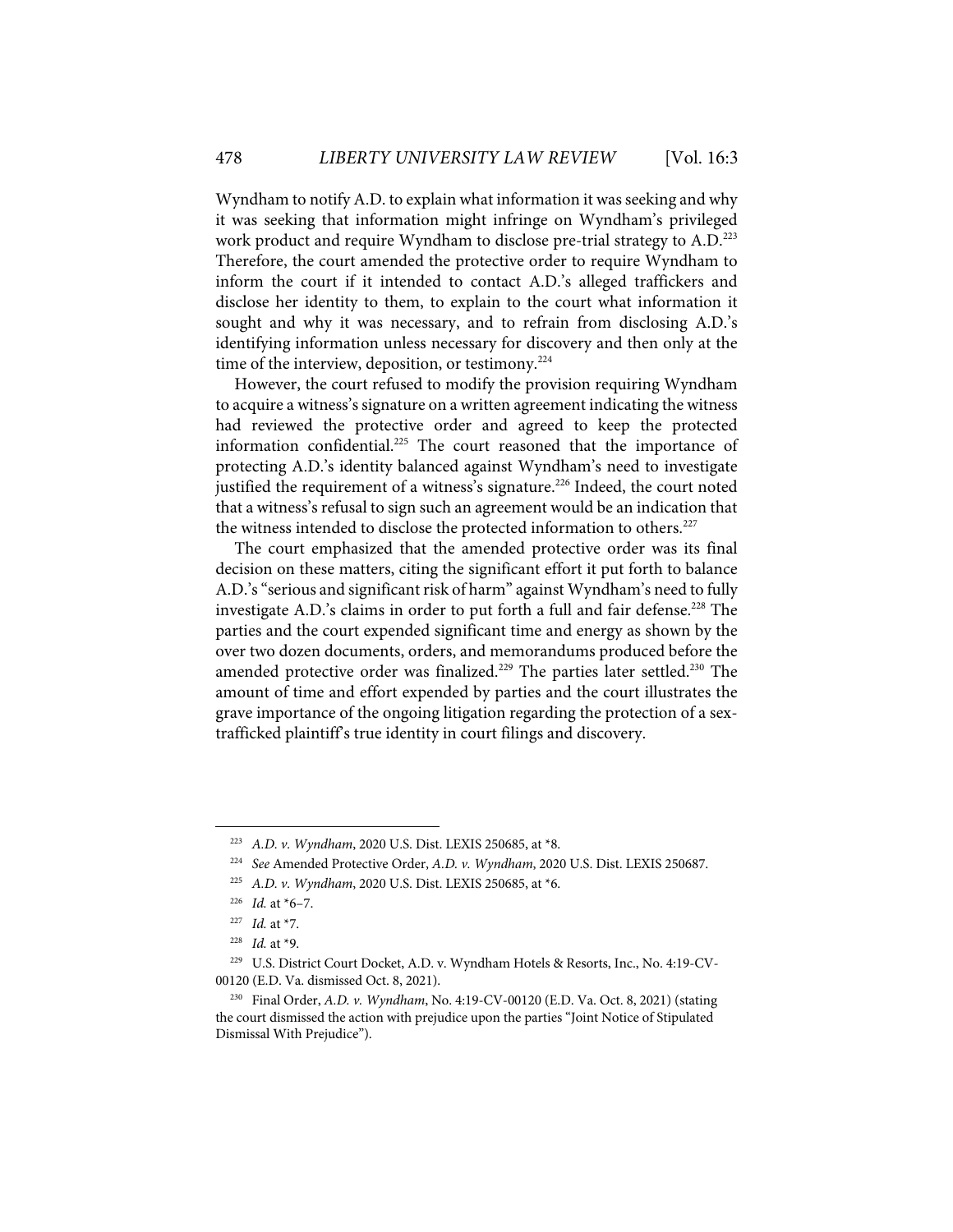## C. *Washington:* M.L. v. Craigslist, Inc.

On the same day A.D. filed her complaint in Virginia, M.L. filed her complaint in Washington state against Craigslist, Inc., Wyndham Hotels & Resorts, Inc., and various Seattle-Tacoma area hotels.<sup>231</sup> One of M.L.'s traffickers was already convicted and imprisoned at the time the lawsuit was filed, but at least one trafficker was still at large.<sup>232</sup> M.L. "was trafficked continually between the ages of 12 and 18 years of age, and beyond" until she was 26 years old.<sup>233</sup> M.L. alleged the defendants knew sex-traffickers used their legitimate businesses, profited by facilitating that sex-trafficking, and chose not to take "timely and effective measures to thwart [the] epidemic" of sex-trafficking.<sup>234</sup> The parties raised the issue of a protective order at the March 10, 2020 status conference and were directed to meet and confer regarding the possible protective order.<sup>235</sup> In the meantime, the parties agreed not to contact M.L's trafficker during the pendency of the protective order.<sup>236</sup>

After two more status conferences between the parties and the court regarding the protective order, defendants and M.L. filed separate motions for protective orders with the court.<sup>237</sup> In her brief accompanied by her proposed protective order, M.L. requested her identity be kept confidential during and after the prosecution of the lawsuit so that she would not be exposed to an "unreasonable risk of embarrassment, humiliation, or danger."238 She proposed that confidentiality could be maintained by procedures for and limitations on disclosure during discovery that would prohibit defendants from disclosing M.L.'s true identity to her traffickers or

<sup>231</sup> Craigslist Complaint, *supra* note 9, at 1–2.

<sup>&</sup>lt;sup>232</sup> *Id.* at 36; Plaintiff's Protective Order Brief at 7, M.L. v. Craigslist, Inc., No. 3:19-cv-06153 (W.D. Wash. May 15, 2020).

<sup>233</sup> First Amended Complaint for Damages at 20, M.L. v. Craigslist, Inc., No. 3:19-cv-06153 (W.D. Wash. Dec. 2, 2019); Craigslist Complaint, *supra* note 9, at 21.

<sup>234</sup> Craigslist Complaint, *supra* note 9, at 1–2.

<sup>235</sup> Minute Entry, *Craigslist*, No. 3:19-cv-06153 (W.D. Wash. Mar. 10, 2020) (PACER), ECF No. 55.

<sup>236</sup> *Id.*

<sup>237</sup> Minute Entry, *Craigslist*, No. 3:19-cv-06153 (W.D. Wash. Apr. 07, 2020) (PACER), ECF No. 60; Minute Entry, *Craigslist*, No. 3:19-cv-06153 (W.D. Wash. Apr. 28, 2020) (PACER), ECF No. 84; Defendant Craigslist, Inc. Motion for Protective Order, *Craigslist*, No. 3:19-cv-06153 (W.D. Wash. May 15, 2020); Defendant Wyndham Hotels & Resorts, Inc. Motion for Protective Order, *Craigslist*, No. 3:19-cv-06153 (W.D. Wash. May 15, 2020); Defendant G6 Hospitality, LLC Motion for Protective Order, *Craigslist*, No. 3:19-cv-06153 (W.D. Wash. May 15, 2020); Plaintiff M.L. Motion for Protective Order, *Craigslist*, No. 3:19 cv-06153 (W.D. Wash. May 15, 2020).

<sup>238</sup> Plaintiff's Protective Order Brief, *supra* note 232, at 1.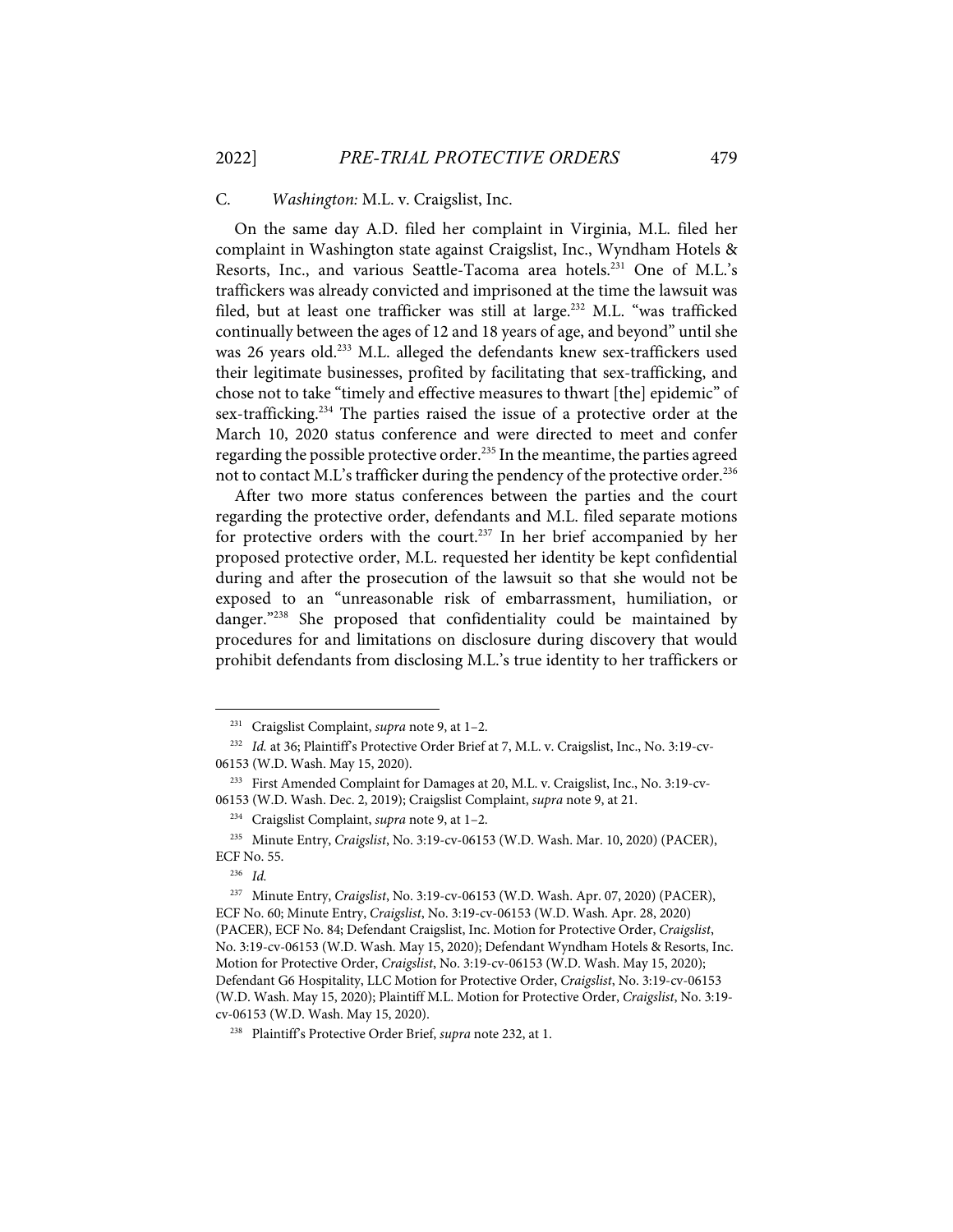their affiliates.239 M.L. expressed particular concern about being harassed, intimidated, or physically or psychologically harmed if any of her traffickers who were not incarcerated discovered her current identity and location.<sup>240</sup>

1. Protective Order

The court allowed M.L. to proceed under a pseudonym in filings and public court proceedings and ordered the parties to seek an order from the court to safeguard M.L.'s identity by seal or redaction if they encountered a legitimate need to identify her.<sup>241</sup> Further, the court protected M.L.'s identity during discovery by ordering that information comprising her true identity could only be disclosed to a limited number of persons as required for discovery.<sup>242</sup> Specifically, Section  $3(c)(11)$  allowed parties to disclose M.L.'s true identity to "any potential, anticipated, or actual fact witness, and their counsel, but only to the extent plaintiff's true identity will assist the witness in recalling, relating, or explaining facts."<sup>243</sup>

The court decided to allow M.L. to proceed pseudonymously because the balance of factors under Ninth Circuit precedent "show[ed] the plaintiff's need for protection of her identity outweigh[ed] the potential prejudice to the defendants."244 The federal district court balanced the following five factors:

> (1) the severity of the threatened harm, (2) the reasonableness of the anonymous party's fears, . . . (3) the anonymous party's vulnerability to such retaliation, (4) the prejudice to the opposing party, and (5) the public interest. 245

The court found that M.L.'s allegations in her Amended Complaint were "sufficient to show the severity of the potential harm is immense, and M.L.'s fear of harm if these individuals find out who she is, or where she works, or where she resides, is reasonable."246 Further, M.L. established her particular

<sup>239</sup> *Id.* at 3, 9.

<sup>240</sup> *Id.* at 9.

<sup>241</sup> Protective Order, *Craigslist*, No. 3:19-cv-06153, 2020 U.S. Dist. LEXIS 250732, at \*3–4 (W.D. Wash. July 8, 2020).

<sup>242</sup> *Id.* at \*5–7 (allowing disclosure to persons intimately involved or retained in connection with the suit, potential and actual fact witnesses as needed, custodian of records, and government agencies and personnel if necessary).

<sup>243</sup> *Id.* at \*7.

<sup>244</sup> M.L. v. Craigslist, Inc., No. 3:19-cv-06153, 2020 U.S. Dist. LEXIS 250724, at \*7 (W.D. Wash. July 8, 2020) (citing Doe v. Kamehameha Schs./Bernice Pauahi Bishop Ests., 596 F.3d 1036, 1042–45 (9th Cir. 2010)).

<sup>245</sup> *Id.* at \*4 (quoting *Kamehameha*, 596 F.3d at 1042–45).

<sup>246</sup> *Id.* at \*5.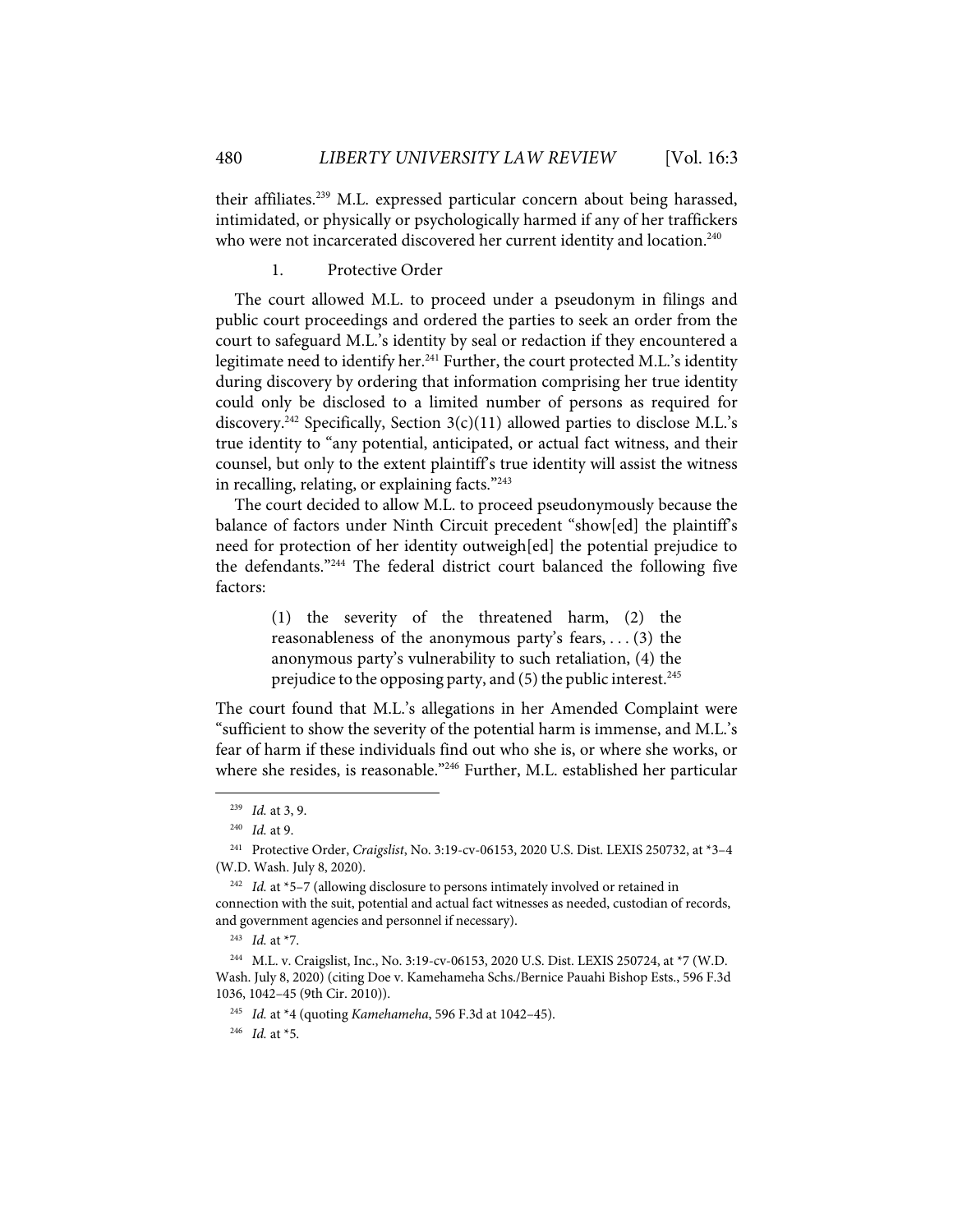vulnerability to retaliation through stigmatization, social or employment discrimination, or direct harm from her traffickers or their associates by alleging she was involuntarily sex-trafficked for many years, both as a child and as an adult. 247

In order to reduce prejudice to the defendants, the court narrowly tailored its protective order to address specific privacy concerns regarding disclosure of M.L.'s true identity.<sup>248</sup> To further address any potential prejudice, the court also specifically allowed for modification of the protective order by agreement or court order and also considered appointing a Special Master.<sup>249</sup> The court considered the public's interest, both in open judicial proceedings and in the defendants' ability to present a full and fair defense.<sup>250</sup> However, the court found the need to protect sex-trafficked victims from further harm during the course of discovery and litigation was "also an extraordinarily strong public interest."251

2. Modified Protective Order

M.L. objected to the specifics of Section  $3(c)(11)$ , alleging that allowing unlimited disclosure of her true identity to "*any* potential, anticipated, or actual fact witness, and their counsel, . . ." conflicted with the stated goal to balance the parties' competing interests while also providing her with meaningful protection.<sup>252</sup> She requested stronger protections such as requiring consent of the parties, a witness's signature on an acknowledgement to be bound from dissemination of disclosed information, and a specific exception regarding disclosure to her traffickers or their affiliates.253

251 *Id.* (citing Plaintiff B. v. Francis, 631 F.3d 1310, 1315–19 (11th Cir. 2011) (recognizing privacy interests regarding identity of juvenile plaintiffs because of coerced and recorded graphic sexual activity); Roe v. United States, No. 1:19-cv-00270-DAD-BAM, 2020 WL 869153 (E.D. Cal. Feb. 20, 2020) (recognizing privacy of mental health information)).

<sup>252</sup> Plaintiff's Motion for Modification or Objection to the Protective Order at  $1-2$ , *Craigslist*, No. 3:19-cv-06153 (W.D. Wash. July 22, 2020) (quoting Protective Order, *Craigslist*, No. 3:19-cv-06153, 2020 U.S. Dist. LEXIS 250732, at \*7 (W.D. Wash. July 8, 2020)).

253 *Id.* at 4.

<sup>247</sup> *See id.* 

<sup>248</sup> *Id.* at \*5–6.

<sup>249</sup> *Id.* at \*6.

<sup>250</sup> *Craigslist*, 2020 U.S. Dist. LEXIS 250724, at \*6–7*.*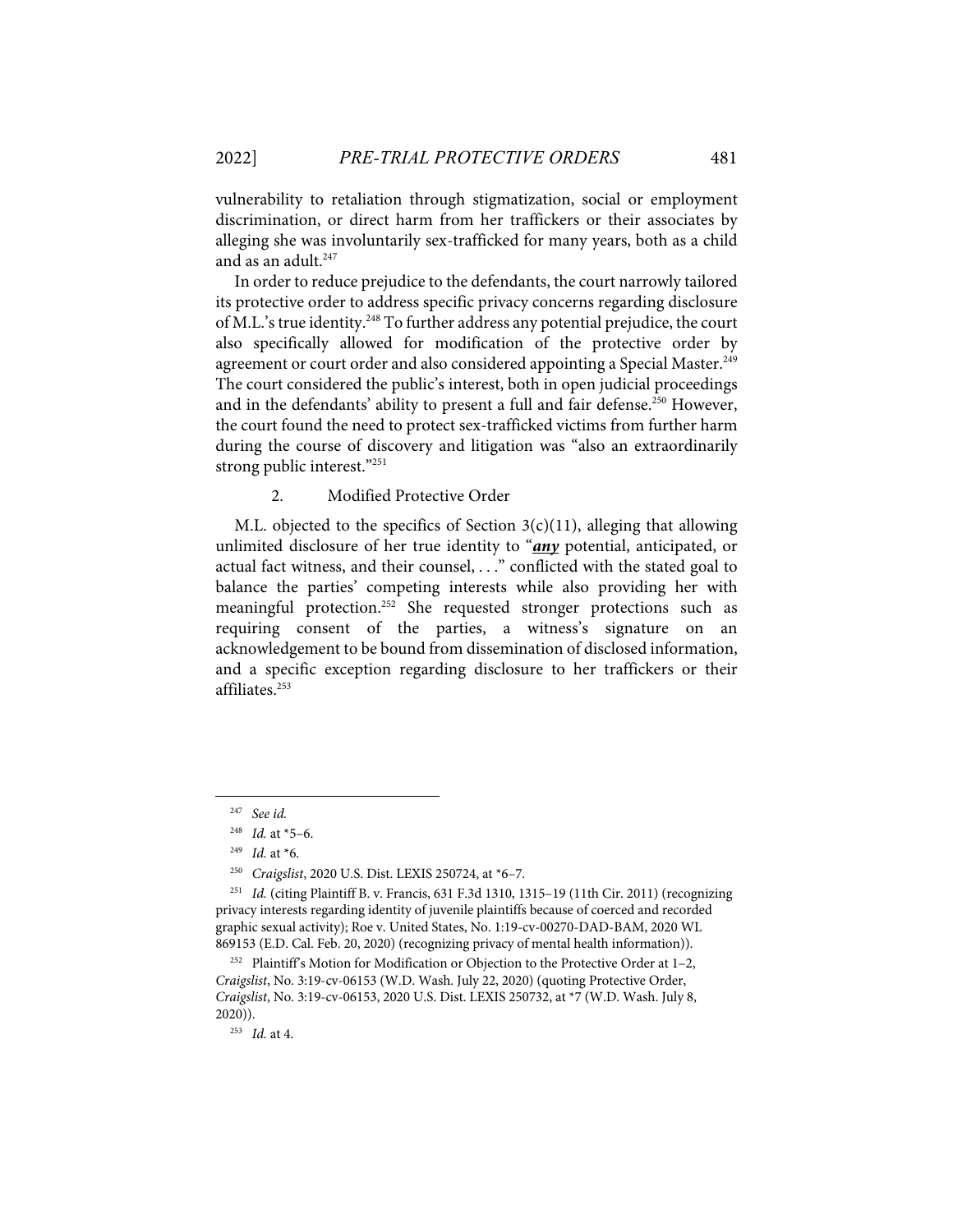The court considered M.L.'s request and the defendants' responses before modifying the protective order.<sup>254</sup> The court specifically described the goal of the protective order as

> preventing plaintiff's "sex trafficking perpetrator(s) [from] obtain[ing] information about her identity, contact information, location of her residence, or other private information" while also allowing defendants a meaningful recourse to disclose plaintiff's identity to plaintiff's known traffickers or traffickers' known affiliates, if necessary, through either an agreement of the parties, a contested motion to the Court, or resort to a Special Master under Fed. R. Civ. P. 53.255

Therefore, the court modified Section  $3(c)(11)$  to include an exception for M.L.'s known traffickers or their affiliates (traffickers).<sup>256</sup> The court required the party seeking to disclose M.L.'s true identity to her traffickers to submit a request and obtain a court order before making any disclosure.<sup>257</sup> That request could be submitted either as a stipulated motion or a contested motion that described the circumstances surrounding the proposed disclosure to the court.<sup>258</sup> The court clarified that the modified protective order prohibited the parties from disclosing M.L.'s true identity to anyone not listed in the protective order without an order allowing such disclosure.<sup>259</sup> The court reasoned that these modifications fulfilled the goal of protecting M.L. while also allowing defendants reasonable recourse to disclose her true identity if necessary.<sup>260</sup>

The defendants raised various objections to these modifications, but the court denied those objections. <sup>261</sup> They challenged the modifications as contrary to law based on impairment of discovery, forced disclosure of work product, and allegations that M.L. did not show sufficient, specific good cause.262 The district court found that the modifications were not clearly

<sup>254</sup> *See* M.L. v. Craigslist, Inc., No. 3:19-cv-06153, 2020 U.S. Dist. Lexis 250723 (W.D. Wash. Aug. 3, 2020).

<sup>255</sup> *Id.* at \*7.

<sup>256</sup> *Id.* at \*7–8.

<sup>257</sup> *Id.* at \*8.

<sup>258</sup> *Id.* at \*7–8.

<sup>259</sup> *Id.*

<sup>260</sup> *Craigslist*, 2020 U.S. Dist. Lexis 250723, at \*6–7.

<sup>261</sup> M.L. v. Craigslist, Inc., No. 3:19-cv-06153, 2020 U.S. Dist. LEXIS 175472, at \*6–9 (W.D. Wash. Sept. 24, 2020).

<sup>262</sup> *Id.*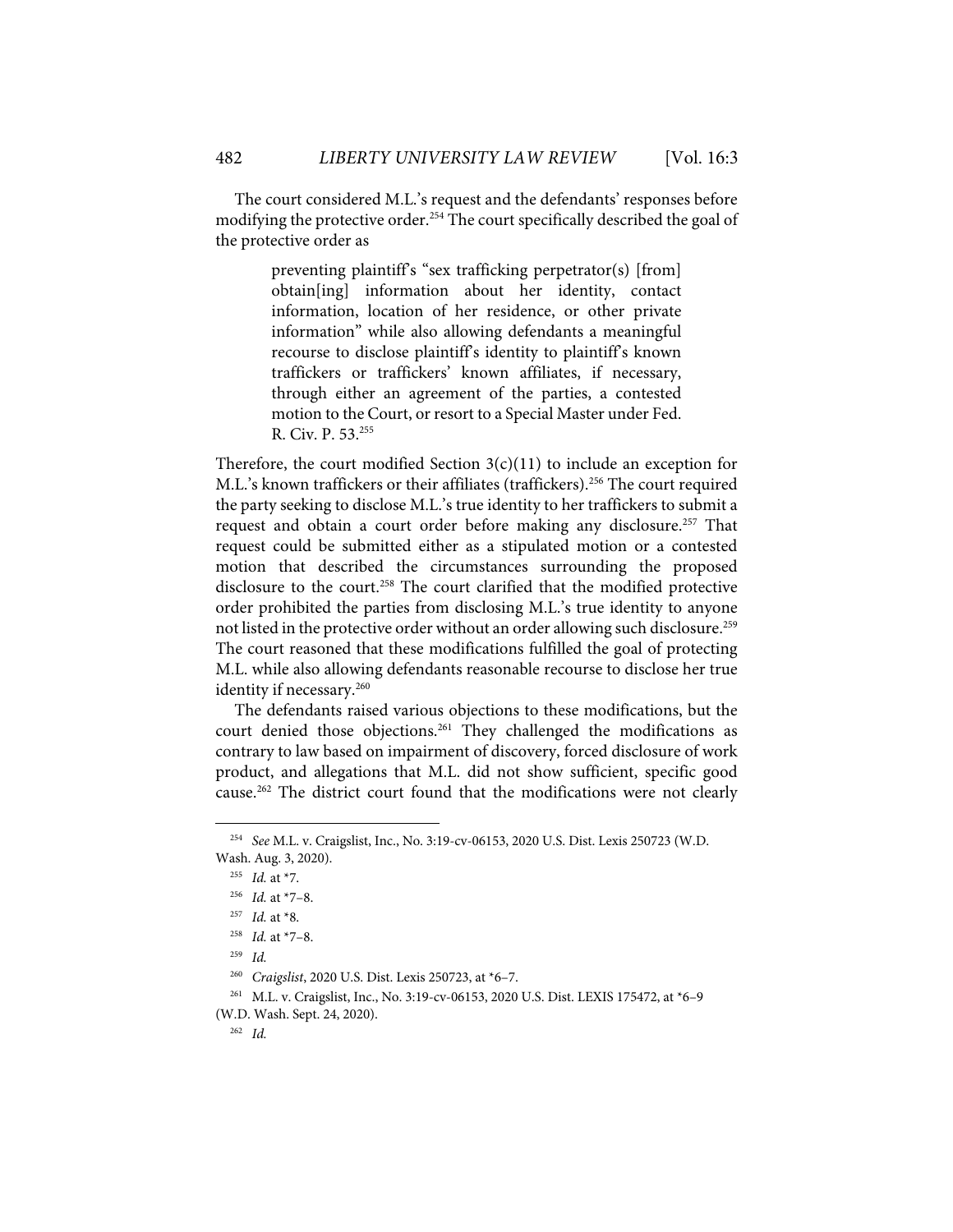erroneous or contrary to law by impairing discovery or forcing disclosure of work product because the magistrate judge had "carefully and thoughtfully balanced the concerns of all parties in the modification." <sup>263</sup> The district court also found that the modifications were not contrary to law because M.L. had articulated her reasoning in her request for modification of the protective order.<sup>264</sup> This articulated reasoning was sufficient to support the modification because Ninth Circuit precedent requires substantiation of allegations of harm by either specific examples or articulated reasoning.<sup>265</sup>

## IV. PROPOSED RECONCILIATION OF STANDARDS FOR PLAINTIFF IDENTITY PROTECTIVE ORDERS

The District Court for the Western District of Washington noted that district court judges in similar cases acted within their discretion by balancing their parties' competing interests and issuing case-specific protective orders.<sup>266</sup> This directly addressed Craigslist's arguments, similar to those raised by other parties in other cases, that there should be some consistency in the requirements of protective orders regarding the disclosure of the plaintiff's true identity across federal district courts hearing similar cases.267 This expectation or desire for consistency becomes particularly meaningful upon realization that Wyndham is a defendant in all three of the cases considered here.<sup>268</sup> Therefore, Wyndham is being required to litigate at least three ongoing lawsuits in three different federal district courts under three different protective orders.<sup>269</sup>

It is important to remember that each protective order is based on the discretion of the court and is responsive to the specific parameters of the case.<sup>270</sup> However, many of the variations between the protective orders can be ascribed to differences in procedure; the basis of the request; and the specific order or timing of the requests, modifications, or amendments to the protective order. A Model Protective Order<sup>271</sup> would provide plaintiffs and

<sup>263</sup> *Id.* at \*9.

<sup>264</sup> *Id.* at \*7–8 (citing Beckman Indus., Inc. v. Int'l Ins. Co., 966 F.2d 470, 476 (9th Cir. 1992)).

<sup>265</sup> *Id.*

<sup>266</sup> *Id.* at \*10.

<sup>267</sup> *See Craigslist*, 2020 U.S. Dist. LEXIS 175472, at \*10.

<sup>268</sup> M.A. Complaint, *supra* note 9, at 1; A.D. Complaint, *supra* note 9, at 1; Craigslist Complaint, *supra* note 9, at 2.

<sup>269</sup> *See* M.A. Complaint, *supra* note 9, at 1; A.D. Complaint, *supra* note 9, at 1; Craigslist Complaint, *supra* note 9, at 2.

<sup>270</sup> *See* discussion *supra* Sections II.A.2, II.B.

<sup>271</sup> *See infra* Appendix A.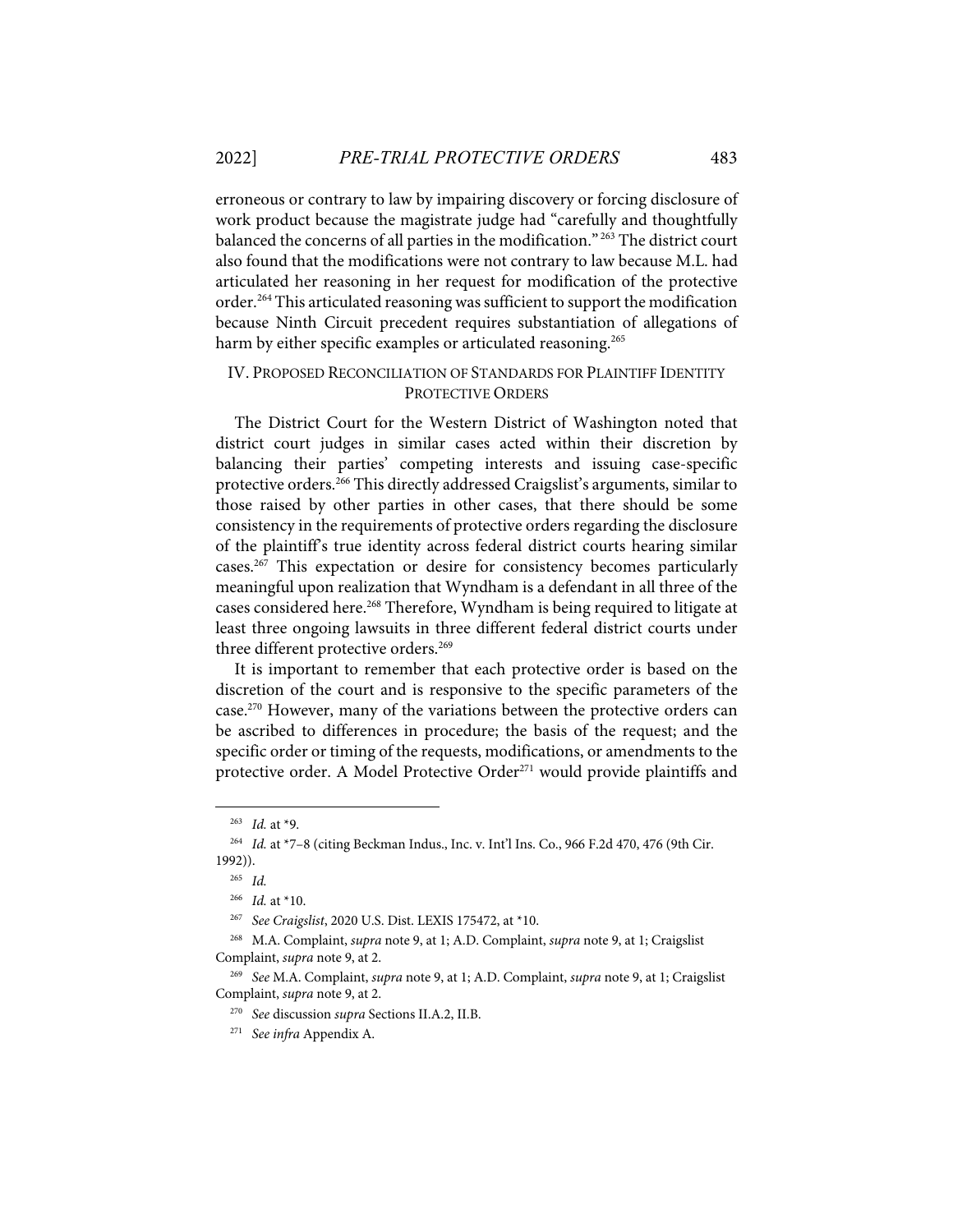defendants with common ground from which to begin during their required FRCP 26 conference.<sup>272</sup>

## A. *Allowing Sex-Trafficked Plaintiff to Proceed Under a Pseudonym*

All the courts above allowed the plaintiff to proceed under a pseudonym during the litigation. This protected the confidentiality of plaintiff's true identity during and after litigation, in court filings, and public court proceedings. In each case the plaintiff recognized and agreed that choosing to file suit meant she must disclose her true identity and that of any traffickers to the defendants. The court's decision to allow the sex-trafficked plaintiff to proceed under a pseudonym is a necessary, but not sufficient, step towards providing increased safety from retaliation to the sex-trafficked plaintiff.<sup>273</sup>

## B. *Protecting Plaintiff Identity and Identifying Information in Discovery*

The real conflict is occurring in the question of how and to what extent the plaintiff's true identity should be protected during discovery. Plaintiffs are understandably wary of potential misuse of their identifying information during discovery as a means for the defendant to annoy, embarrass, oppress, or unduly burden them by disclosing their identity or sufficient identifying information to third parties. Sex-trafficked plaintiffs fear they may be socially or economically stigmatized by their community if that community learns of their status as formerly sex-trafficked persons. They also fear physical harm to themselves or their loved ones from their trafficker, their trafficker's friends, or their trafficker's gang.<sup>274</sup> Further, unnecessary confrontation with persons associated with the plaintiffs' time being trafficked may cause further psychological trauma when they are already vulnerable and traumatized. 275

<sup>&</sup>lt;sup>272</sup> FED. R. CIV. P. 26(c)(1) (requiring certification that the moving party has conferred or attempted to confer in good faith with other affected parties before moving for a protective order).

<sup>273</sup> *See* Rachel J. Wechsler, *Deliberating at a Crossroads: Sex Trafficking Victims' Decisions About Participating in the Criminal Justice Process*, 43 FORDHAM INT'L L.J. 1033, 1062 (2020) (recognizing the risk of potential retaliation against victims identified by name in official documents in the Netherlands).

<sup>274</sup> *Id.* at 1049–50 (relating fear of violent retaliation as an important concern due to past violence, weapons possession, or past threats of future violence).

<sup>275</sup> Elizabeth M. Donovan, *Fight Online Sex Trafficking Act and Stop Enabling Sex Traffickers Act: A Shield for Jane Doe*, 52 CONN. L. REV. 85, 94–97 (2020) (citing a 2014 study of health consequences of female domestic sex-trafficking victims where almost all study participants reported at least one psychological issue while trafficked and high rates of attempted suicide).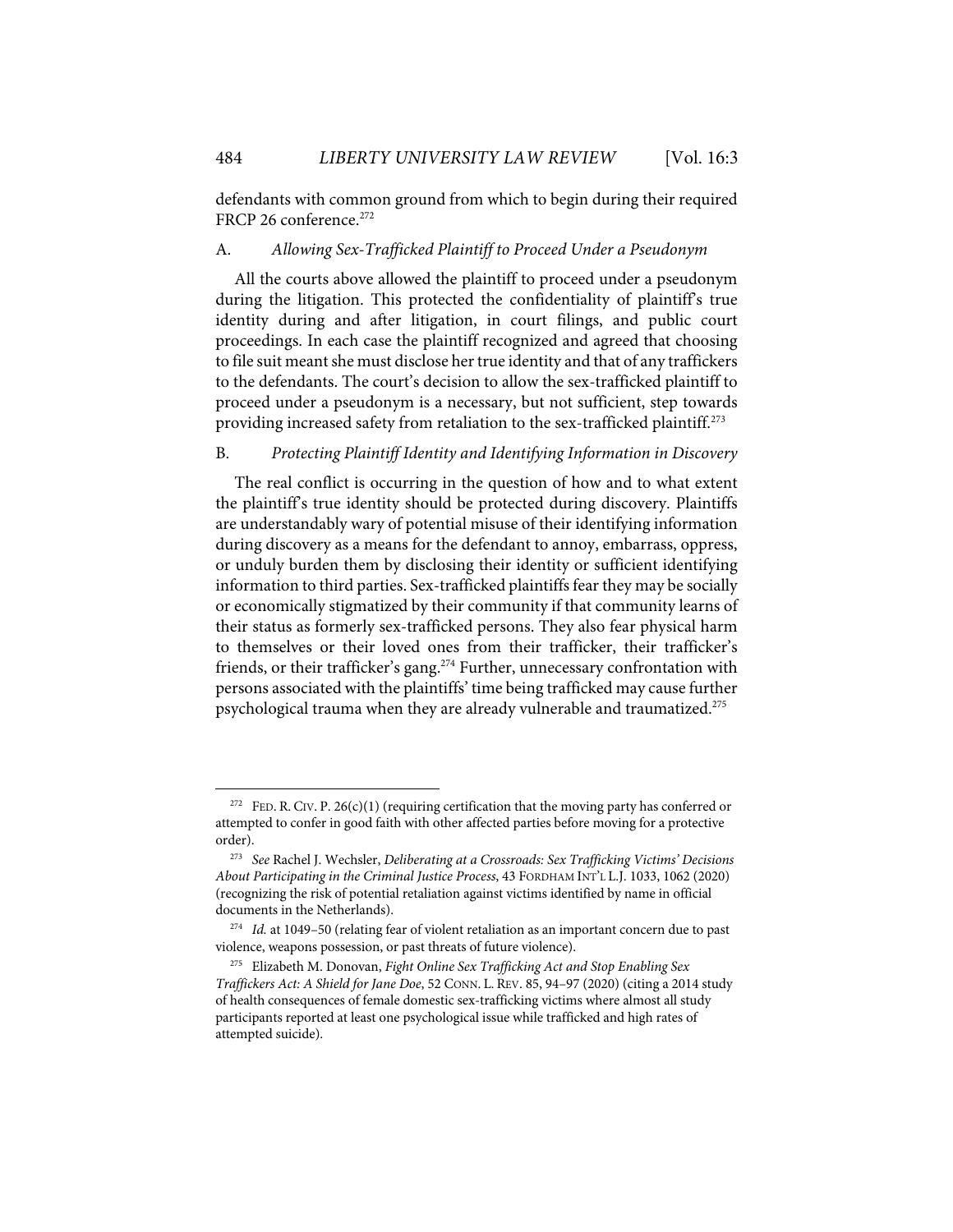## C. *Utilizing a Master*

A potential solution to resolve party disputes regarding disclosure of the plaintiff's true identity during discovery is a court appointed master under FRCP 53. A master would benefit the parties and the court through the increased, focused time the master could spend examining and considering the parties arguments regarding the necessity of a particular disclosure. This attention to detail would ensure the parties' and public's interests were carefully balanced in each decision by a neutral specialist. While a master could significantly increase discovery costs for the parties, <sup>276</sup> the master may choose to serve pro bono because of the importance of protecting a sextrafficked victim from further harm during discovery while protecting the defendant's right to fully investigate the allegations in order to prepare a full and fair defense. The option of a master serving pro bono makes utilization of a master a viable and attractive choice for managing these complex discovery issues.

#### V. CONCLUSION

As the court in *M.L. v. Wyndham* so astutely noted, the need to protect a sex-trafficked survivor from further harm during litigation is not just the sextrafficked plaintiff's interest but is also an "extraordinarily strong public interest."277 Congress could declare that sex-trafficked victims that seek civil remedies under the current version of the TVPRA have the right to specific protections related to disclosure of their true identities during discovery. Short of that specific congressional action, until the Supreme Court or Congress declares that civil plaintiffs have a right to access the courts without fear of harm and enact protections, the district and circuit courts must continue to determine which barriers to litigation are unreasonable.

It is possible to balance the plaintiff's interest in safely accessing the court to press her claim, the defendant's interest in thoroughly investigating the plaintiff's claim through discovery, the public's interest in open judicial proceedings, and the public's interest in protecting vulnerable plaintiffs from further harm during litigation. The resulting model protective order is not simple and fully pleases neither the sex-trafficked plaintiff nor the defendant corporations, but it does maximize protection for the sex-trafficked plaintiff while allowing the corporate defendants recourse to the courts by motion or court-appointed master to facilitate needed discovery.

<sup>276</sup> *See* FED. R. CIV. P. 53(g).

<sup>277</sup> M.L. v. Craigslist, Inc., No. 3:19-cv-06153, 2020 U.S. Dist. LEXIS 250724, at \*7 (W.D. Wash. July 8, 2020).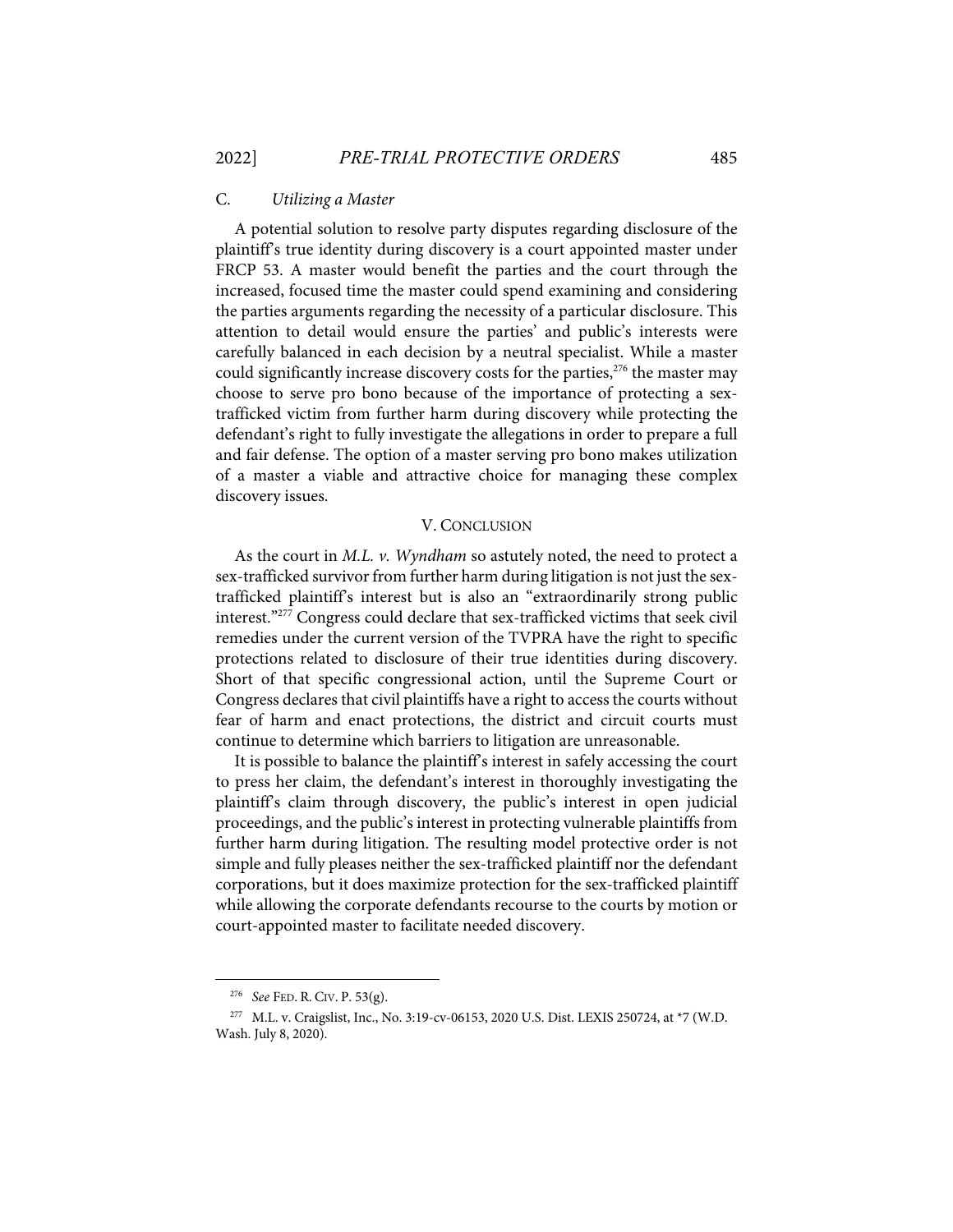It is time for the judicial system to recognize the significant barriers that restrict access to the courts for sex-trafficked individuals, regardless of age; and its need to facilitate, to the best of their ability, a method of discovery that protects the identity and future of the sex-trafficked plaintiff while also providing the defendant corporation with sufficient opportunity to investigate the claims against them.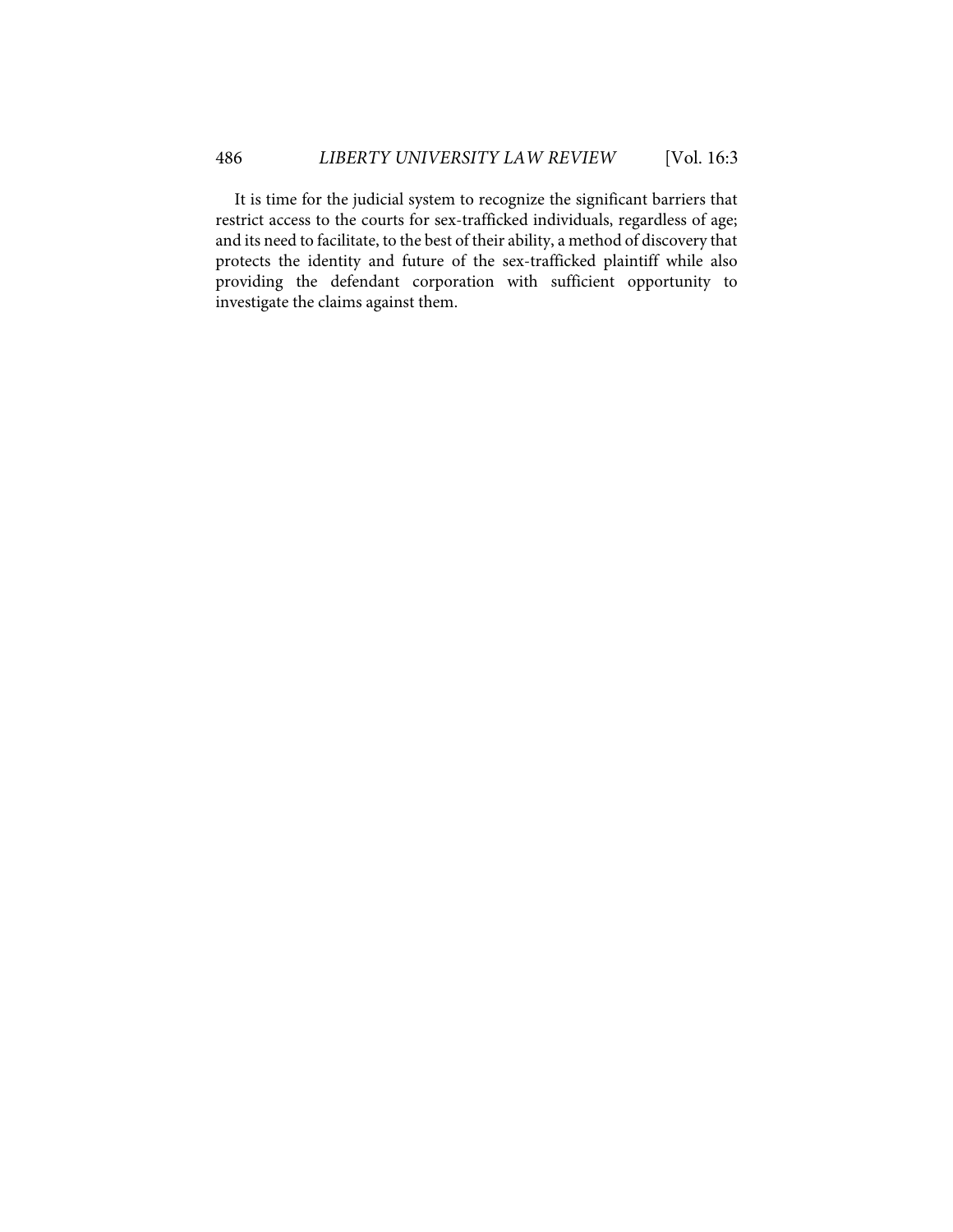#### APPENDIX A

#### *Proposed Model Protective Order*<sup>278</sup>

## 1. Protection of Plaintiff's Identity in Public Court Records and Public Proceedings

The Court finds a compelling interest in plaintiff's privacy and safety, and that a protective order is necessary for plaintiff to avoid having the sextrafficking perpetrator(s) obtain information about her identity, contact information, location of her residence, or other private information. The Court will allow plaintiff to proceed pseudonymously under the initials "[X.X.]" or "plaintiff" in all filings and all public Court proceedings.

The parties shall refer to plaintiff's alleged trafficker as "Alleged Trafficker" in all public filings. In the case of multiple alleged traffickers, the parties shall refer to them as "Alleged Trafficker A," "Alleged Trafficker B," etc., and these designations shall remain consistent throughout all filings in these proceedings.

If any party or third-party has access to information about plaintiff's identity and asserts a need to identify the plaintiff during a public Court proceeding or in a public filing, that Party or third-party is required, before making any identifying communication, to seek an order from the Court to seal the proceeding, and/or file a redacted document, or file a motion to seal the record. If any party or third-party has questions about whether any forthcoming filing or communication in connection with a Court proceeding is in compliance with the requirements of this Protective Order, they should move the Court for a determination of compliance prior to submitting any such filing or making any such communication. The parties, as well as their agents, employees, and assigns, shall not disclose plaintiff's true identity during or after the conclusion of this matter.

<sup>&</sup>lt;sup>278</sup> All material contained in this section is copied, compiled, and edited from language used in various protective orders and proposed protective orders. *See generally* Proposed Protective Order, M.A. v. Wyndham Hotels & Resorts, Inc., No. 2:19-cv-00849 (S.D. Ohio May 7, 2019), ECF No. 44-1; Stipulated Protective Order, *M.A.*, No. 2:19-cv-00849 (S.D. Ohio June 5, 2019), ECF No. 60-1; Protective Order, A.D. v. Wyndham Hotels & Resorts, Inc., No. 4:19-cv-120 (E.D. Va. July 30, 2020); Amended Protective Order, *A.D.*, No. 4:19-cv-120 (E.D. Va. Sept. 21, 2020); Protective Order, M.L. v. Craigslist, Inc., No. 3:19-cv-06153 (W.D. Wash. July 8, 2020); Order Modifying Protective Order Concerning Plaintiff's Identity, *M.L.*, No. 3:19-cv-06153 (W.D. Wash. Aug. 3, 2020).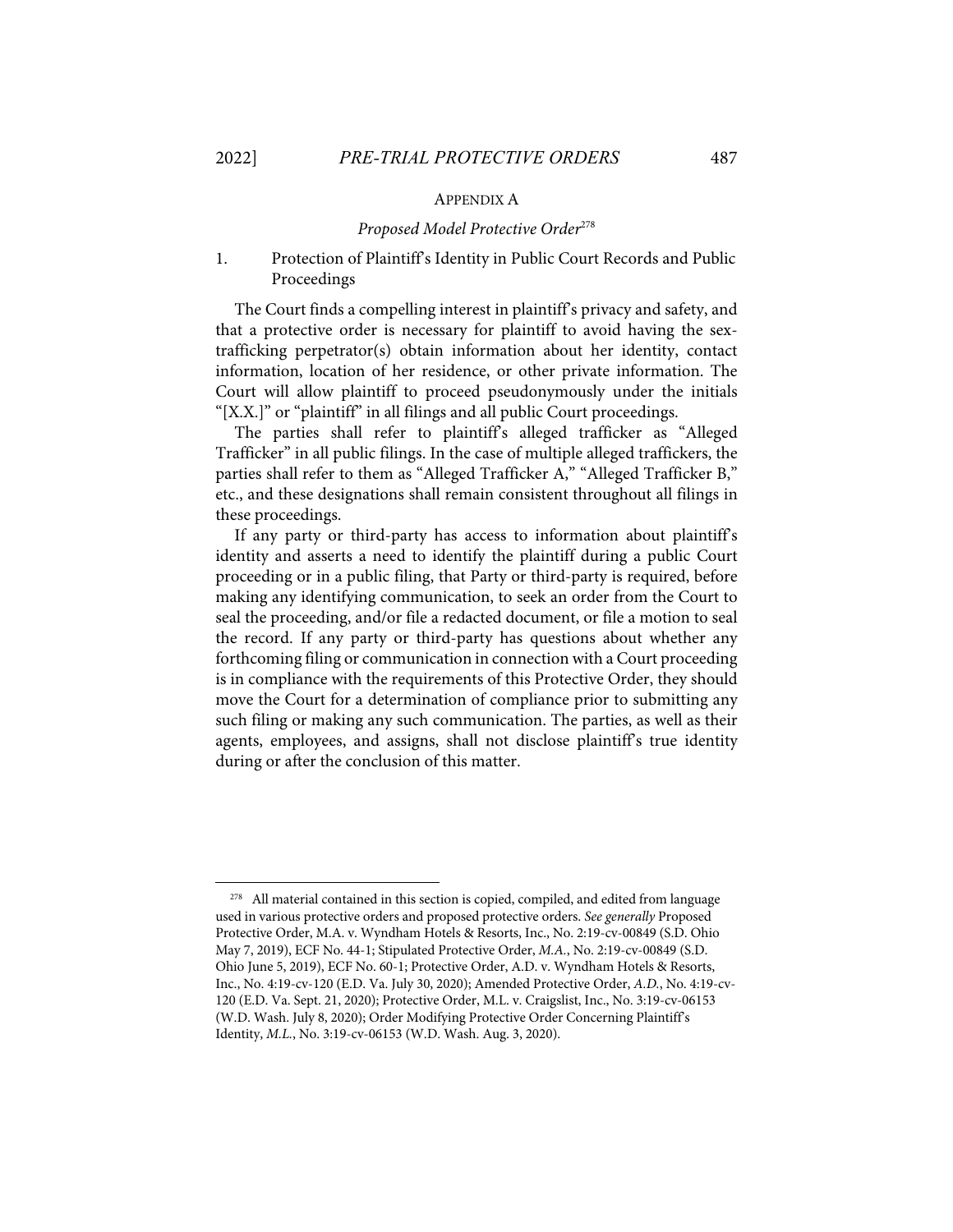## 2. Protection for Plaintiff's Identity During Discovery and Case Preparation

Counsel for plaintiff shall provide to the respective counsel for the defendants the plaintiff's true identity and identifying information upon the entry of this Protective Order by the Court. As used in this Protective Order, the term "true identity" includes:

(A) Name and any alias names used at any time;

(B) Date of birth;

(C) Social Security Number;

(D) Current address and any prior addresses of residence from [year] to present; and

(E) Information, data, or tangible items that would physically or electronically allow direct or indirect access to: plaintiff's name, alias name(s), date of birth, Social Security Number, identifying physical attributes such as biometric data or photographs showing unique physical attributes of plaintiff, physical address of residence or workplace, or other personal private identification information which by a reasonable probability could be used to identify or locate plaintiff.

Plaintiff shall clearly mark any materials or information that contain plaintiff's true identity with the term "TRUE IDENTITY" and the parties shall follow the procedures and requirements of this Protective Order concerning any materials or information containing references to plaintiff's true identity.

The parties are prohibited from disclosing plaintiff's true identity to any person or entity other than those listed in this Protective Order. If the parties believe they have good cause to make a disclosure that is not authorized under the terms of this Protective Order, they may bring a motion to the Court for an order allowing disclosure.

Parties may disclose plaintiff's true identity to the following:

(1) the parties to this litigation, including any employees, agents, and representatives of the parties as needed to litigate any claims or defenses;

(2) counsel for the parties and employees, agents, and representatives of counsel as needed to litigate any claims or defenses;

(3) the Court, court personnel, and members of the jury;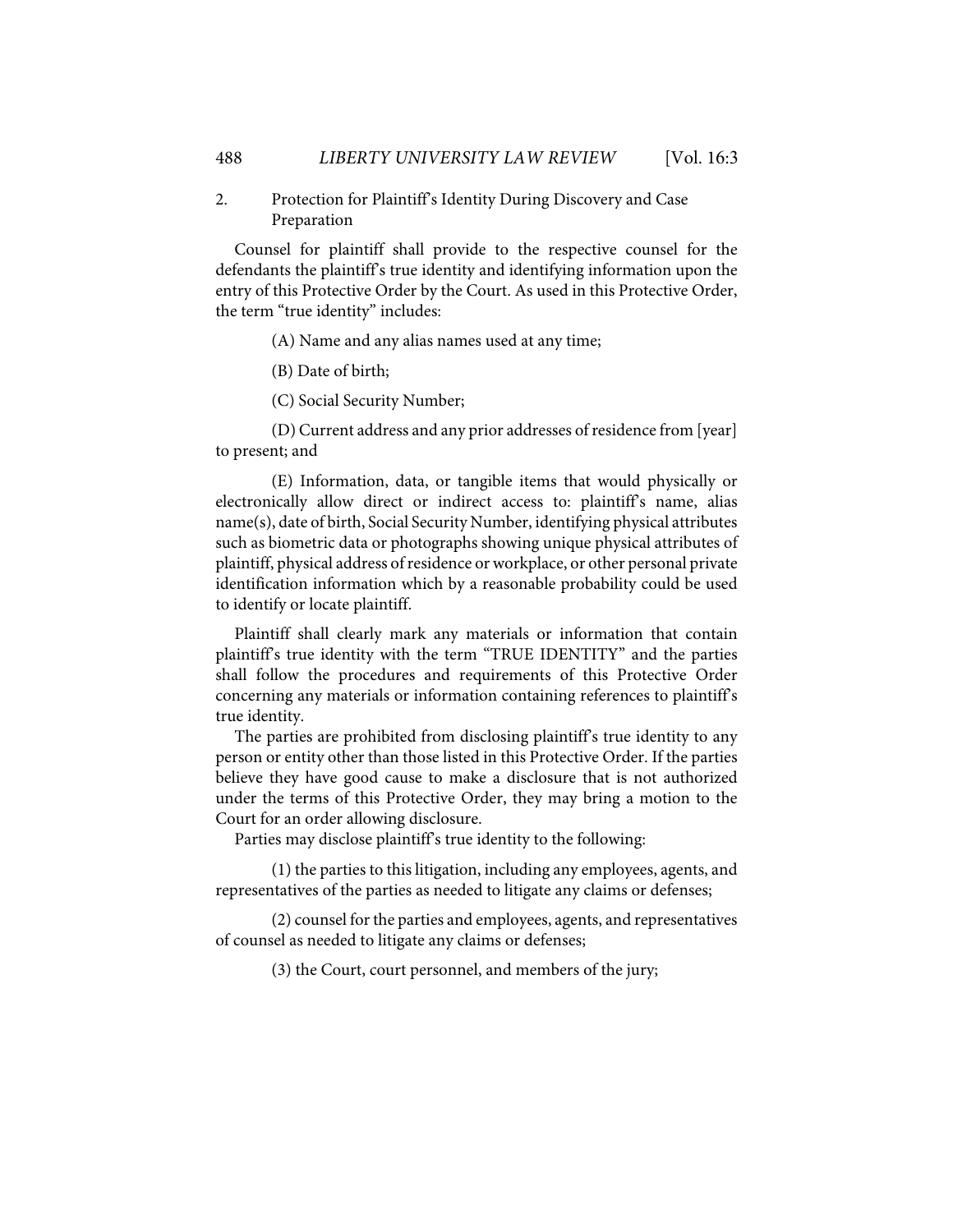(4) court reporters, recorders, and videographers engaged for depositions, but before any disclosure to such persons, the person must sign the acknowledgement and agreement to be bound;

(5) any mediator appointed by the Court or jointly selected by the parties;

(6) any expert witness, outside consultant, or investigator, retained by counsel for a party specifically in connection with this litigation, but plaintiff's true identity may be disclosed to such individual(s) only to the extent that plaintiff's true identity will assist the individual(s) in the scope of their work with counsel in connection with this case;

(7) any custodian of records, but only to the extent that plaintiff's true identity will assist the custodian in obtaining and producing records;

(8) independent providers of document reproduction, electronic discovery, or other litigation services retained or employed specifically in connection with this litigation, but before any disclosure to such individual(s), the individual must sign the acknowledgement and agreement to be bound;

(9) government agencies and agency personnel, but only to the extent that the disclosure of plaintiff's true identity is necessary to litigate any claims or defenses or to comply with any obligations or requirements;

(10) insurers for any of the parties, including coverage counsel for the insurers, who may provide indemnity or other coverage in connection with claims asserted in this case, but before any disclosure to such individual(s), the individual must sign the acknowledgement and agreement to be bound; and

(11) any potential, anticipated, or actual fact witness, and their counsel, but only to the extent plaintiff's true identity will assist the witness in recalling, relating, or explaining facts or in testifying— except that plaintiff's true identity must not be disclosed to plaintiff's known trafficker(s) or plaintiff's traffickers' known affiliate(s), unless the parties follow the procedures in sub-paragraph (12) below;

(12) plaintiff's known trafficker(s) or plaintiff's traffickers' known affiliate(s) and their counsel, but only to the extent plaintiff's true identity will assist the witness in recalling, relating, or explaining facts or testifying; disclosure shall not be made prior to the time of the interview, deposition, or testimony; such disclosure is authorized only if the party requests and obtains a Court order before making any disclosure. The moving party must file a motion describing the circumstances to the Court. Before filing a contested